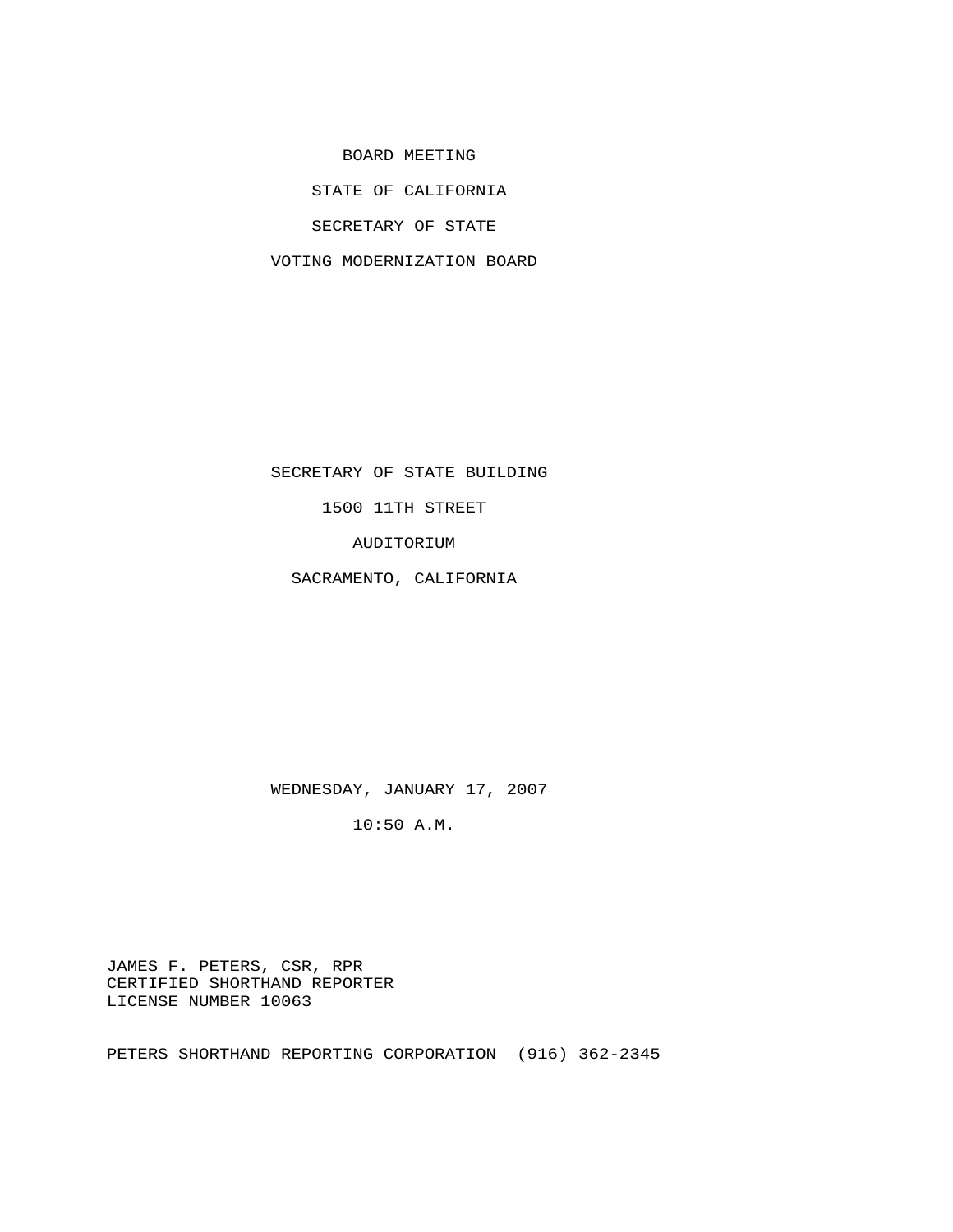## APPEARANCES

## BOARD MEMBERS

 Mr. John A. Pérez, Chairperson Mr. Stephen Kaufman, Vice Chairperson Mr. Michael Bustamante Mr. Tal Finney(via teleconference) Mr. Carl Guardino

## STAFF

Mr. Michael Kanotz, Staff Counsel

Ms. Jana Lean, Staff Consultant

Mr. Bruce McDannold

Ms. Katherine Montgomery

## ALSO PRESENT

 Ms. Billie Alvarez, Santa Barbara County Ms. Riva Correa, Yolo County Ms. Carolyn Crinch, Humboldt County Ms. Connie McCormack, Los Angeles County Ms. Kathleen Smith, Nevada County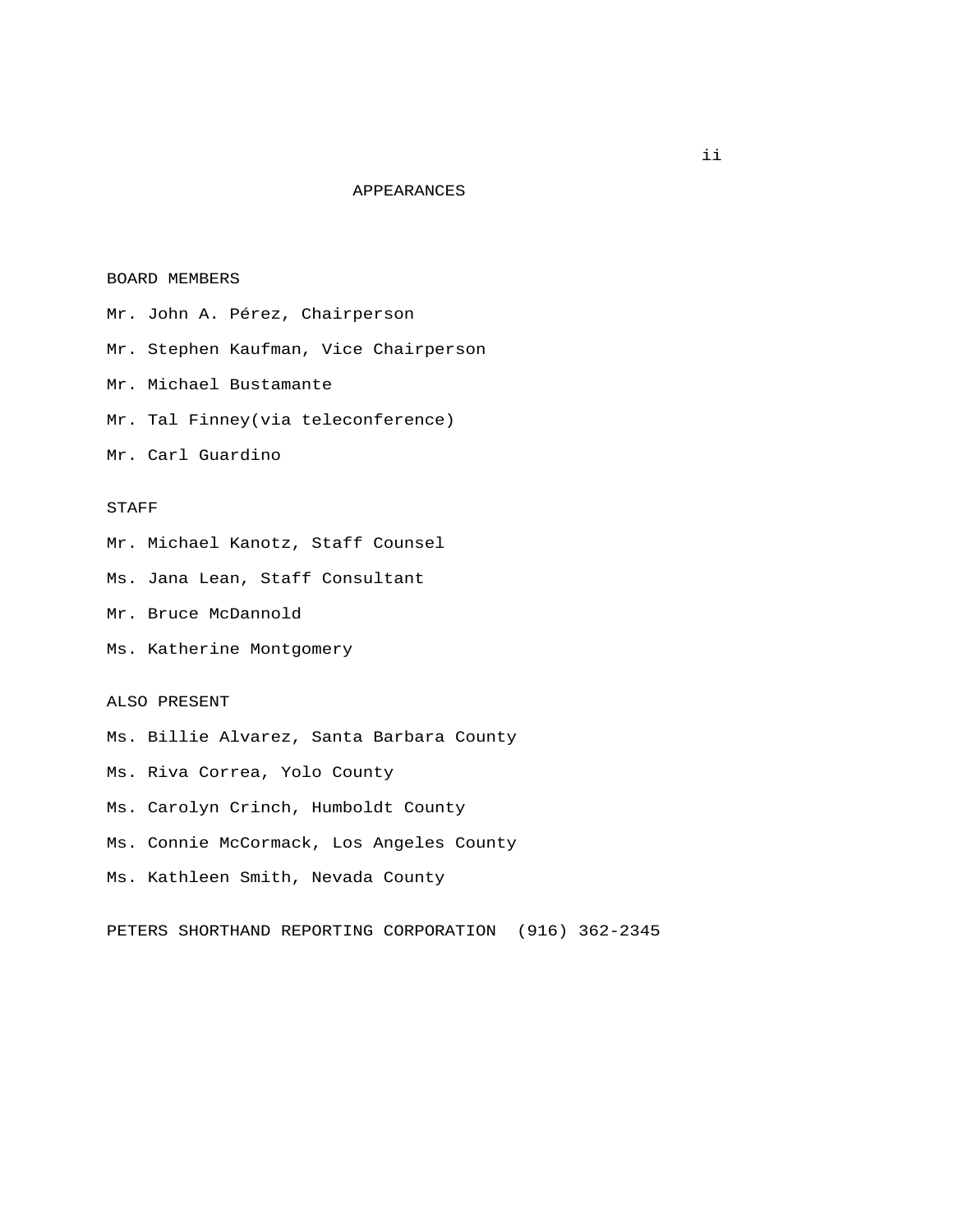INDEX

PAGE

| I.  | Call to Order                                                                                                                                                                                              | $\mathbf{1}$                        |
|-----|------------------------------------------------------------------------------------------------------------------------------------------------------------------------------------------------------------|-------------------------------------|
| II  | Roll Call and Declaration of Quorum                                                                                                                                                                        | $\mathbf{1}$                        |
| III | Public Comment                                                                                                                                                                                             | $\mathbf{1}$                        |
| IV  | Adoption of October 25, 2006 Actions & Meeting<br>Minutes                                                                                                                                                  | 2                                   |
| V   | Project Documentation Plan Review and Funding<br>Award Approval                                                                                                                                            |                                     |
|     | (A) Humboldt County<br>(B) Lassen County - Phase 2<br>(C) Marin County - Phase 2<br>(D) Modoc County<br>(E) Yolo County                                                                                    | 6<br>$\mathbf{3}$<br>12<br>15<br>18 |
| VI  | Project Documentation Submittal Deadline                                                                                                                                                                   |                                     |
|     | (A) Review County responses to the Deadline &<br>Second Funding Round survey.<br>(B) Consider extension of the March 1, 2007<br>deadline for counties to submit their<br>first Project Documentation Plan. | 23<br>52                            |
|     | (C) Discuss setting a January 1, 2008 deadline<br>on the use of funds for counties who have<br>submitted a Phased Approach Project<br>Documentation Plan.                                                  | 55                                  |
| VII | Staff Report on Related Issues                                                                                                                                                                             |                                     |
|     | (A) Discuss possibility of second funding round.<br>(B) Discuss 2007 VMB Meeting Schedule.                                                                                                                 | 60<br>60                            |
|     | VIII Adjournment                                                                                                                                                                                           | 64                                  |
|     | Reporter's Certificate                                                                                                                                                                                     | 65                                  |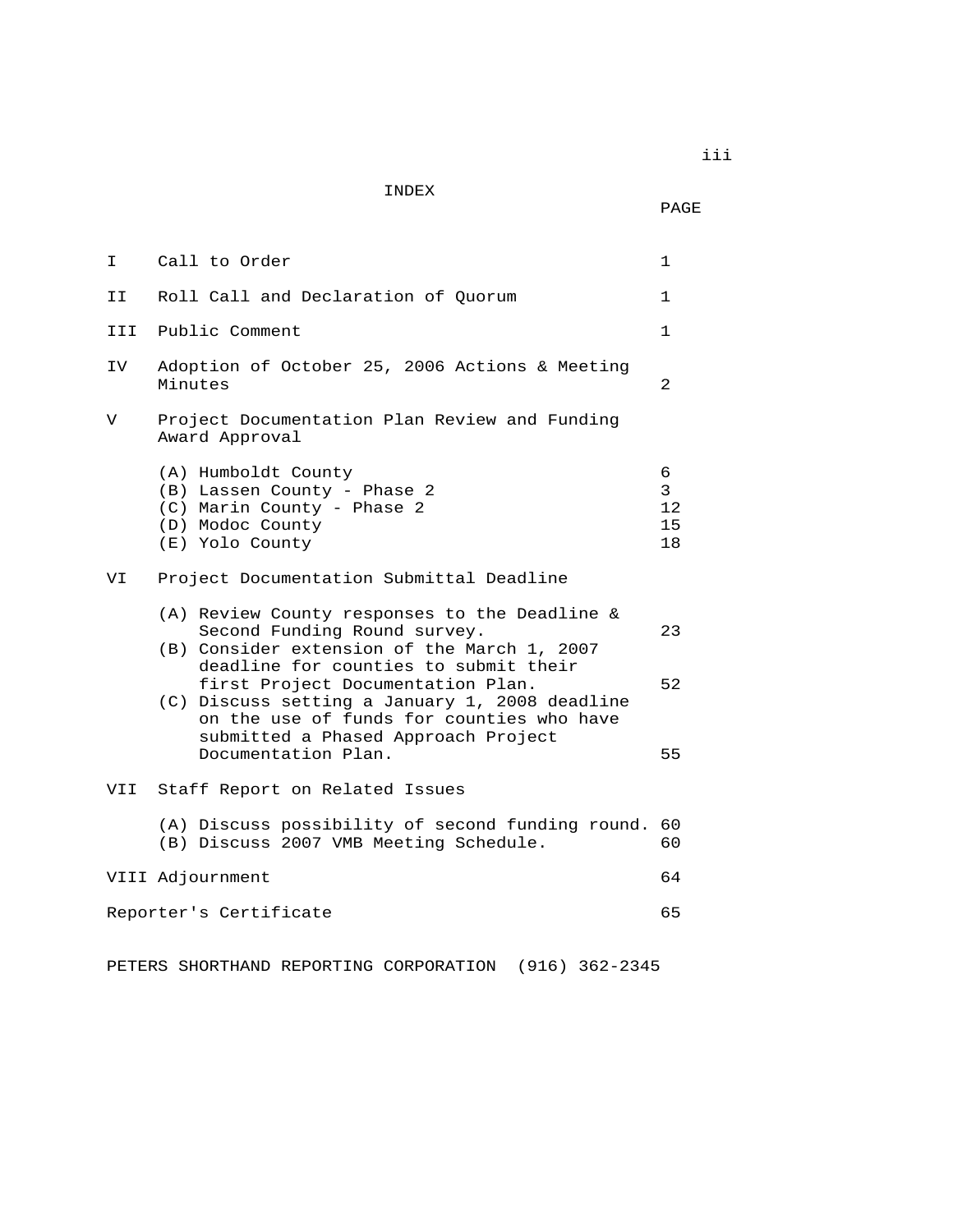1 PROCEEDINGS 2 CHAIRPERSON PÉREZ: I'd like to call to order the 3 meeting of the Voting Modernization Board for January of 4 2007. 5 And, Jana, do you want to call the roll for us? 6 STAFF CONSULTANT LEAN: Sure. 7 John Pérez? 8 CHAIRPERSON PÉREZ: Here. 9 STAFF CONSULTANT LEAN: Stephen Kaufman? 10 VICE CHAIRPERSON KAUFMAN: Here. 11 STAFF CONSULTANT LEAN: Tal Finney? 12 BOARD MEMBER FINNEY: Here. 13 STAFF CONSULTANT LEAN: Michael Bustamante and 14 Carl Guardino are absent at this time. 15 CHAIRPERSON PÉREZ: Okay. And we're expecting 16 Mr. Bustamante and Mr. Guardino to join us in person 17 shortly. They both said they would be 15 minutes late. 18 They're now 5 minutes late of their 15-minute late period. 19 (Laughter.) 20 CHAIRPERSON PÉREZ: We do have a quorum. 21 The next item before us is public comments on 22 items not specifically agendized. I don't see any cards 23 for that. 24 Is there anybody seeking recognition for an item 25 not on our agenda? PETERS SHORTHAND REPORTING CORPORATION (916) 362-2345

 $\mathbf{1}$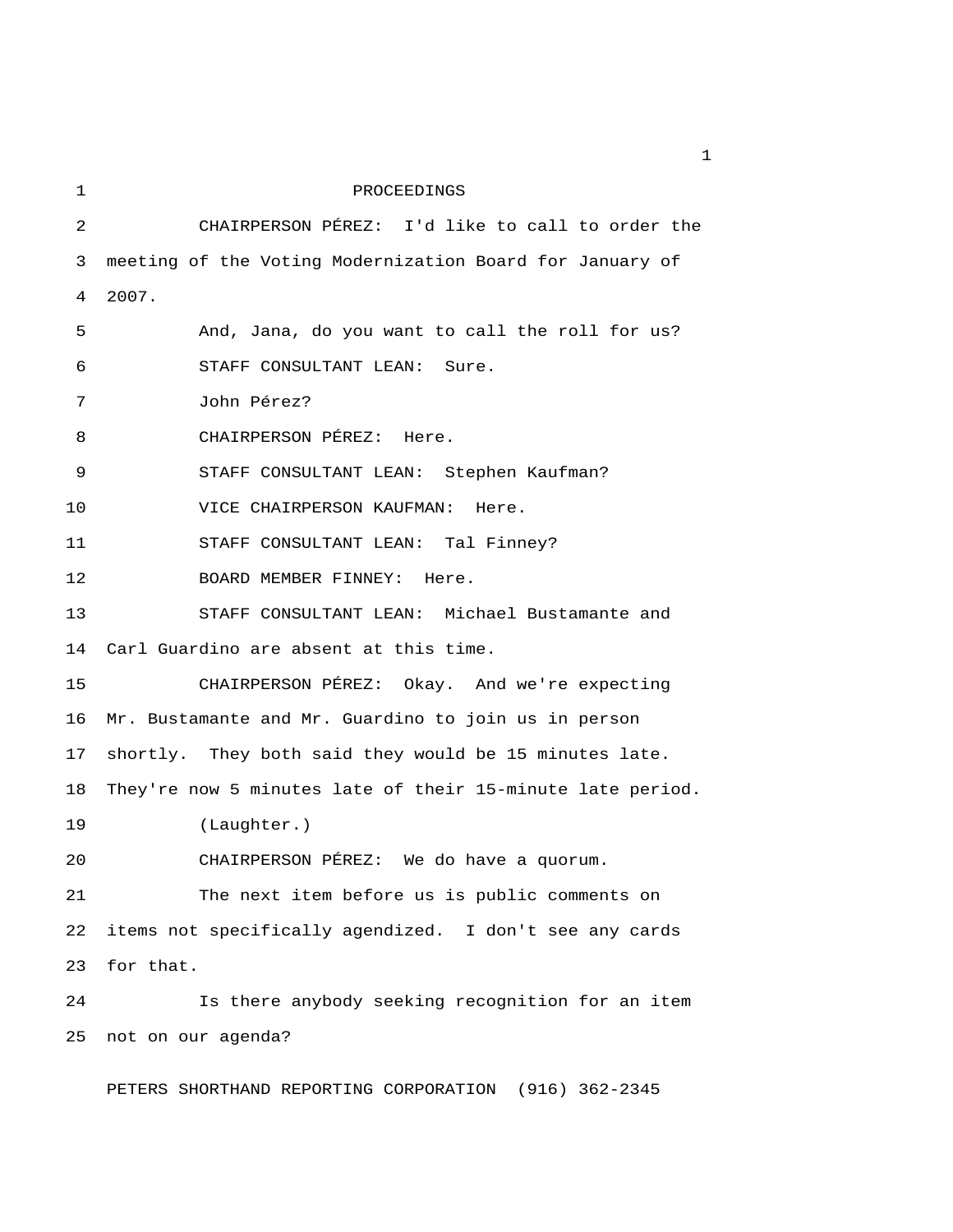1 Seeing not, we'll move forward to adoption of our 2 October 25th meeting minutes.

3 Mr. Kaufman.

 4 VICE CHAIRPERSON KAUFMAN: And I'll move adoption 5 of the minutes.

6 BOARD MEMBER FINNEY: I'll second.

 7 CHAIRPERSON PÉREZ: It's been moved and seconded. 8 I just have one question. When I'm looking at 9 the actual report transcript, it lists panel members, but 10 it also includes staff under the designation as panel 11 members. Is that fine for our uses or should we separate 12 that out?

13 STAFF CONSULTANT LEAN: We can separate that. 14 CHAIRPERSON PÉREZ: Okay. So if you can just 15 separate out the panel members for that one to be listed 16 as Stephen, Michael Bustamante telephonically and Carl 17 Guardino telephonically, and then list the others as staff 18 members. Make sure that for consistency sake we do the 19 same as this meeting.

20 VICE CHAIRPERSON KAUFMAN: It also has my middle 21 initial as S. So maybe we can correct that since it's J. 22 CHAIRPERSON PÉREZ: All the other issues I had 23 were just very minor. For example, using the term 24 "extension" instead of "abstention" in a couple places. 25 But I think that for content they're fine.

PETERS SHORTHAND REPORTING CORPORATION (916) 362-2345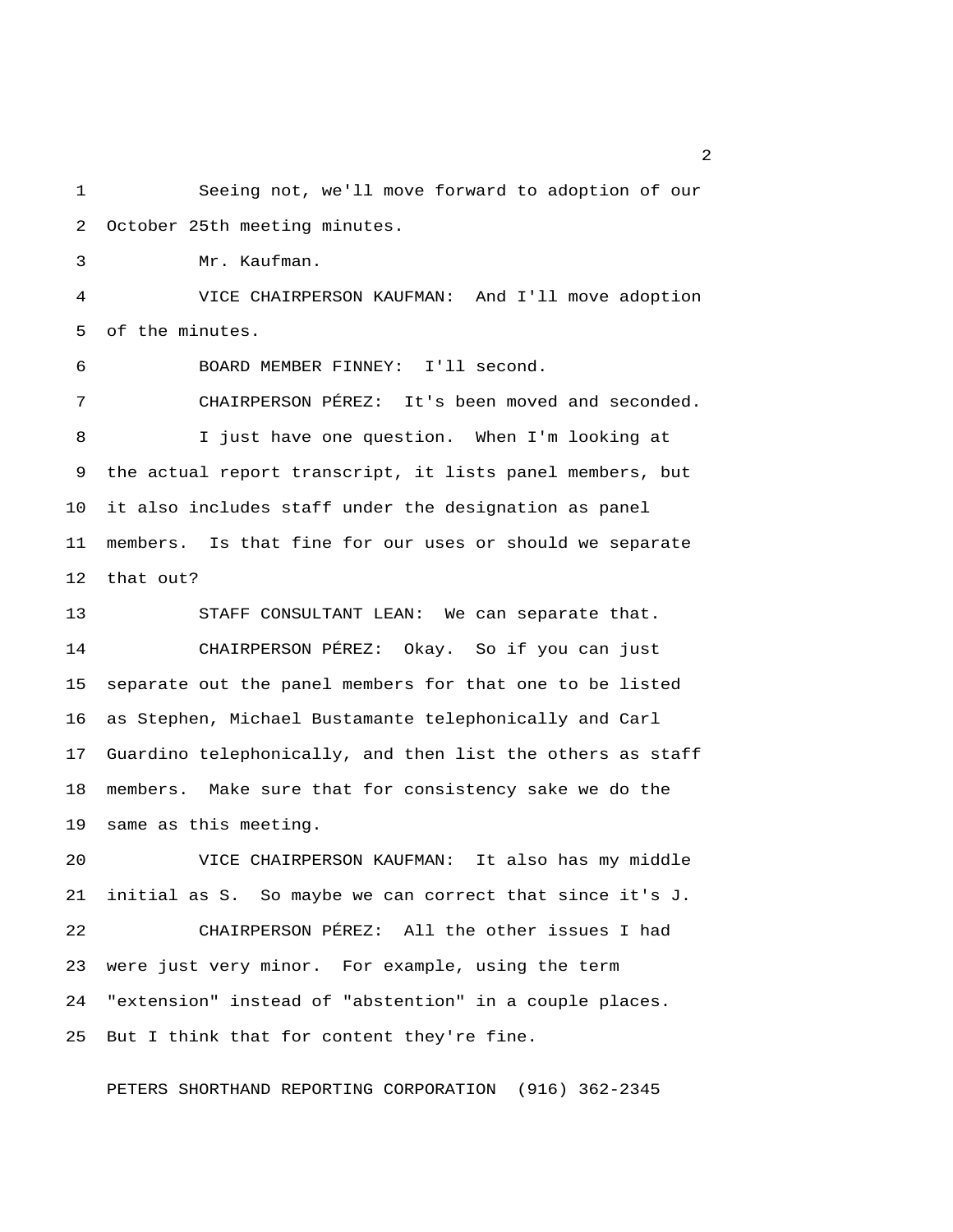1 So it's been moved and seconded.

 2 Any other discussion? 3 All in favor of approving the minutes, please say 4 aye. 5 (Ayes.) 6 CHAIRPERSON PÉREZ: Mr. Guardino, welcome. 7 BOARD MEMBER GUARDINO: Thank you. 8 CHAIRPERSON PÉREZ: The next item before us is 9 Item 5, Project Documentation Plan Review and Funding. 10 I've been informed that the representatives from 11 Lassen County have to catch a plane. And so, unless 12 there's objection, I'd like to hear Item 5B first, Lassen 13 County - Phase 2. 14 So, Jana, if you'd walk us through that. 15 STAFF CONSULTANT LEAN: Lassen County has come 16 forward with their Phase 2 Project Documentation Plan. 17 And staff is recommending funding of \$81,528.66. They 18 have purchased the Diebold AccuVote-TSX with the AccuVote 19 Printer Module, 15 units. 20 Lassen County secured this new voting equipment 21 in late September of '06. And this equipment was used for 22 the first time during the March 2006 General Election. 23 The voter verified paper audit trail -- Okay. A 24 voter verified paper audit trail requirement is met, as at 25 the AccuVote-TSX with the AccuVote printer component being PETERS SHORTHAND REPORTING CORPORATION (916) 362-2345

 $\overline{\mathbf{3}}$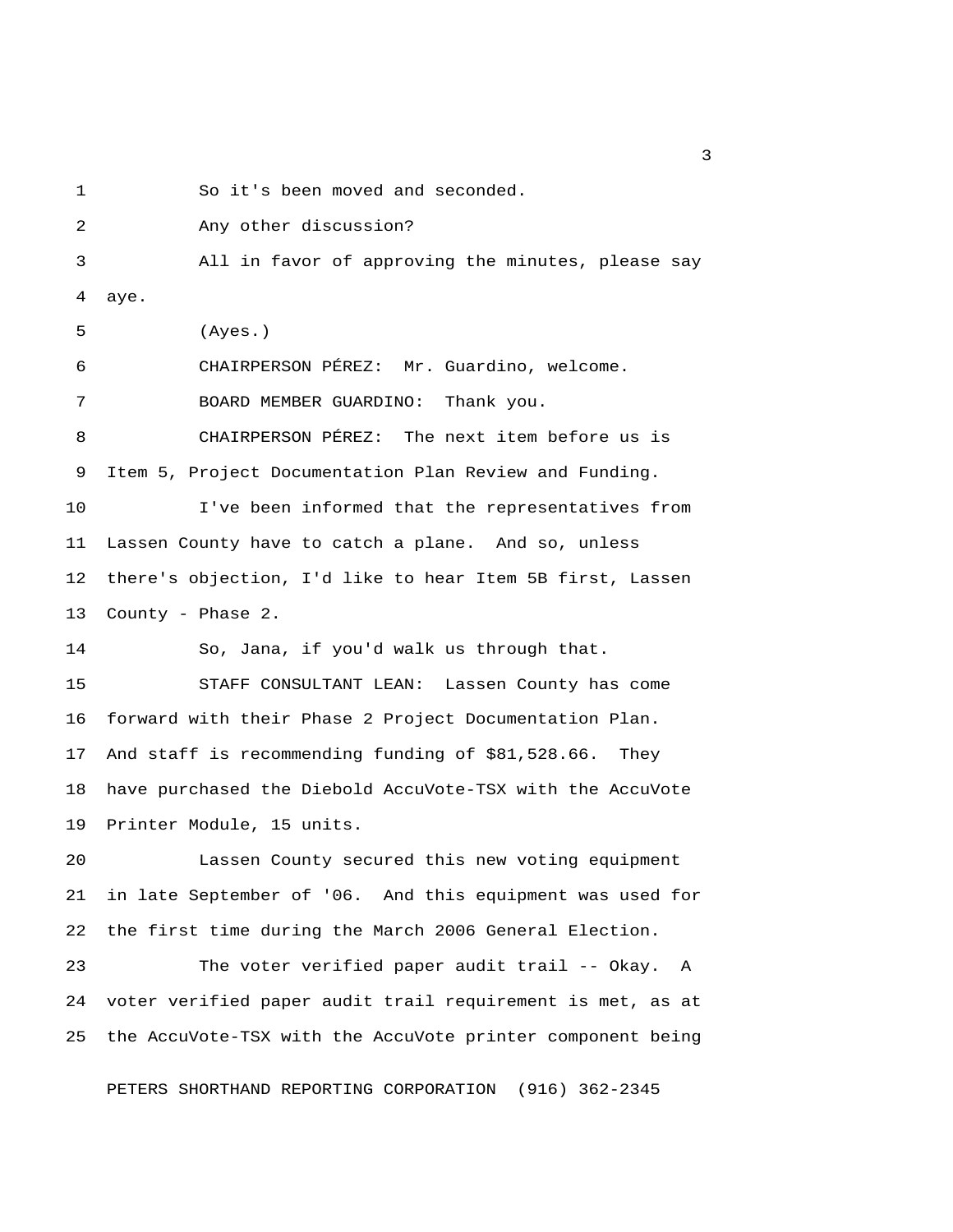1 purchased by Lassen is a voter verified paper receipt.

 2 Lassen County's Phase 2 Project Documentation 3 Plan meets the requirements for completeness. And the 4 Diebold AccuVote-TSX touch screen units are certified for 5 use in California.

 6 At the July 16th, 2003, meeting of the Voting 7 Modernization Board, the Board approved Lassen County's 8 Phase 1 Project Documentation Plan and awarded funding in 9 the amount of \$105,635.48. Lassen County has received 10 this funding for the reimbursement of purchase of 15 11 AccuVote optical scan precinct ballot tabulators. Lassen 12 County will continue to use the AccuVote optical scan 13 units as their primary voting system.

14 Lassen County believes that the deployment of one 15 optical scan unit and one DRE unit in every polling place 16 brought the county into full compliance with requirements 17 of the Help America Vote Act.

18 Lassen County began securing their new 19 AccuVote-TSX units only 48 days prior to the November 2006 20 General Election. However, the county was able to conduct 21 staff and poll worker training on the new equipment and 22 develop voter education materials about the new system.

23 The county recognized the need for extensive 24 training on the new equipment and offered their poll 25 workers and election day troubleshooters several

PETERS SHORTHAND REPORTING CORPORATION (916) 362-2345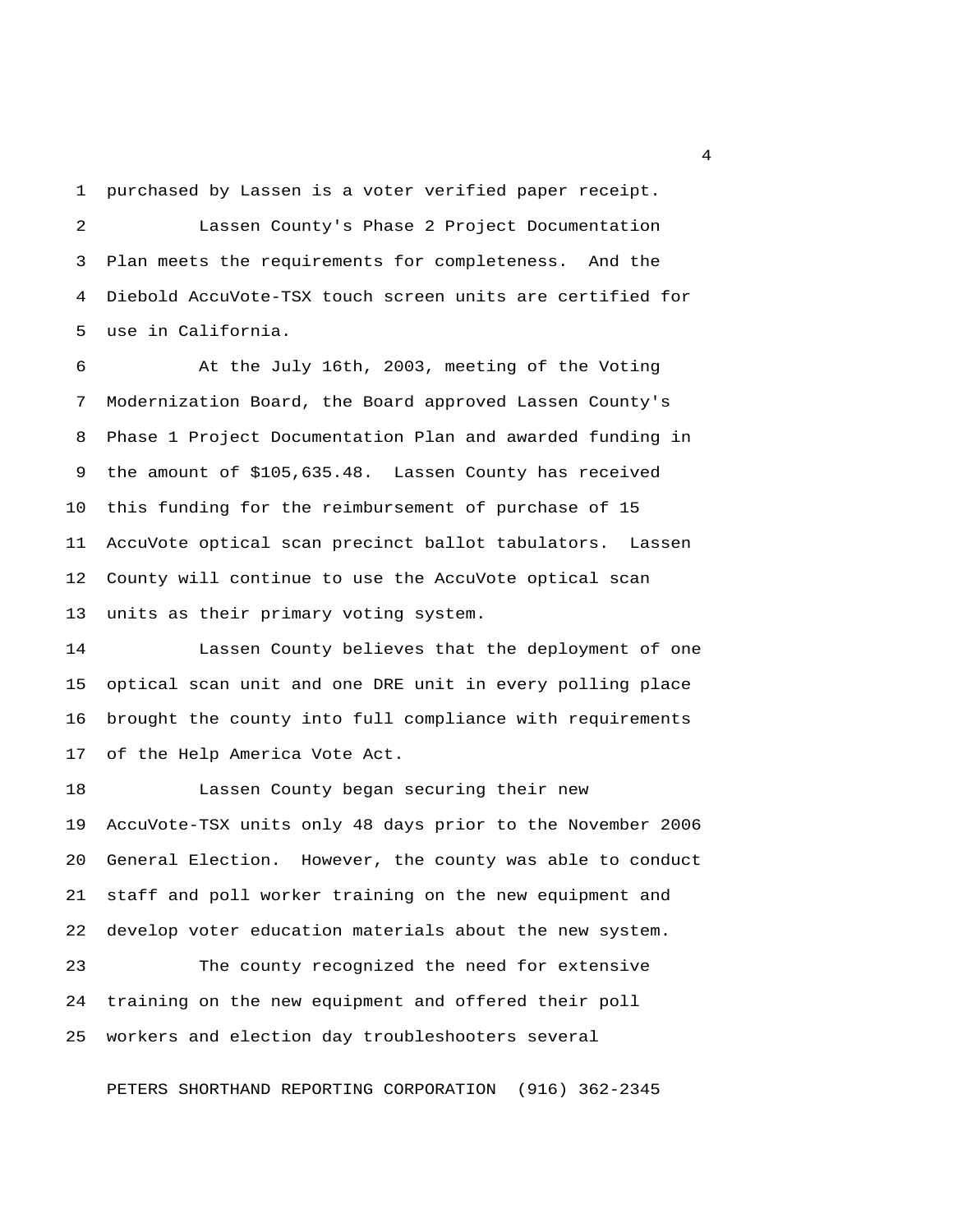1 opportunities to attend hands-on training. Lassen County 2 is conducting post-election surveys to determine the 3 effectiveness and overall impact of their new voting 4 system.

 5 Lassen County will only receive VMB payments once 6 it has submitted detailed invoices for its certified 7 voting equipment. Please note that the staff-proposed 8 funding award is based upon allowable reimburse under 9 Proposition 41 only for voting equipment hardware and 10 software. The training and election support services 11 listed in Lassen County's contract with Diebold would not 12 be covered as reimbursable claim under Proposition 41. 13 It is our staff recommendation that Lassen 14 County's Phase 2 Project Documentation Plan be approved 15 and a funding award letter be issued in the amount of 16 \$81,528.66.

17 CHAIRPERSON PÉREZ: Okay. Are there any 18 questions on Lassen County? 19 BOARD MEMBER FINNEY: I have nothing. 20 And I'll move approval, Mr. Chairman. 21 CHAIRPERSON PÉREZ: Thank you.

22 Mr. Finney moves.

23 VICE CHAIRPERSON KAUFMAN: I'll second.

24 CHAIRPERSON PÉREZ: Mr. Kaufman seconds.

25 Seeing no further discussion, Jana, will you call

PETERS SHORTHAND REPORTING CORPORATION (916) 362-2345

 $\sim$  5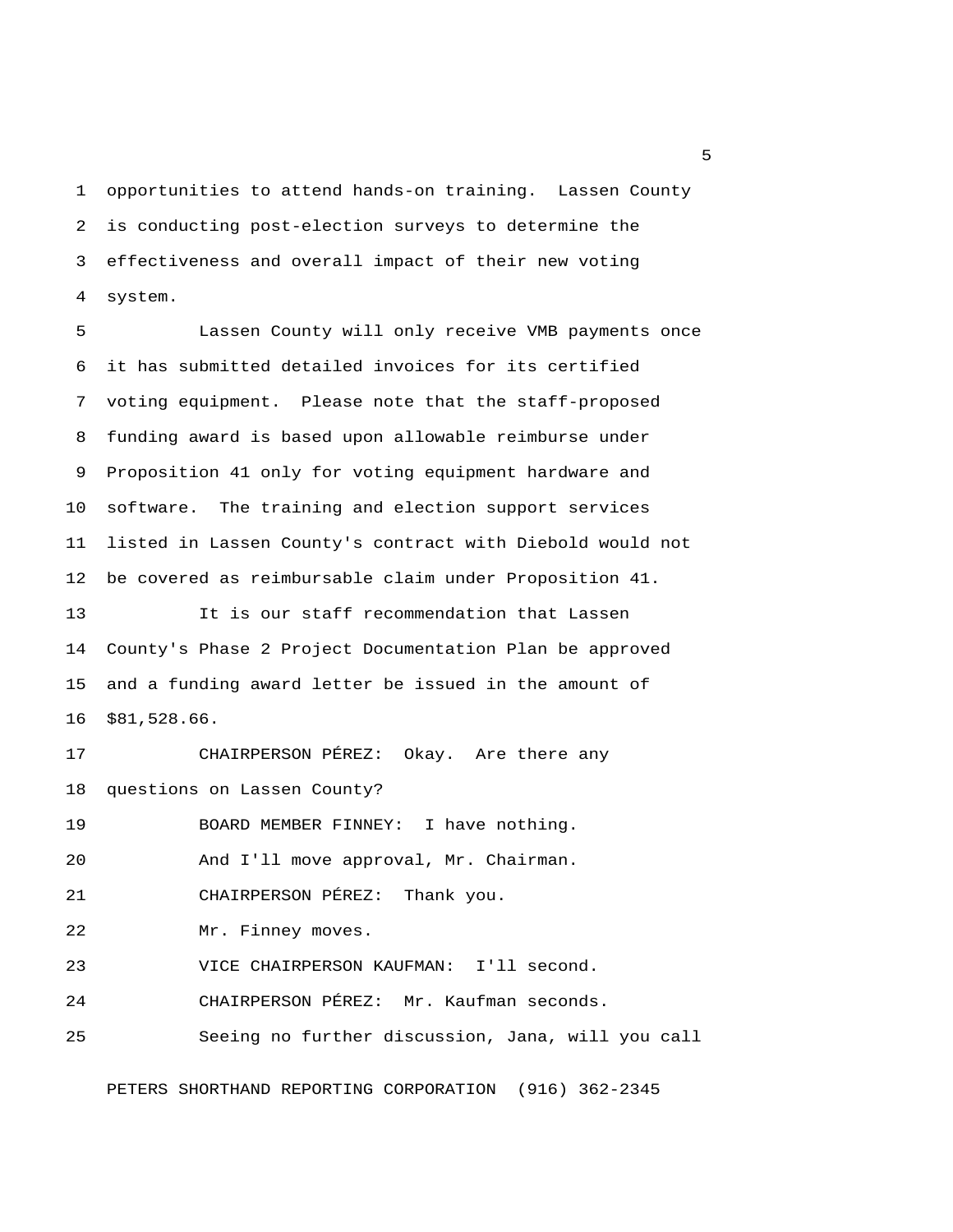1 the roll.

 2 STAFF CONSULTANT LEAN: John Pérez? 3 CHAIRPERSON PÉREZ: Aye. 4 STAFF CONSULTANT LEAN: Stephen Kaufman? 5 VICE CHAIRPERSON KAUFMAN: Aye. 6 STAFF CONSULTANT LEAN: Michael Bustamante is 7 absent. 8 Tal Finney? 9 BOARD MEMBER FINNEY: Aye. 10 STAFF CONSULTANT LEAN: Carl Guardino? 11 BOARD MEMBER GUARDINO: Aye. 12 CHAIRPERSON PÉREZ: Four ayes. We have approval. 13 Thank you. 14 Next item before us is Item 5A, Humboldt County. 15 STAFF CONSULTANT LEAN: Can we turn off any cell 16 phones? 17 CHAIRPERSON PÉREZ: Yeah, if somebody's got a 18 cell phone, if they would -- 19 STAFF CONSULTANT LEAN: Any cell phones or 20 Blackberries. 21 CHAIRPERSON PÉREZ: Tal, turn off your cell 22 phone. 23 BOARD MEMBER FINNEY: I don't need my cell phone. 24 I actually have my phone -- my land line is on most of the 25 time.

PETERS SHORTHAND REPORTING CORPORATION (916) 362-2345

 $6<sup>6</sup>$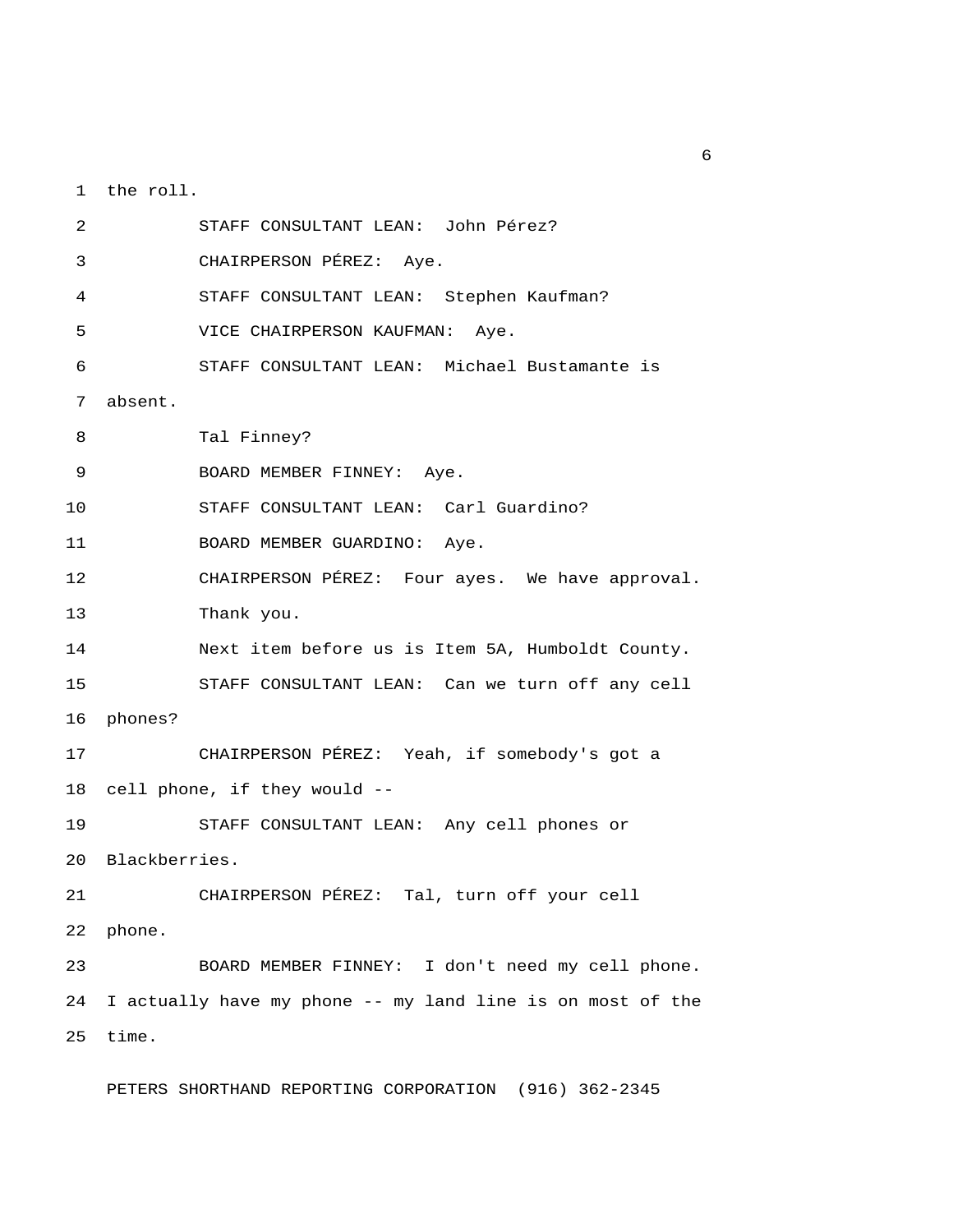1 CHAIRPERSON PÉREZ: Do your clients have to pay 2 extra for you to stay on mute call? 3 (Laughter.) 4 CHAIRPERSON PÉREZ: Okay. I guess we don't know 5 what that feedback problem is. 6 STAFF CONSULTANT LEAN: I'm sorry. I thought 7 it -- we were told that it was cell phones or 8 Blackberries, 9 CHAIRPERSON PÉREZ: We'll have to just marshal 10 through. 11 So Humboldt County. 12 STAFF CONSULTANT LEAN: Okay. Humboldt county is 13 requesting and staff is recommending an allocation of 14 \$467,470.58. They have purchased a Hart InterCivic, the 15 eSlate, 80 units. And Humboldt County has secured its new 16 voting equipment and this equipment was used for the first 17 time during the November 7th, 2006, General Election. 18 The Hart eSlate purchased by Humboldt includes a 19 verified ballot option, which is a VVPAT component. 20 Humboldt County's Project Documentation Plan 21 meets the requirements for completeness. And the eSlate 22 and corresponding components are certified for use in 23 California. 24 Humboldt County has implemented a blended system. 25 Humboldt county has augmented its existing Diebold

PETERS SHORTHAND REPORTING CORPORATION (916) 362-2345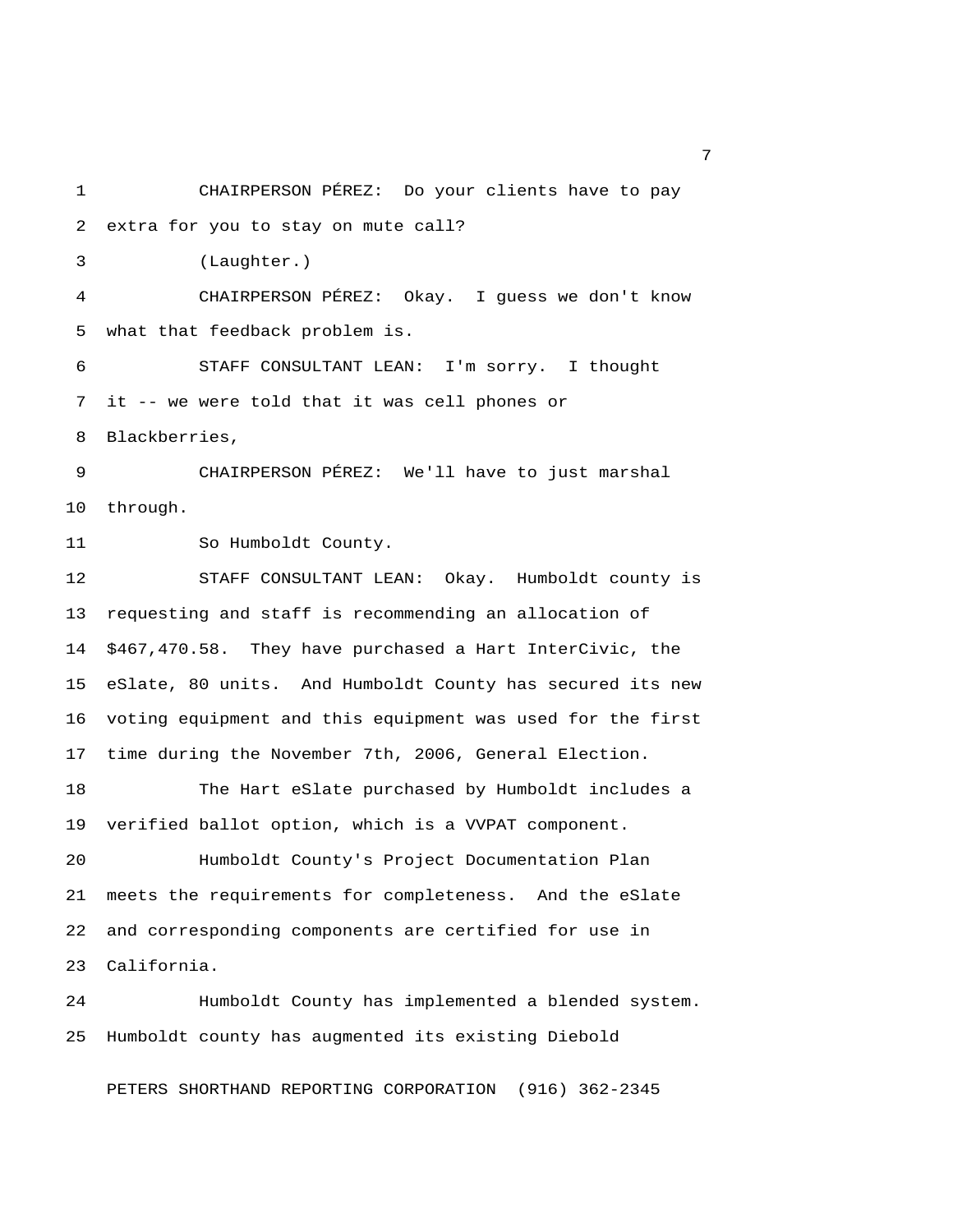1 AccuVote Optical Scan Precinct Ballot Tabulators with the 2 placement of one eSlate DRE in every polling place in the 3 county. Humboldt believes that the deployment of the 4 eSlate DRE units brought the county into compliance with 5 the Help America Vote Act and the state accessibility 6 requirements.

 7 Humboldt County was allowed to use the 8 above-stated independently tested and certified voting 9 equipment together to meet the federal and state 10 requirements so long as their interface was limited to the 11 exchange of aggregate vote totals. The continued 12 authorization to use this blended system will be 13 contingent upon review and evaluation by the new Secretary 14 of State administration.

15 Given the compressed timeframes in which Humboldt 16 County implemented its new DRE voting equipment, the 17 county plans to make greater efforts to provide outreach 18 to its disabled community and to expand training efforts 19 to poll workers and county staff on how to effectively 20 operate the new eSlate machines.

21 Humboldt County's Project Documentation Plan 22 explicitly states that it is the county's desire and 23 intention that the remaining of its Proposition 41 24 allocation continue to be available to Humboldt for future 25 voting system modernization plans.

PETERS SHORTHAND REPORTING CORPORATION (916) 362-2345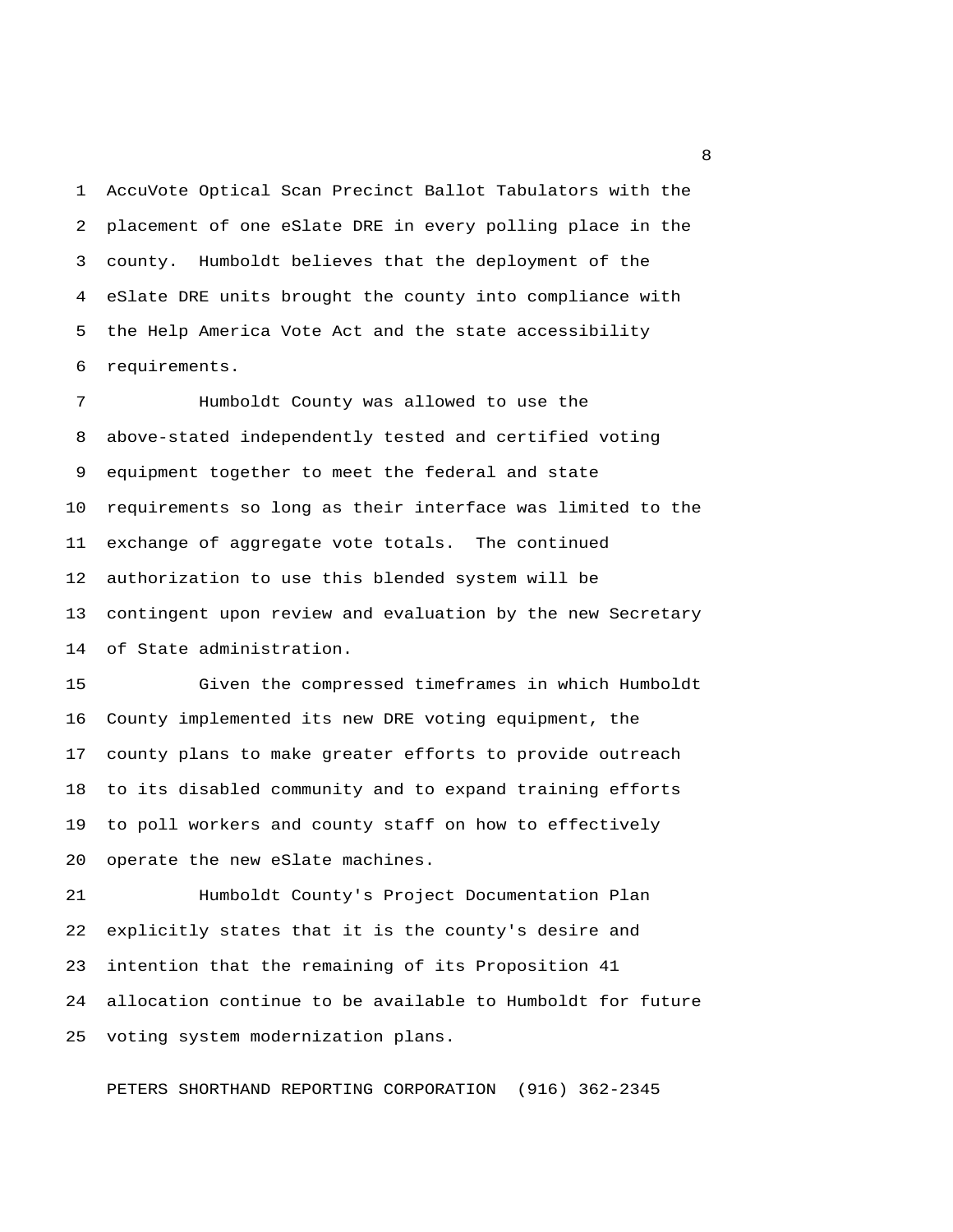1 The InFusion voting software listed in Humboldt 2 County's contract with Hart InterCivic has not yet gained 3 certification in California and, therefore, is not 4 eligible for reimbursement under Proposition 41.

 5 Humboldt County will only receive VMB payments 6 once it has submitted detailed invoices for its certified 7 voting equipment. Please note that the staff-proposed 8 funding award is based upon allowable reimbursement under 9 Proposition 41 only. And it's for voting equipment 10 hardware and software. The professional services and 11 optional extended warranty line items listed in Humboldt 12 County's contract with Hart would not be covered as a 13 reimbursable claim under Proposition 41.

14 It is our staff recommendation that Humboldt 15 County's Project Documentation Plan be approved and a 16 funding award letter be issued in the amount of 17 \$467,470.58.

18 We do have a representative from Humboldt County 19 here today.

20 CHAIRPERSON PÉREZ: Okay. Would the 21 representative like to come forward.

22 MS. CRINCH: I'm Ms. Carolyn Sernich, and I'm the 23 County Registrar of Voters for Humboldt County.

24 CHAIRPERSON PÉREZ: Good morning. Thank you for 25 being with us.

PETERS SHORTHAND REPORTING CORPORATION (916) 362-2345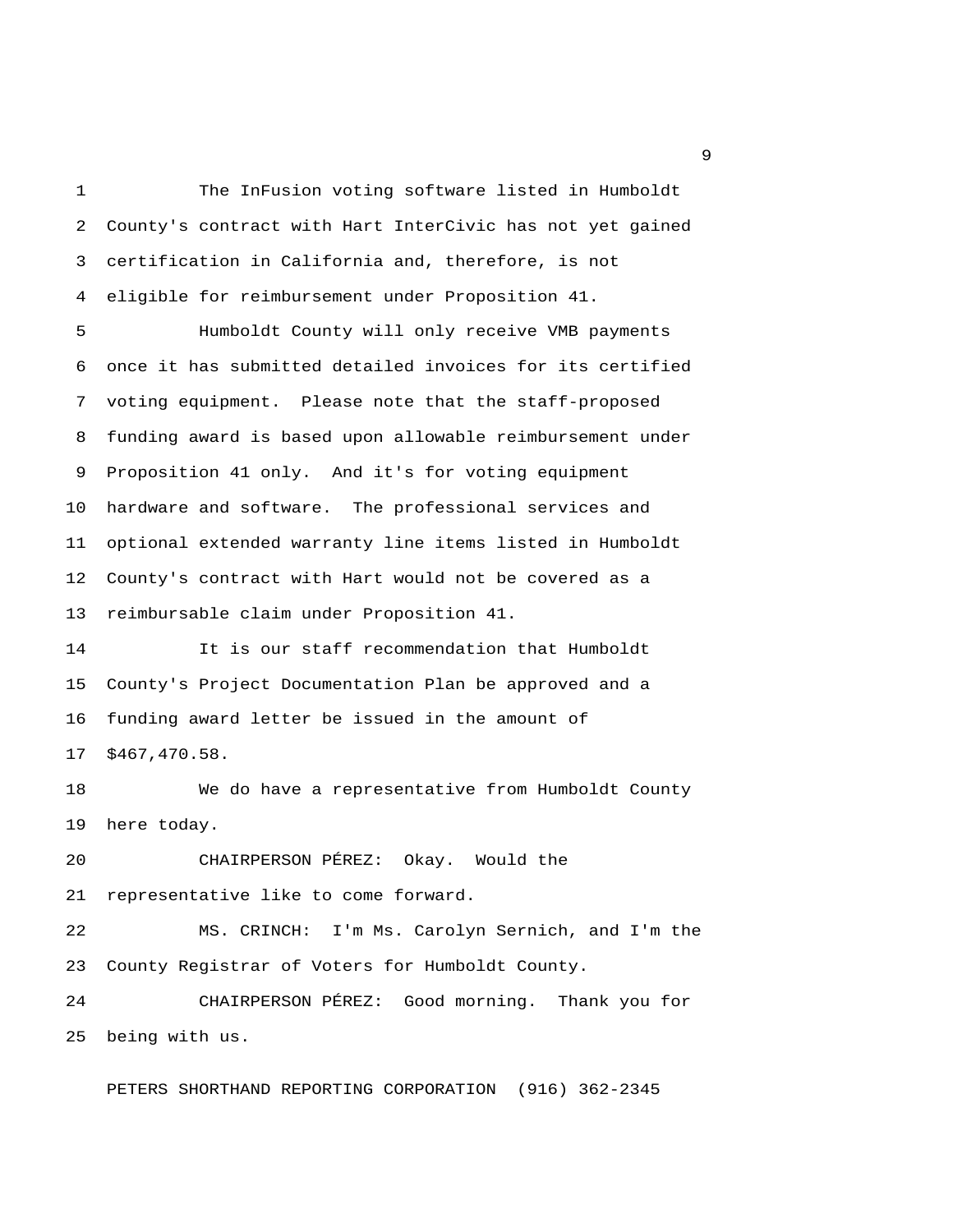1 Your request basically uses less than 50 percent 2 of the total allocation that we've set aside for Humboldt. 3 And then you've asked for us to basically set aside the 4 remaining amount for future phases. 5 MS. CRINCH: Yes.

 6 CHAIRPERSON PÉREZ: Are there any specific future 7 allocations that you have in mind that you're working on, 8 or you just want to reserve your rights?

 9 MS. CRINCH: Both. We're not at the point yet 10 that we would be comfortable submitting to you a plan for 11 the next phase. But it is our hope that we would be able 12 to upgrade our central count system to more effectively 13 manage the necessity of counting returns, and we hope that 14 we can do that -- be used for that.

15 CHAIRPERSON PÉREZ: Mr. Kaufman.

16 VICE CHAIRPERSON KAUFMAN: Thank you, Mr. Chair. 17 You went in the very direction that I was 18 intending to go. And I just wanted to know further 19 whether that contingency that you built in -- or the 20 request that you made to build the contingency, was it all 21 tied to the Secretary of State's review of the current 22 system or the integration of the system that you were 23 employing, or whether it was just more general than that? 24 MS. CRINCH: Well, yes, it was contingent upon 25 that, but also more general. There may be other areas

PETERS SHORTHAND REPORTING CORPORATION (916) 362-2345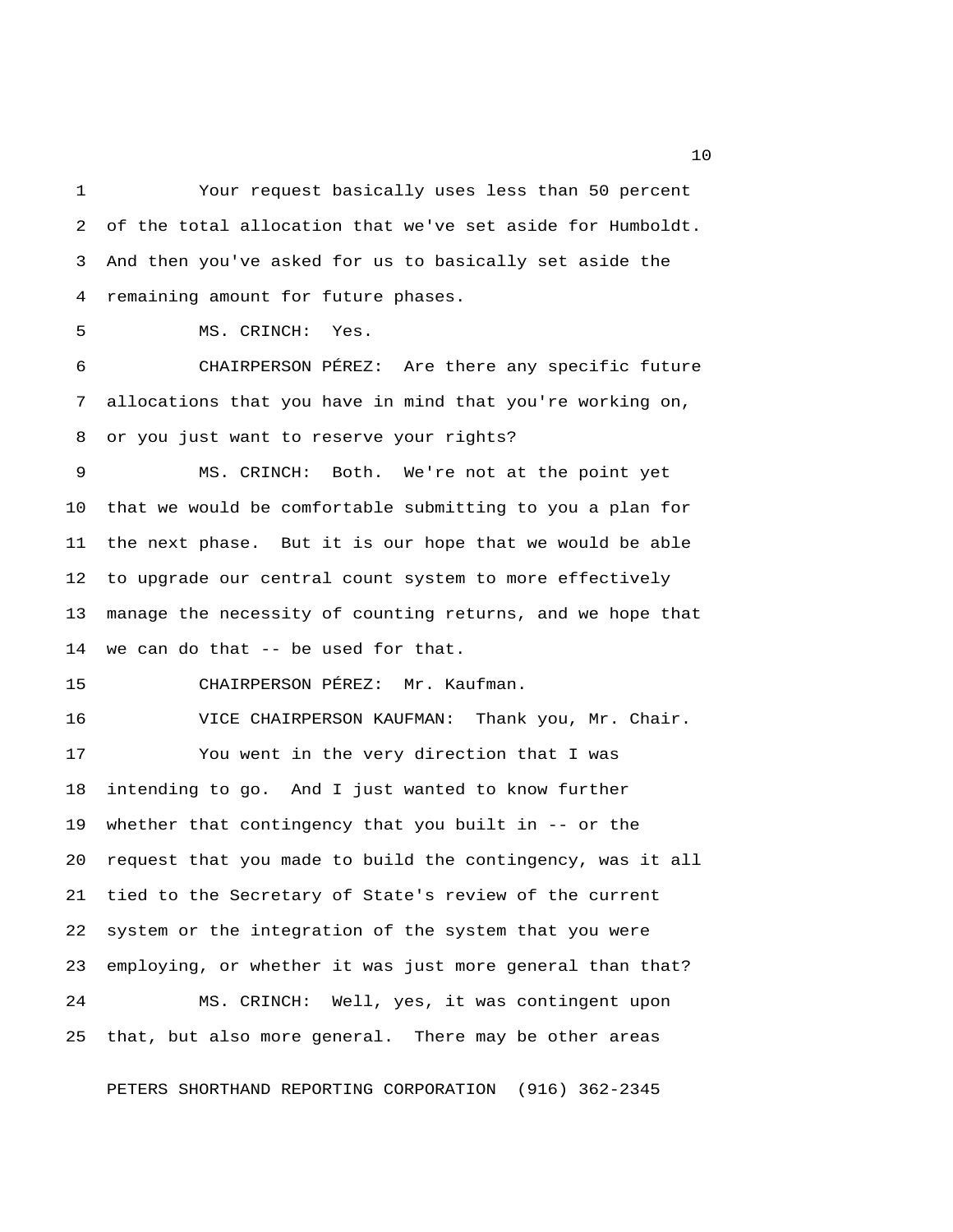1 that we need improvement. After all, most of our system 2 is over ten years old. And it could be that this is the 3 point -- and it could be that this is the point and the 4 opportunity that upgrades would become necessary for the 5 system that's in place now.

 6 And first review of our blending system, which 7 worked well for us in November, but we need to -- there's 8 more work that we can do to make it work better for the 9 voters in Humboldt County.

10 VICE CHAIRPERSON KAUFMAN: Thank you.

11 CHAIRPERSON PÉREZ: Thank you.

12 Anybody else have any questions?

13 Welcome, Mr. Bustamante.

14 BOARD MEMBER BUSTAMANTE: Thank you. I apologize 15 for being so late.

16 BOARD MEMBER FINNEY: No questions from me.

17 CHAIRPERSON PÉREZ: Okay. Is there a motion?

18 VICE CHAIRPERSON KAUFMAN: Yeah, I'll move to

19 approve Humboldt County's funding award request.

20 BOARD MEMBER FINNEY: I'll second it.

21 CHAIRPERSON PÉREZ: Mr. Kaufman moves, Mr. Finney

22 seconds.

23 No further discussion.

24 Katherine, if you could call the roll.

25 MS. MONTGOMERY: John Pérez.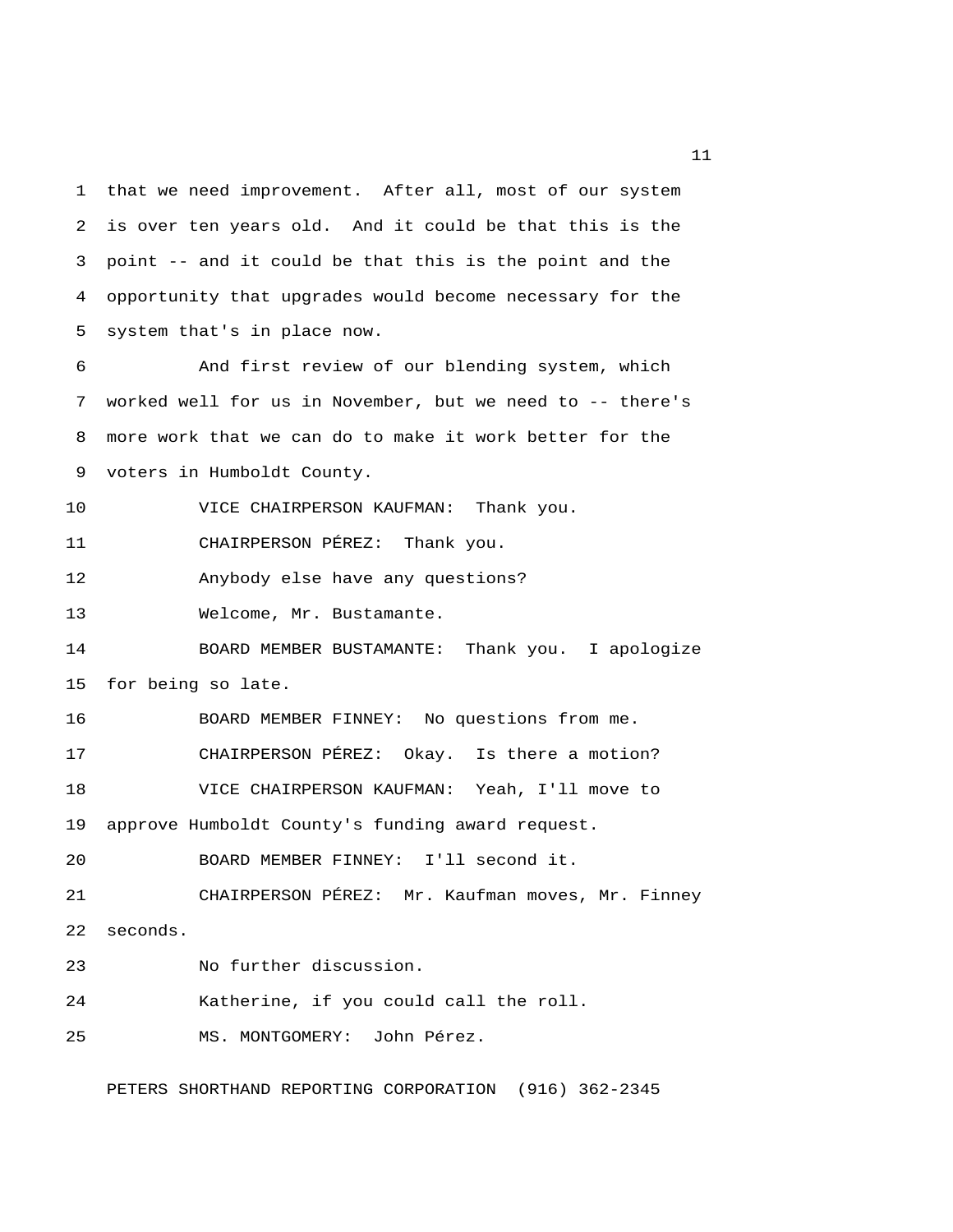1 CHAIRPERSON PÉREZ: Aye.

 2 MS. MONTGOMERY: Stephen Kaufman? 3 VICE CHAIRPERSON KAUFMAN: Aye. 4 MS. MONTGOMERY: Michael Bustamante? 5 BOARD MEMBER BUSTAMANTE: Aye. 6 MS. MONTGOMERY: Tal Finney? 7 BOARD MEMBER FINNEY: Aye. 8 MS. MONTGOMERY: Carl Guardino? 9 BOARD MEMBER GUARDINO: Aye. 10 CHAIRPERSON PÉREZ: Very good. We have approval. 11 Thank you. Congratulations. 12 MS. CRINCH: Thank you. 13 CHAIRPERSON PÉREZ: Next item is Item 5C, Marin 14 County - Phase 2. 15 STAFF CONSULTANT LEAN: Marin County has brought 16 forward a Phase 2 Project Documentation Plan. And staff 17 is recommending funding of \$541,379. This will leave an 18 allocation of \$658,116.98. 19 Marin County has upgraded to the ES&S AutoMARK 20 Voter Assist Terminals, 130 units. Marin used the 21 AutoMARK units for the first time during the June 2006 22 Primary Election.

23 The VVPAT requirement does not apply to Marin 24 County's Phase 2 Project Documentation Plan, as the system 25 is a paper-based optical scan voting system.

PETERS SHORTHAND REPORTING CORPORATION (916) 362-2345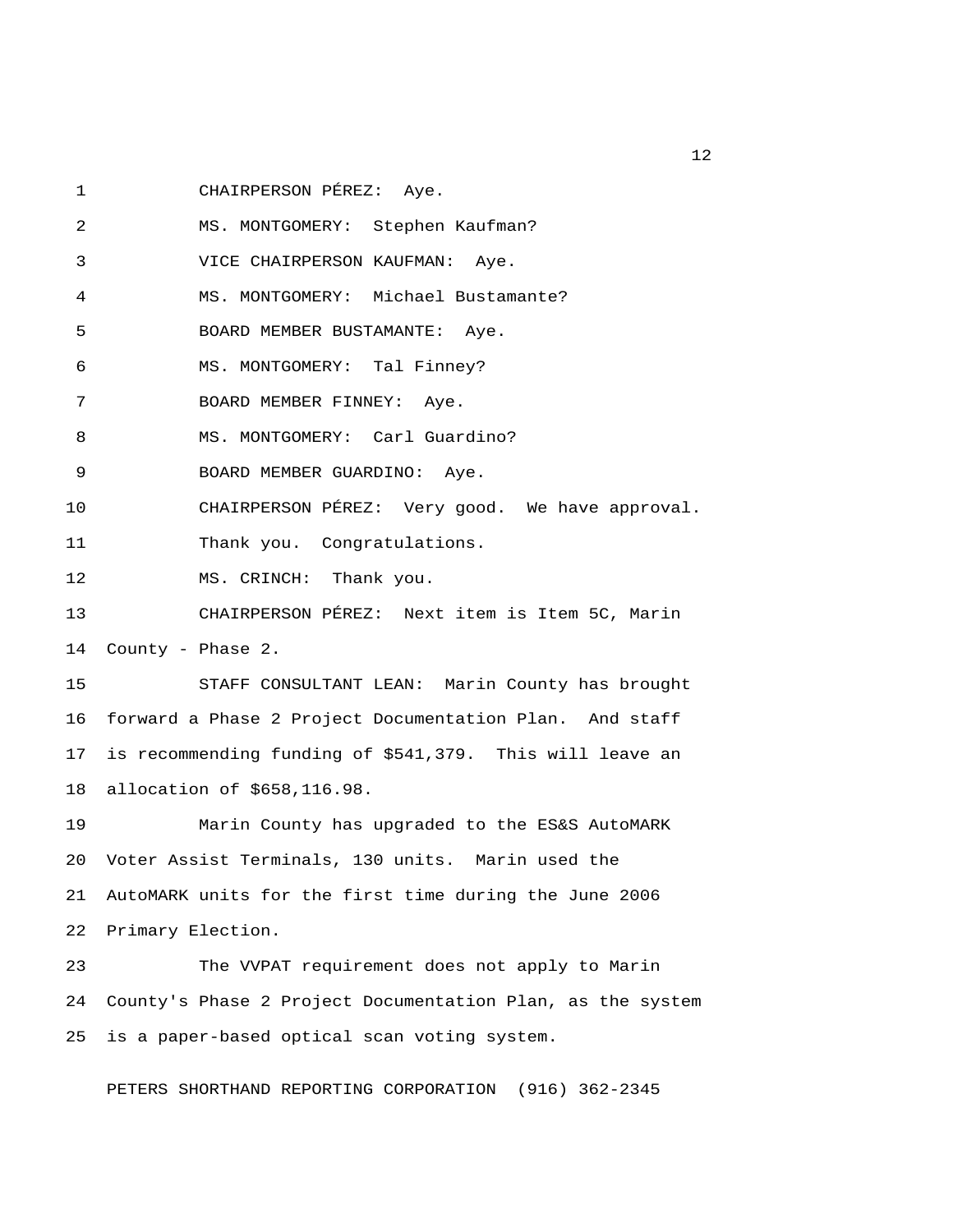1 Marin County's Phase 2 Project Documentation Plan 2 meets all the requirements for completeness. The ES&S 3 AutoMARK Voter Assist Terminals are certified for use in 4 California.

 5 Marin County has implemented a blended system. 6 They are augmenting their existing Diebold AccuVote 7 Optical Scan Precinct Ballot Tabulators with the placement 8 of one AutoMARK unit in every polling place in their 9 county. Marin County believes that the deployment of the 10 Phase 2 AutoMARK Voter Assist Terminal optical scan units 11 bring their county into compliance with the Help America 12 Vote Act and state accessibility requirements.

13 Marin County's blended system has gained 14 permanent approval for the use by the Secretary of State, 15 with the caveat that the county adhere to the official use 16 procedures adopted for the use of the ES&S AutoMARK in 17 conjunction with the Diebold GEMS/AccuVote Optical Scan 18 system.

19 Marin County fully implemented and deployed the 20 AutoMARK units in the June 2006 election. While there was 21 minimal use of the AutoMARK during the past two election 22 cycles, the county has committed to track the use of this 23 equipment and has solicited feedback from voters about how 24 to improve future use.

25 Marin County plans to continue upgrading their PETERS SHORTHAND REPORTING CORPORATION (916) 362-2345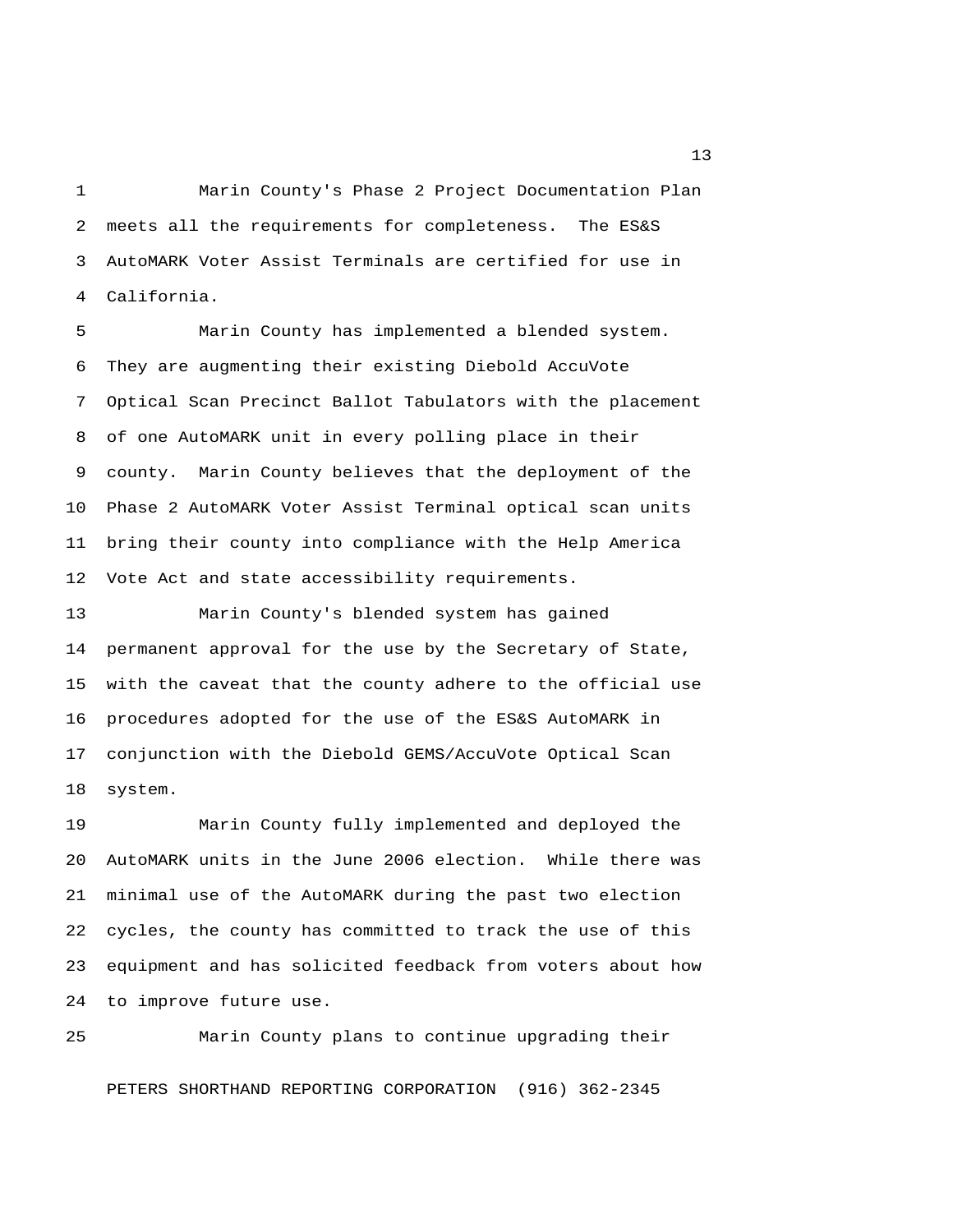1 voting equipment through a Phase 3. The county's ultimate 2 goal is to achieve optimal integration of the optical scan 3 and ballot marking devices and to maintain compliance with 4 state and federal voting system requirements.

 5 The "Unity On-Line" voting system software listed 6 in Marin County's contract with ES&S has not gained 7 certification in California and, therefore, would not be 8 eligible for reimbursement under Provision 41.

 9 Marin County will only receive VMB payments once 10 it has submitted detailed invoices for its certified 11 voting equipment. Please note that the staff-proposed 12 funding award is based upon allowable reimbursement under 13 Proposition 41 for only voting equipment hardware and 14 software. The elections support services and installation 15 line items listed in Marin County's contract with ES&S 16 would not be covered as reimbursable claims under 17 Proposition 41.

18 It is our staff recommendation that Marin 19 County's Phase 2 Project Documentation Plan be approved 20 and a funding award letter be issued in the amount of 21 \$554,379.

22 We do have a representatives here from Marin 23 County.

24 CHAIRPERSON PÉREZ: Any questions for Marin? 25 Okay. Is there a motion?

PETERS SHORTHAND REPORTING CORPORATION (916) 362-2345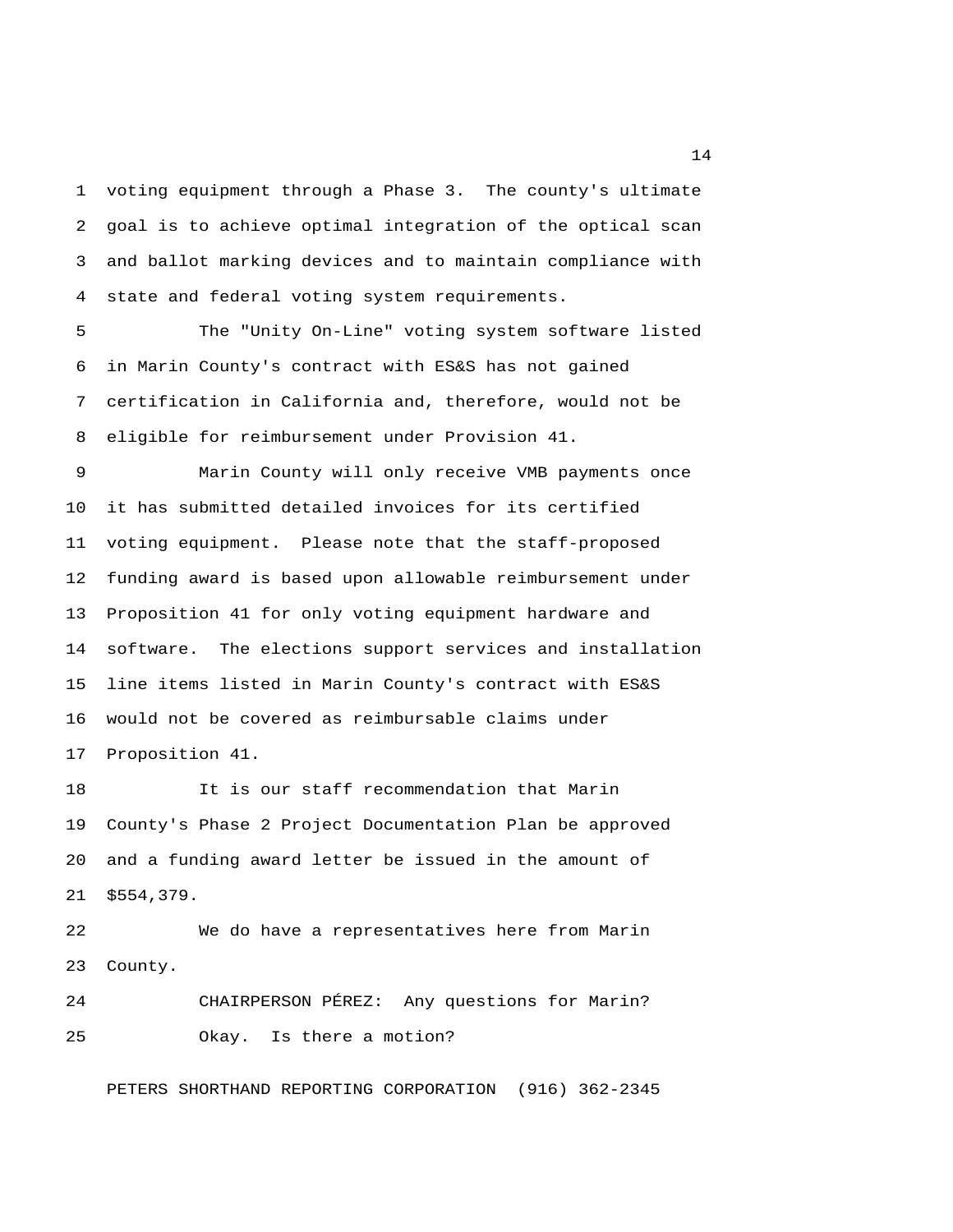1 BOARD MEMBER FINNEY: I'll move it, move approval 2 of the staff. 3 CHAIRPERSON PÉREZ: Mr. Finney moves approval of 4 the staff -- and their recommendation? 5 BOARD MEMBER FINNEY: Absolutely. 6 CHAIRPERSON PÉREZ: Oh, okay. 7 (Laughter.) 8 BOARD MEMBER GUARDINO: I'll second that. 9 CHAIRPERSON PÉREZ: Mr. Guardino seconds. 10 On the question, Katherine will take the vote. 11 MS. MONTGOMERY: John Pérez? 12 CHAIRPERSON PÉREZ: Aye. 13 MS. MONTGOMERY: Stephen Kaufman? 14 VICE CHAIRPERSON KAUFMAN: Aye. 15 MS. MONTGOMERY: Michael Bustamente? 16 BOARD MEMBER BUSTAMANTE: Aye. 17 MS. MONTGOMERY: Tal Finney? 18 BOARD MEMBER FINNEY: Aye. 19 MS. MONTGOMERY: Carl Guardino? 20 BOARD MEMBER GUARDINO: Aye. 21 CHAIRPERSON PÉREZ: Five ayes. We have approval. 22 Thank you. 23 Next item is 5D, Modoc county. 24 Jana. 25 STAFF CONSULTANT LEAN: Modoc County has

PETERS SHORTHAND REPORTING CORPORATION (916) 362-2345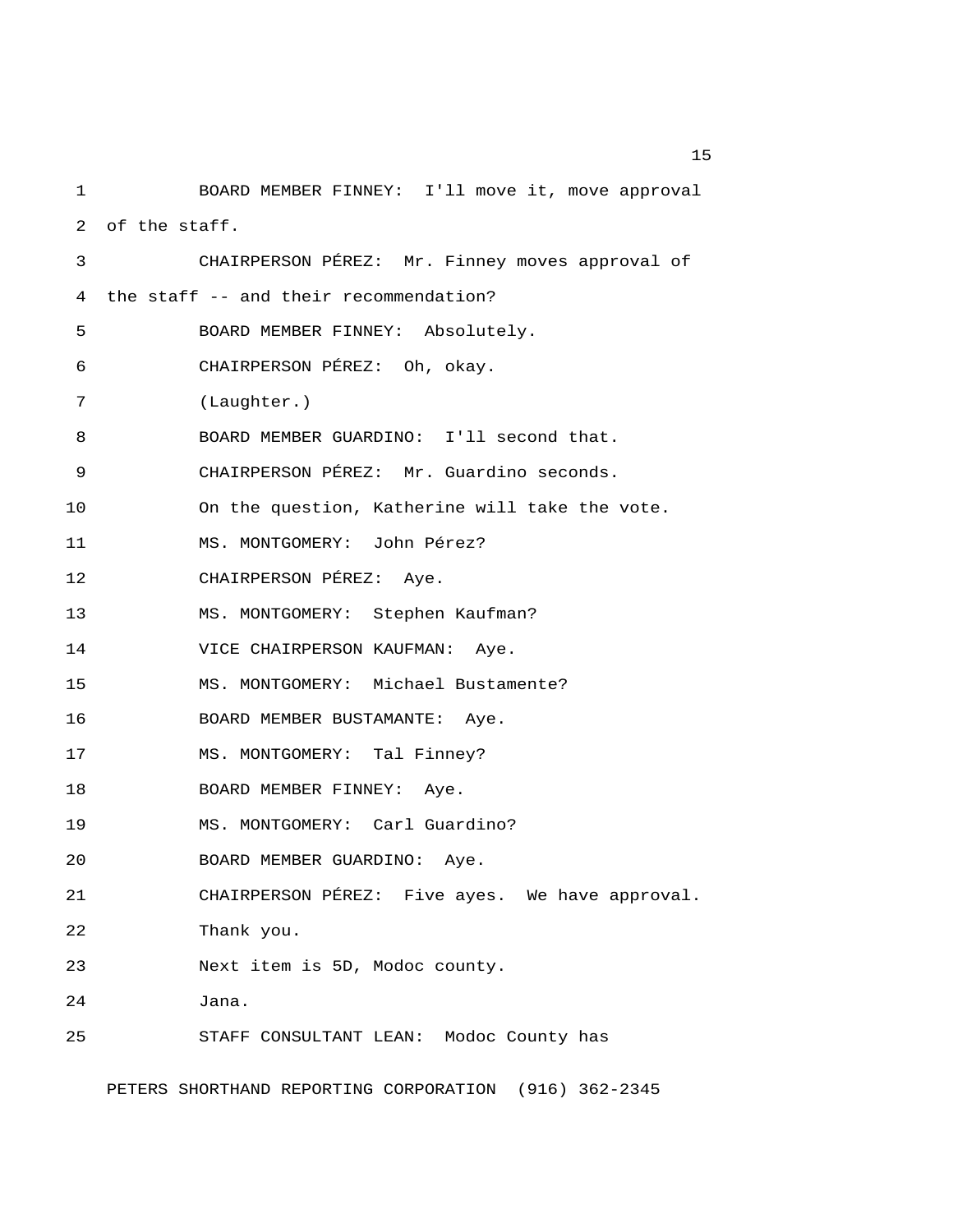1 submitted their Project Documentation Plan for their full 2 allocation at \$76,314.42. They have purchased a Diebold 3 AccuVote Optical Scan Ballot Tabulator, 12 units; and the 4 Diebold AccuVote-TSX, AccuView Printer Module (Touch 5 Screen), 10 units. 6 Marin County acquired optical scan voting 7 equipment -- 8 CHAIRPERSON PÉREZ: Modoc. 9 STAFF CONSULTANT LEAN: Did I say Marin County? 10 Sorry. 11 Modoc County acquired an optical -- I should 12 actually read it and not try to -- 13 (Laughter.) 14 STAFF CONSULTANT LEAN: All right. Modoc County 15 acquired its optical scan voting equipment prior to the 16 2002 Primary Election, and it was used for the first time 17 during that election. Modoc County secured the new DRE 18 voting equipment in October of 2006 and used the equipment 19 for the first time during the November 2006 General 20 Election. 21 The voter verified paper audit trail requirement 22 is fulfilled as the AccuVote-TSX has a component of the

23 AccuView printer component.

24 Modoc County's Project Documentation Plan meets 25 the requirements for completeness and the AccuVote Optical

PETERS SHORTHAND REPORTING CORPORATION (916) 362-2345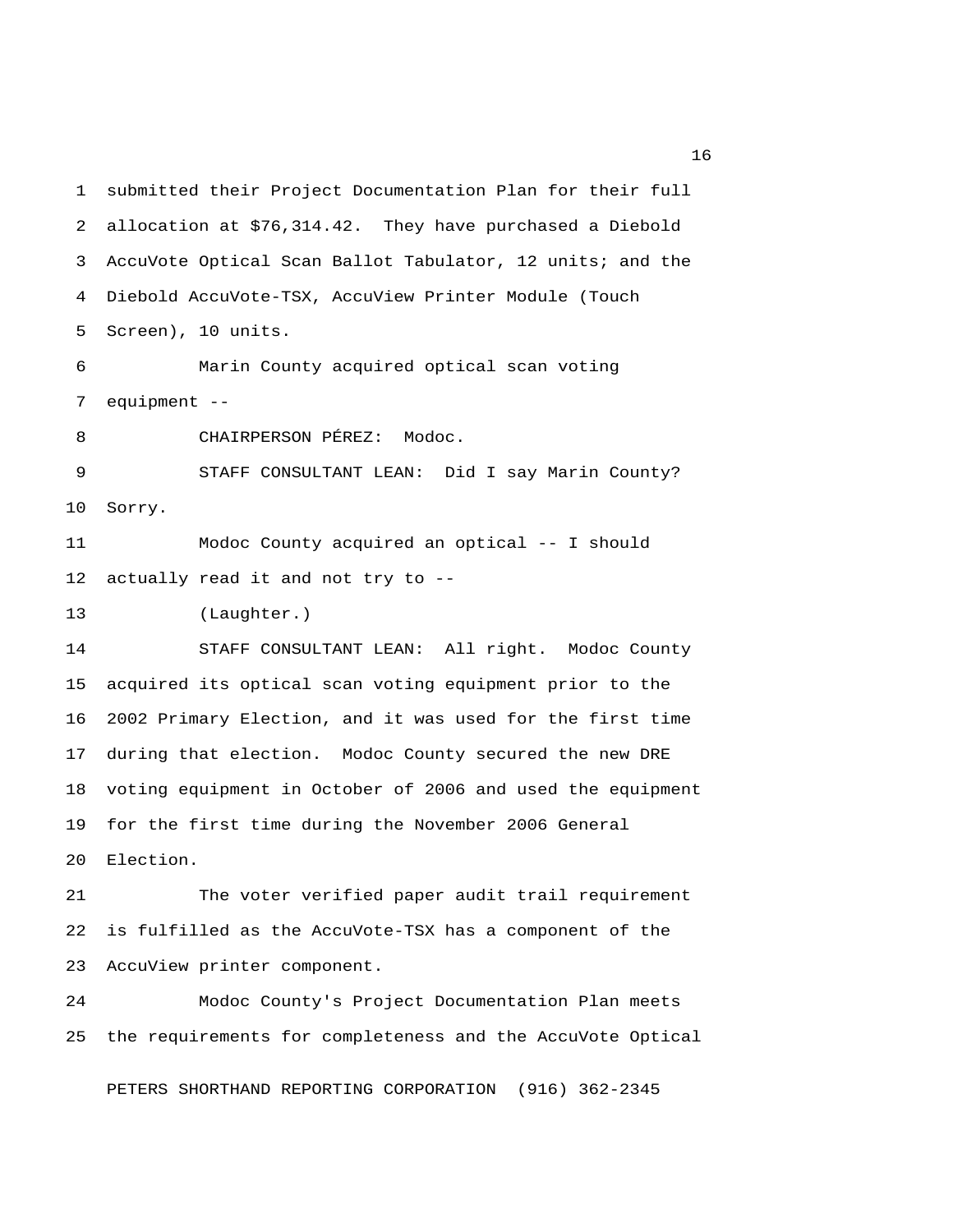1 Scan Ballot Tabulator and the AccuVote-TSX touch screen 2 units are certified for use in California.

 3 Modoc County originally converted from the 4 Datavote punch card voting system to a blended optical 5 scan and touch screen voting system. Modoc County has 20 6 precincts, 11 of which are designated as all-mail ballots. 7 Modoc County chose to purchase the Diebold system because 8 the equipment allowed the county to maintain a paper-based 9 optical scan system for the majority of its voters while 10 adhering to state and federal accessibility and language 11 requirements.

12 Modoc County believes that the deployment of one 13 optical scan unit and one DRE unit in each polling place 14 brought the county into full compliance with the 15 requirements of the Help America Vote Act.

16 Modoc County will only receive VMB payments once 17 it has submitted detailed invoices for its certified 18 voting equipment. Please note that the staff-proposed 19 funding award was based upon allowable reimbursement under 20 Proposition 41. And the support services listed in Modoc 21 County's contract with Diebold would not be covered as a 22 reimbursable claim under Proposition 41.

23 It is our staff recommendation that Modoc 24 County's Project Documentation Plan be approved and a 25 funding award letter be issued in their full allocation of

PETERS SHORTHAND REPORTING CORPORATION (916) 362-2345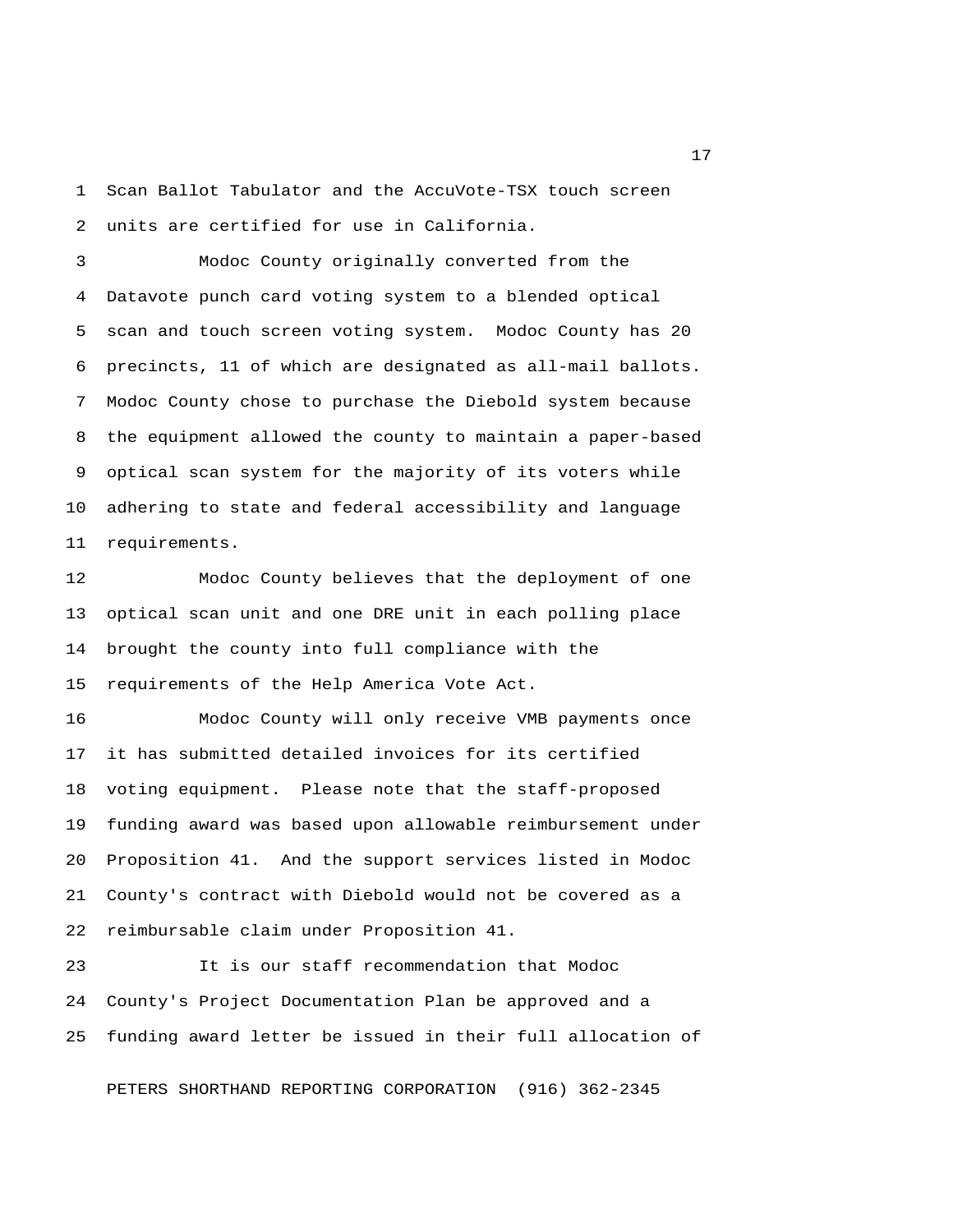1 \$76,314.42.

 2 CHAIRPERSON PÉREZ: Any questions with regard to 3 Modoc's application? 4 VICE CHAIRPERSON KAUFMAN: I'll move to approve 5 the Project Documentation Plan and the funding award. 6 BOARD MEMBER FINNEY: I'll second it. 7 CHAIRPERSON PÉREZ: Mr. Kaufman moves, Mr. Finney 8 seconds. 9 MS. MONTGOMERY: John Pérez? 10 CHAIRPERSON PÉREZ: Aye. 11 MS. MONTGOMERY: Stephen Kaufman? 12 VICE CHAIRPERSON KAUFMAN: Aye. 13 MS. MONTGOMERY: Michael Bustamante? 14 BOARD MEMBER BUSTAMANTE: Aye. 15 MS. MONTGOMERY: Tal Finney? 16 BOARD MEMBER FINNEY: Aye. 17 MS. MONTGOMERY: Carl Guardino? 18 BOARD MEMBER GUARDINO: Aye. 19 CHAIRPERSON PÉREZ: Five ayes. We have approval. 20 Our last item under 5 is 5E, Yolo County. 21 STAFF CONSULTANT LEAN: All right. Yolo County 22 has moved forward with their Project Documentation Plan. 23 And staff are recommending their full allocation of 24 \$1,085,882.12. 25 They are purchasing the Hart InterCivic eSlate.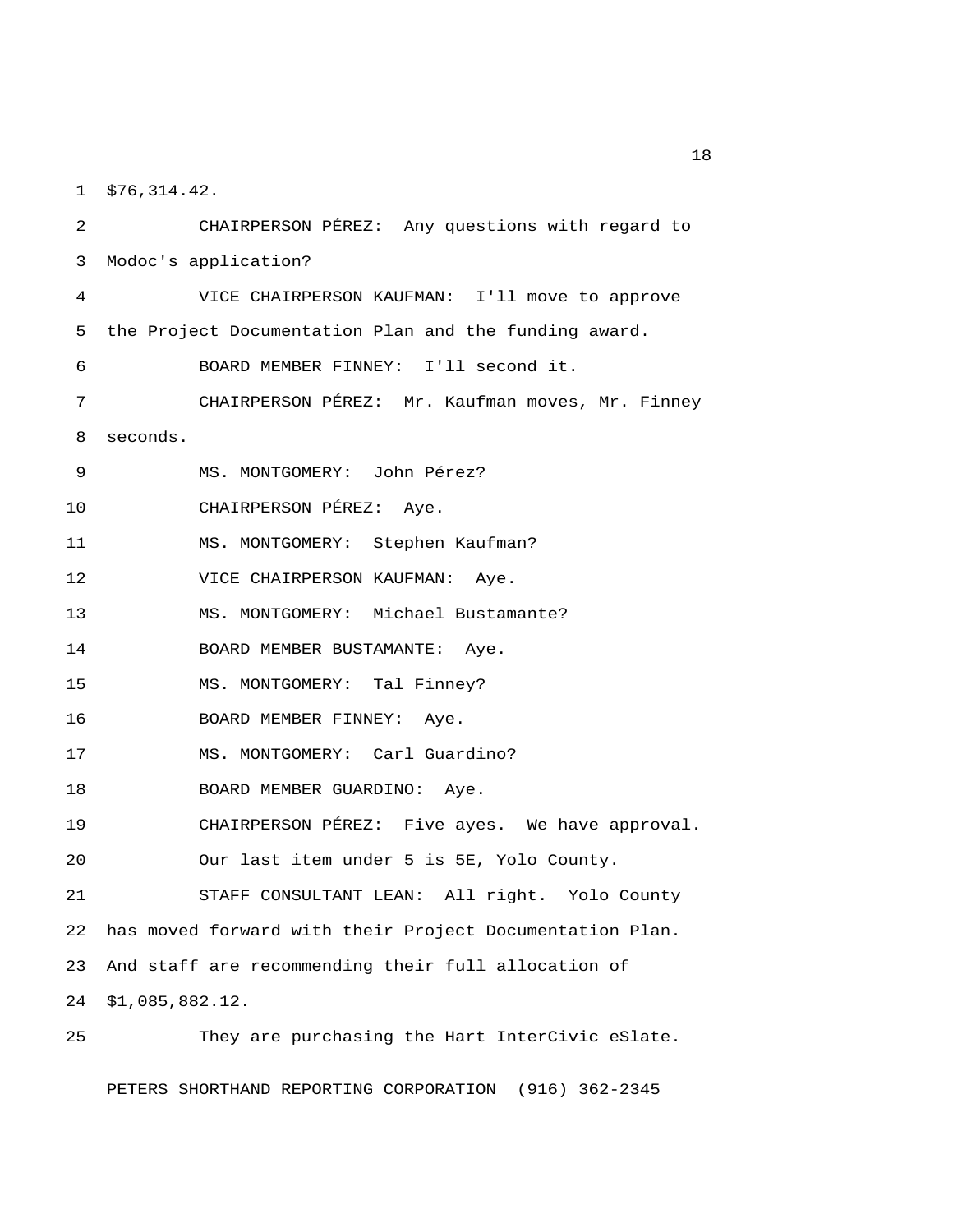1 And they have also purchased five high volume scanners.

 2 Yolo County acquired its optical scan voting 3 equipment prior to the 2006 Primary Election, and it was 4 used for the first time during that election. Yolo County 5 secured the new DRE equipment in September of 2006 and 6 this equipment was used for the first time during the 7 November 2006 General Election.

 8 The Hart eSlate units being purchased by Yolo 9 County include a Verified Ballot Option printer, which is 10 a VVPAT component.

11 Yolo County's Project Documentation Plan meets 12 the requirements for completeness. And the eSlate and 13 corresponding components are certified for use in 14 California.

15 Yolo County began a comprehensive research of 16 replacing their punch card system in 2003. Yolo County 17 converted from the Datavote punch card optical scan 18 system.

19 Yolo County chose to purchase the Hart Intercivic 20 optical scan because the equipment allowed the county to 21 maintain a paper-based optical scan system for a majority 22 of its voters, while adhering to state and federal 23 accessibility requirements. Yolo County will continue to 24 use optical scan technology as its primary voting system 25 and has a policy to only encourage the use of the DRE

PETERS SHORTHAND REPORTING CORPORATION (916) 362-2345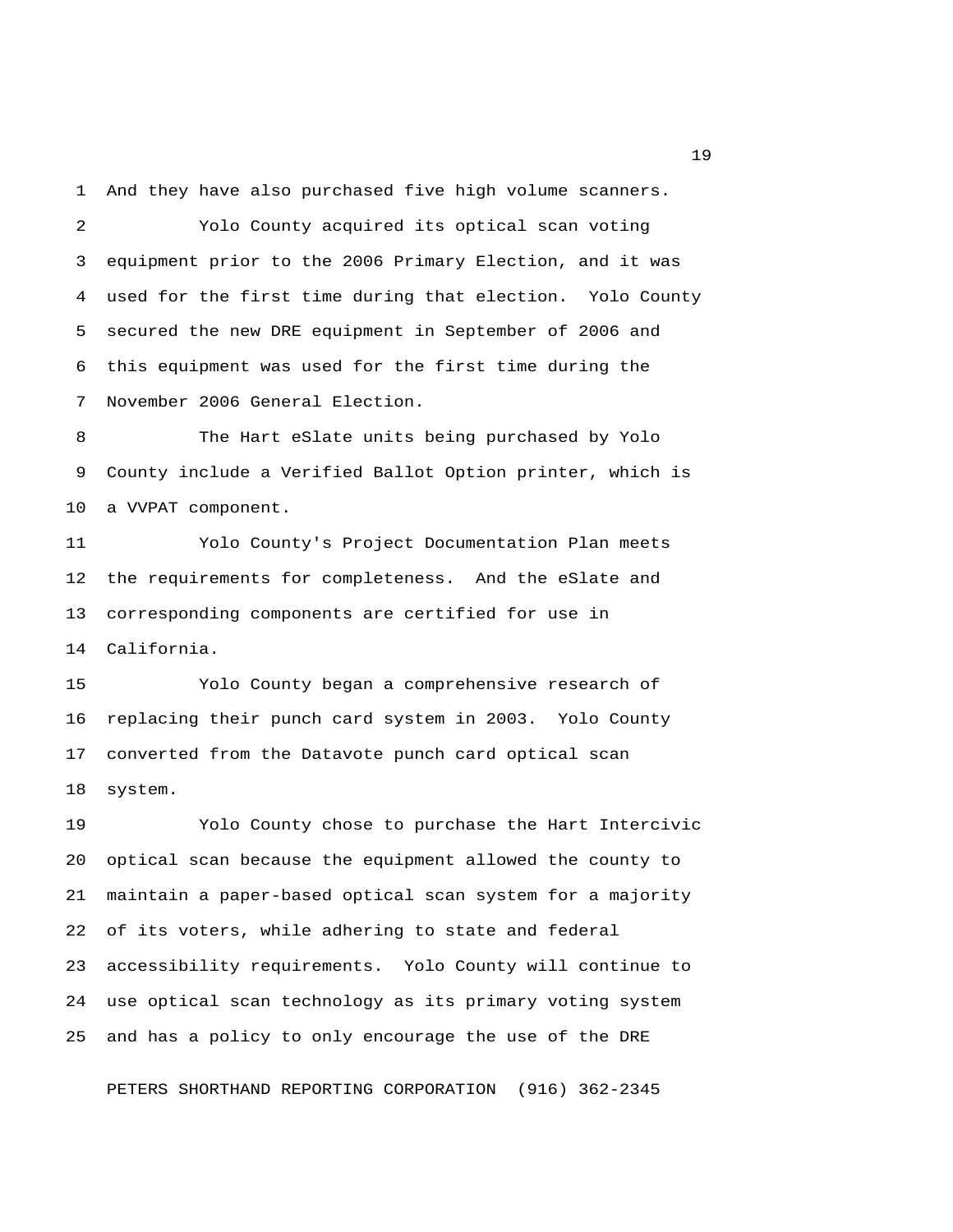1 units by people who cannot independently vote a paper 2 ballot.

 3 Yolo County deployed the eSlate DREs at their 4 polling sites during the November 2006 General Election. 5 Yolo County believes that the deployment of the DRE units 6 in all its polling places brought the county into full 7 compliance with the requirements of the Help America Vote 8 Act.

 9 Yolo County will only receive VMB payments once 10 it has submitted detailed invoices for its certified 11 voting equipment. Please note that the staff-proposed 12 funding award is based upon allowable reimbursement under 13 Proposition 41. And the professional services, optional 14 extended warranty line items, and the Fusion and the 15 InFusion software were listed in Yolo County's contract 16 with Hart would not be covered as reimbursable claims 17 under Proposition 41.

18 It is our recommendation that Yolo County's 19 Project Documentation Plan be approved and a funding award 20 letter be issued in their full allocation of 21 \$1,085,882.12.

22 We do have a representative from Yolo if you 23 would like to talk to them.

24 CHAIRPERSON PÉREZ: Okay.

25 VICE CHAIRPERSON KAUFMAN: I had a question of

PETERS SHORTHAND REPORTING CORPORATION (916) 362-2345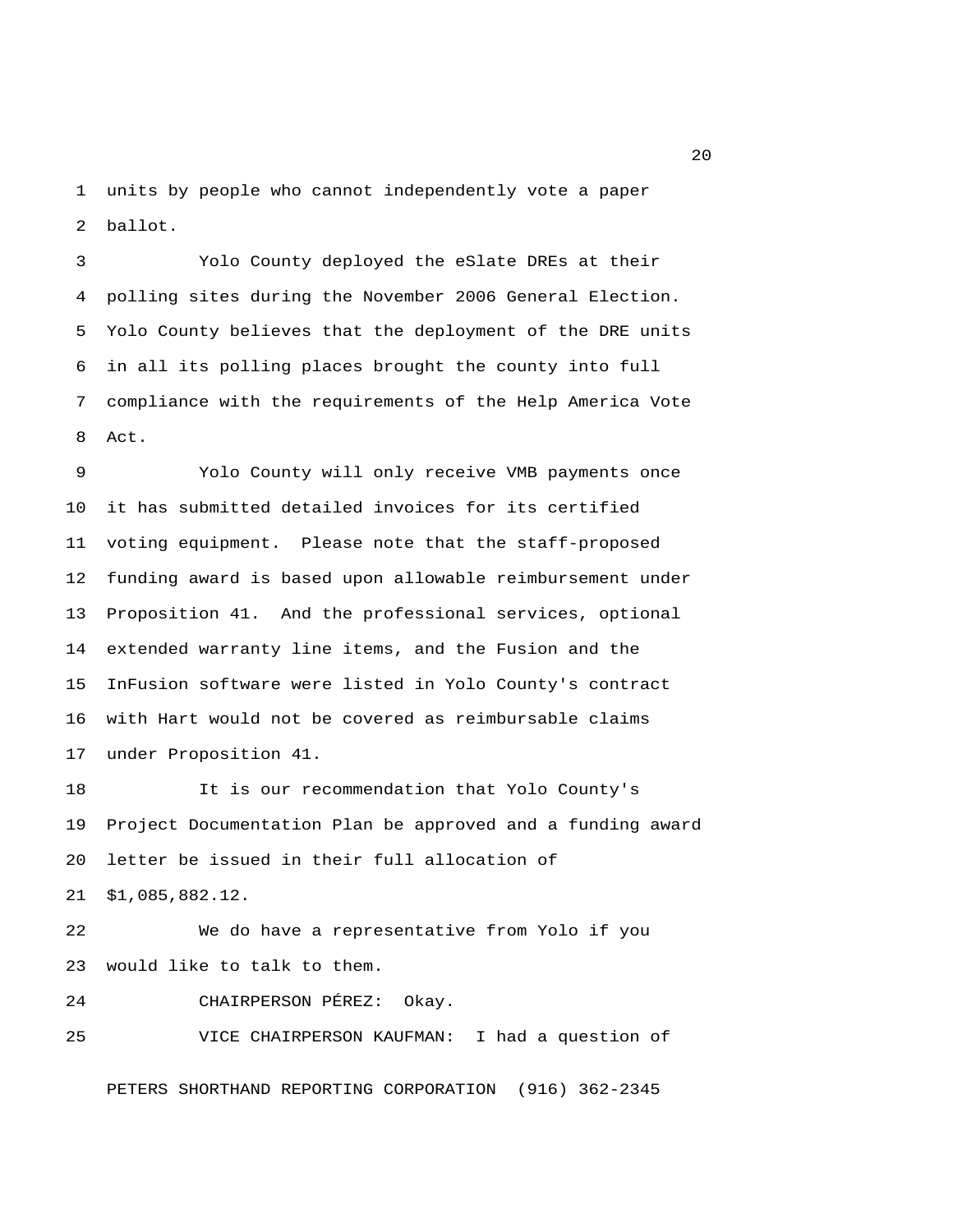1 Yolo completely unrelated to the --

 2 CHAIRPERSON PÉREZ: Sure, for the representative 3 of Yolo.

 4 MS. CORREA: I'm Riva Correa from Yolo County. 5 CHAIRPERSON PÉREZ: I'm sorry. Your name again? 6 MS. CORREA: Riva Correa.

7 CHAIRPERSON PÉREZ: Riva Correa.

 8 VICE CHAIRPERSON KAUFMAN: Good morning, Ms. 9 Correa. I just wanted to ask you -- because I saw 10 something noted in the staff report here about the fact 11 that your county hired computer technology students from 12 University of California at Davis to assist with the 13 implementation of the new equipment, I guess both on 14 election day and in training poll workers. And I wondered 15 if you could just share with us your experience and how 16 that helped or hindered the process on election day.

17 MS. CORREA: Well, it helped in the delivery. 18 Because we didn't want to have the machines spend the 19 night with the inspectors, and so we had them meet us in 20 our parking lot at 4 a.m. in the morning. And we had a 21 technology person and a ride-along county staff go. And 22 they covered, like we gave -- we gave them two to four 23 polling places to go set up and do the zero tape. And it 24 worked very well. It got us open by 7 a.m. in the 25 morning. So it worked -- it worked good.

PETERS SHORTHAND REPORTING CORPORATION (916) 362-2345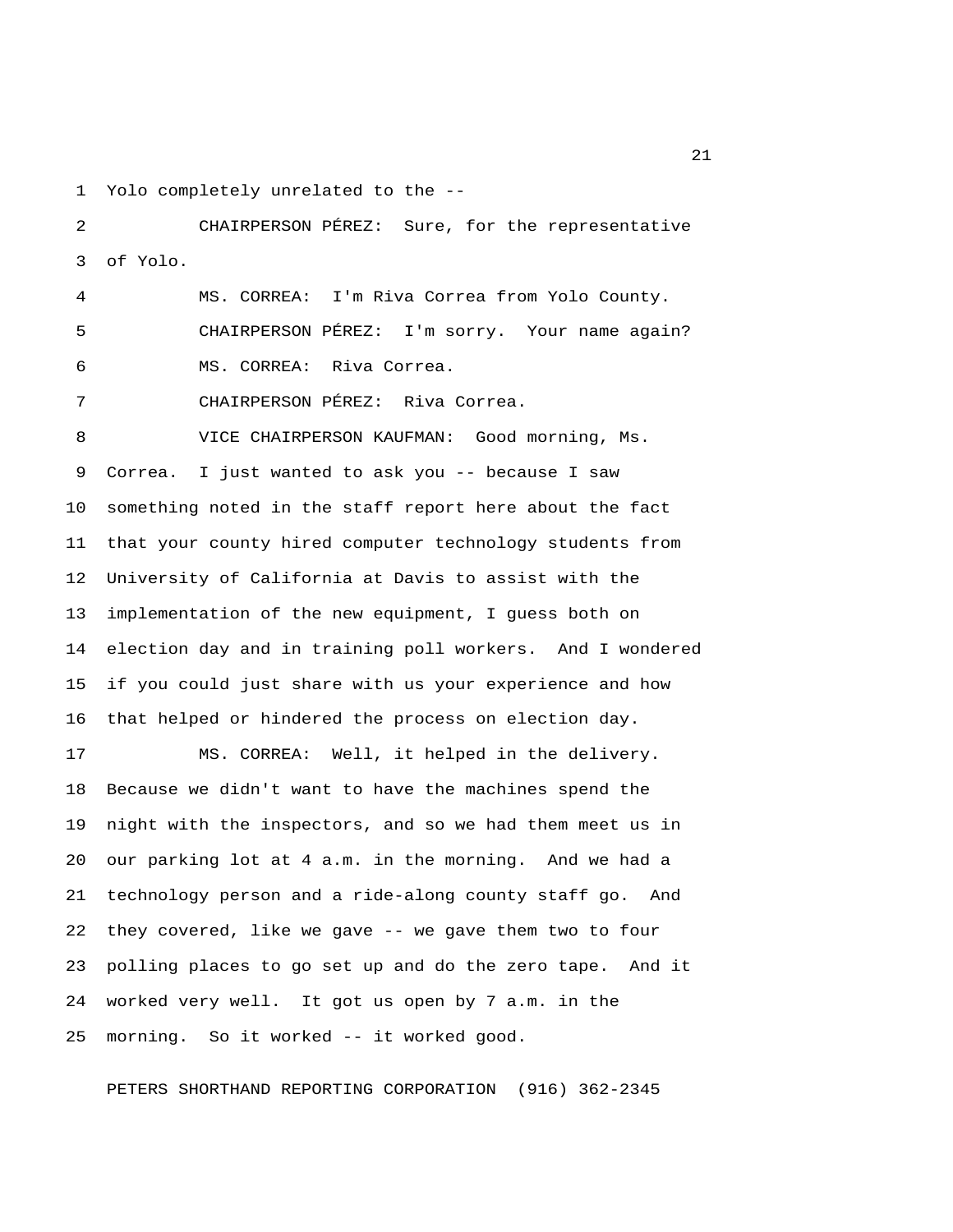1 VICE CHAIRPERSON KAUFMAN: Were they also 2 available to assist voters with the technology on election 3 day?

 4 MS. CORREA: We kept 30 of them during the day 5 to -- we also had rovers, but they were kind of a roving 6 technology person. And so they kept in touch with us and 7 we were able to send them out if there were any problems. 8 Actually we experienced very little problems.

 9 CHAIRPERSON PÉREZ: How many polling places did 10 you have?

11 MS. CORREA: We had 114.

12 VICE CHAIRPERSON KAUFMAN: Okay.

13 CHAIRPERSON PÉREZ: And you didn't have problems 14 with your parent?

15 MS. CORREA: Pardon me?

16 CHAIRPERSON PÉREZ: You didn't have problems with 17 the VVPAT on the equipment?

18 MS. CORREA: No, not the printer. We had just 19 very few issues. Set up in the wrong place, had to go in 20 and change the position. But there were very few issues 21 that we had. And we think that that happened because we 22 did use the technology people.

23 Now we think that the inspectors are, you know, 24 experienced enough to where they may be able to handle it 25 and -- along with our roving inspectors.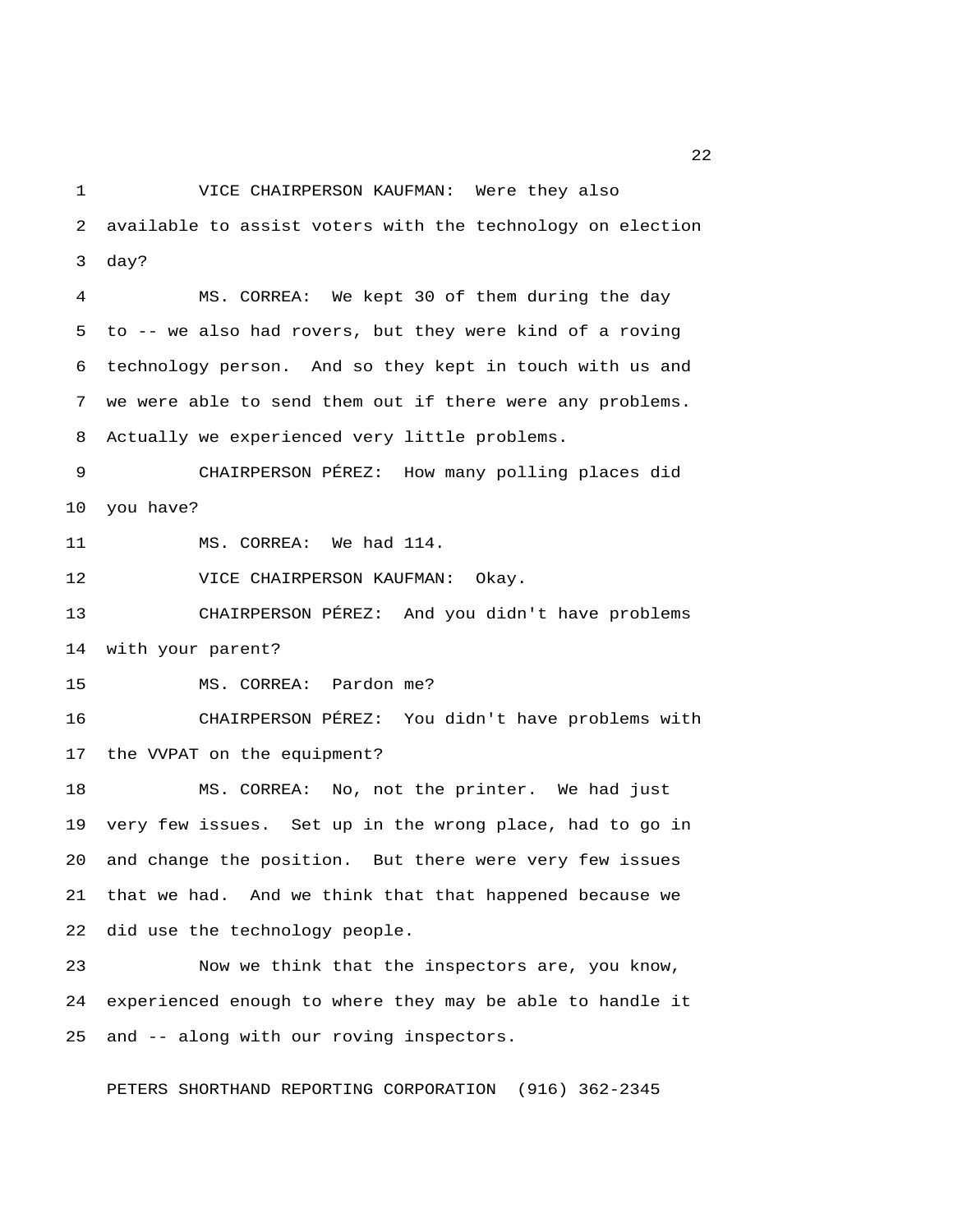1 VICE CHAIRPERSON KAUFMAN: Thank you. 2 CHAIRPERSON PÉREZ: Any other questions? 3 Is there a motion? 4 BOARD MEMBER BUSTAMANTE: I'll move the staff 5 report and recommendation. 6 BOARD MEMBER FINNEY: I'll second it. 7 CHAIRPERSON PÉREZ: Mr. Bustamante moves, Mr. 8 Finney seconds. 9 Seeing no further discussion. 10 MS. MONTGOMERY: John Pérez? 11 CHAIRPERSON PÉREZ: Aye. 12 MS. MONTGOMERY: Stephen Kaufman? 13 VICE CHAIRPERSON KAUFMAN: Aye. 14 MS. MONTGOMERY: Michael Bustamente? 15 BOARD MEMBER BUSTAMANTE: Aye. 16 MS. MONTGOMERY: Tal Finney? 17 BOARD MEMBER FINNEY: Aye. 18 MS. MONTGOMERY: Carl Guardino? 19 BOARD MEMBER GUARDINO: Aye. 20 CHAIRPERSON PÉREZ: Very good. Five ayes. We 21 have approval. 22 Thank you. 23 Okay. The next item is Item 6, Project 24 Documentation Submittal Deadlines. 25 First we'll hear from the staff. And then I have PETERS SHORTHAND REPORTING CORPORATION (916) 362-2345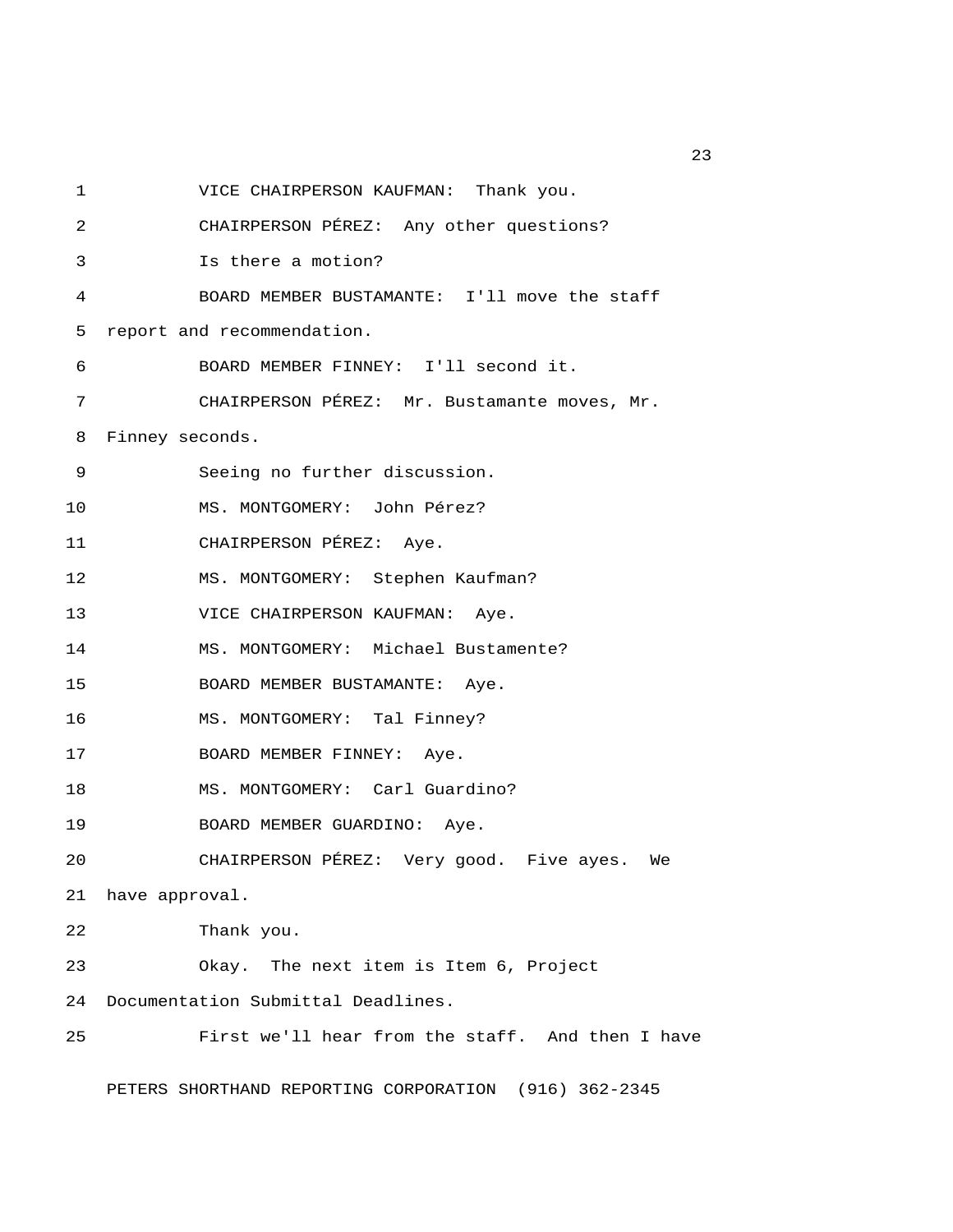1 two cards for folks in the audience seeking to speak on 2 this. If anybody else would like to speak on Item 6, make 3 sure you fill out a card and pass it forward as well.

 4 BOARD MEMBER GUARDINO: Mr. Chair, I have to 5 leave at 11:20, so just to let you know. But for purposes 6 of a quorum, obviously we'll be fine too.

7 CHAIRPERSON PÉREZ: Thank you.

 8 STAFF CONSULTANT LEAN: Okay. So at the last -- 9 at the October 25th meeting you asked that we survey the 10 counties to find out what their preference was on actually 11 extending the March 1st, 2007, deadline for the six 12 remaining counties, which is now the three remaining 13 counties. And you also asked that we get some more 14 feedback on setting a deadline for the phased counties and 15 what kind of formula should be use. So we'll just walk 16 through it.

17 With respect to the question of: Should the 18 March 1st, 2007, deadline be extended? Overwhelmingly -- 19 of the counties that did respond, it was overwhelming yes, 20 that this deadline should be extended further. We've 21 gotten four letters from counties. They're in your 22 packets and they're posted on the website. And all of 23 them have -- actually feel the same way, that this 24 deadline should be extended; and to go even further, that 25 the January 1, 2008, deadline that has been proposed not

PETERS SHORTHAND REPORTING CORPORATION (916) 362-2345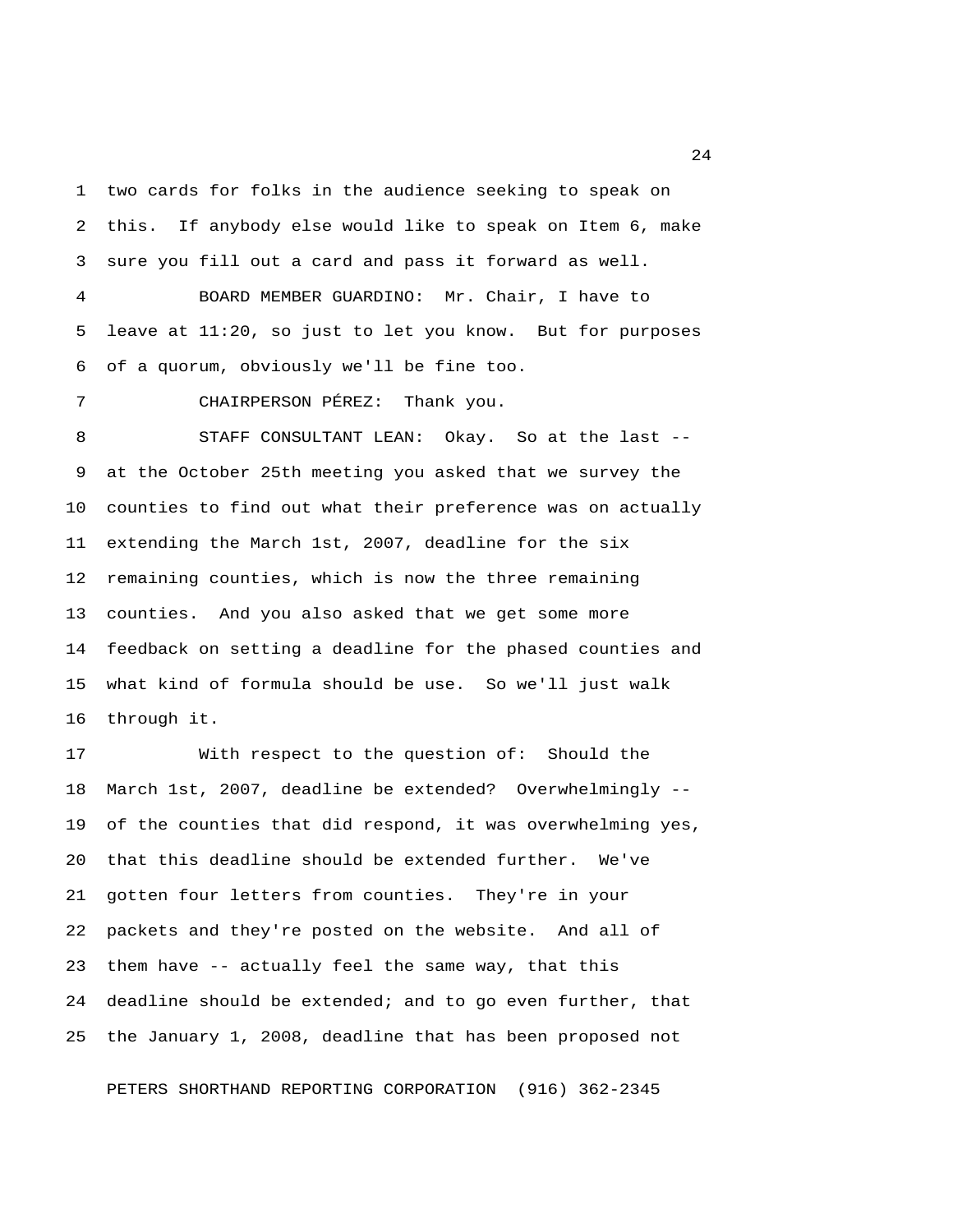1 be implemented.

 2 So with regards to: Should the Board establish a 3 January 1, 2008, deadline on the use of funds for counties 4 who've submitted phased approach project documentation 5 plans? Overwhelming amount of the people who did respond 6 voted that this deadline -- actually they did respond 7 that, yes, this deadline should be established. We had 22 8 counties responding yes. We had 10 counties responding 9 no. And we had some undecided. So based on that, 10 actually most of the counties that did respond to the 11 deadline -- or to the survey said that there should be a 12 deadline established.

13 Whether or not any of the counties will be using 14 the remaining of their allocation if they haven't already 15 submitted invoices, also these counties all responded, 16 yes, they're going to use their money. We have 18 17 counties still pending that have submitted complete 18 plans -- and invoices, and 7 counties with 19 phased-approach, counties who are interested in using 20 their allocation -- their initial allocation.

21 We did have three counties who said they would be 22 interested in reverting the funds that weren't used under 23 their initial allocation. And also -- overwhelmingly.

24 And we asked whether their counties would be 25 interested in applying for a second funding round. And 26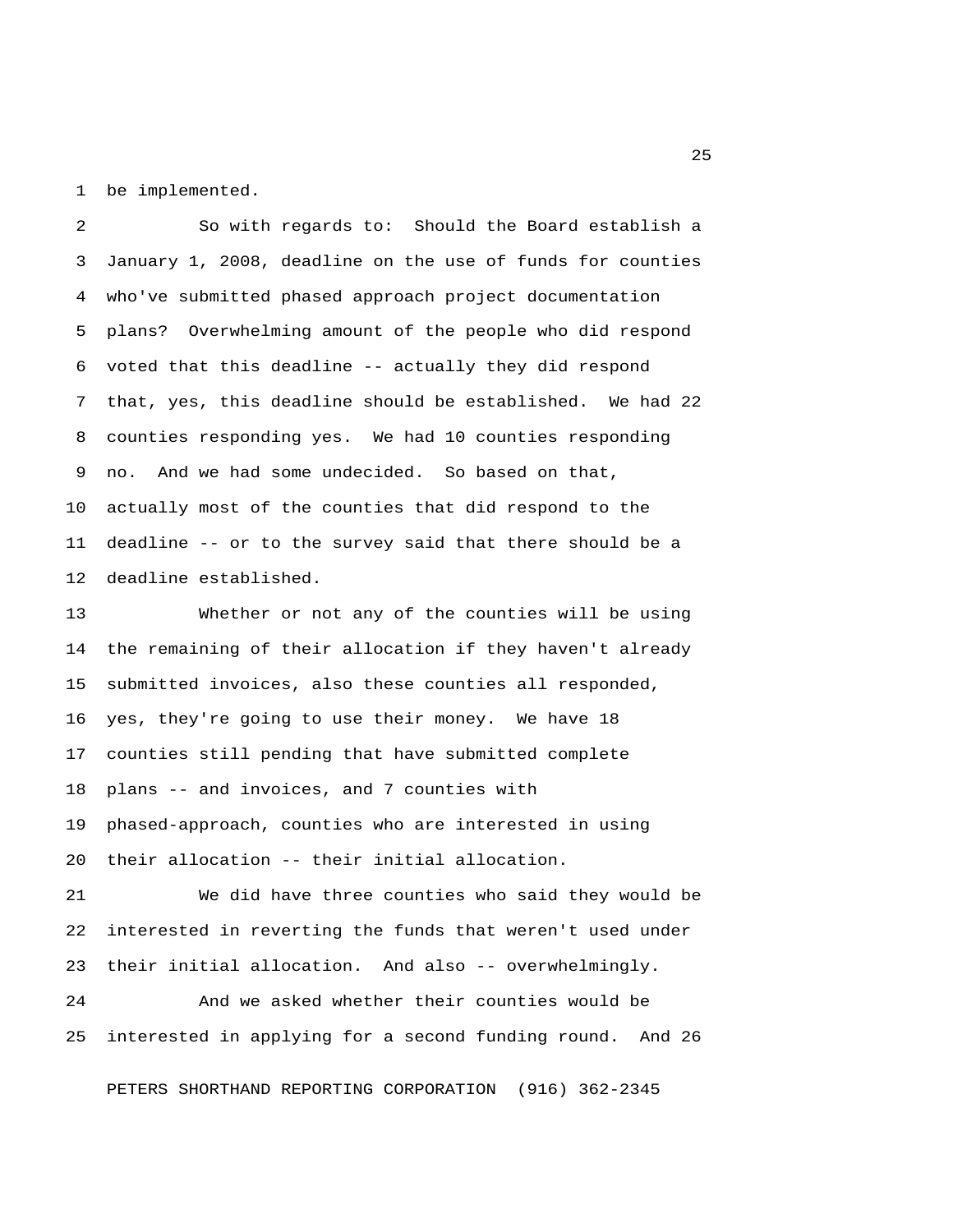1 of the counties that responded -- that's a majority of the 2 counties -- 65 percent of the counties who responded said, 3 yes, they would definitely be interested in a second 4 funding round.

 5 Also we asked: Should the Board use the same 6 formula to distribute the second funding round? A 7 majority of the counties said yes. But some did point out 8 that they would like the Board to update the registration 9 numbers based on that formula.

10 So 17 counties did not respond to the survey. So 11 we -- we have a good idea of what most of the counties are 12 looking at.

13 But I would just like to open it up for 14 discussion or if the Board has any questions of me. 15 CHAIRPERSON PÉREZ: Do we want to hear from our

16 two speakers first and then come back to us?

17 Okay. The first card I have is from Kathleen 18 Smith from Nevada County.

19 And thank you for having been with us in Los 20 Angeles at our last meeting too.

21 MS. SMITH: Thank you. It was a nice trip. 22 Good morning. I believe our county is one of the 23 counties that you have received information in your 24 packet. So I won't go over that. But ideally -- I just 25 have a few more salient points to make, which is that:

PETERS SHORTHAND REPORTING CORPORATION (916) 362-2345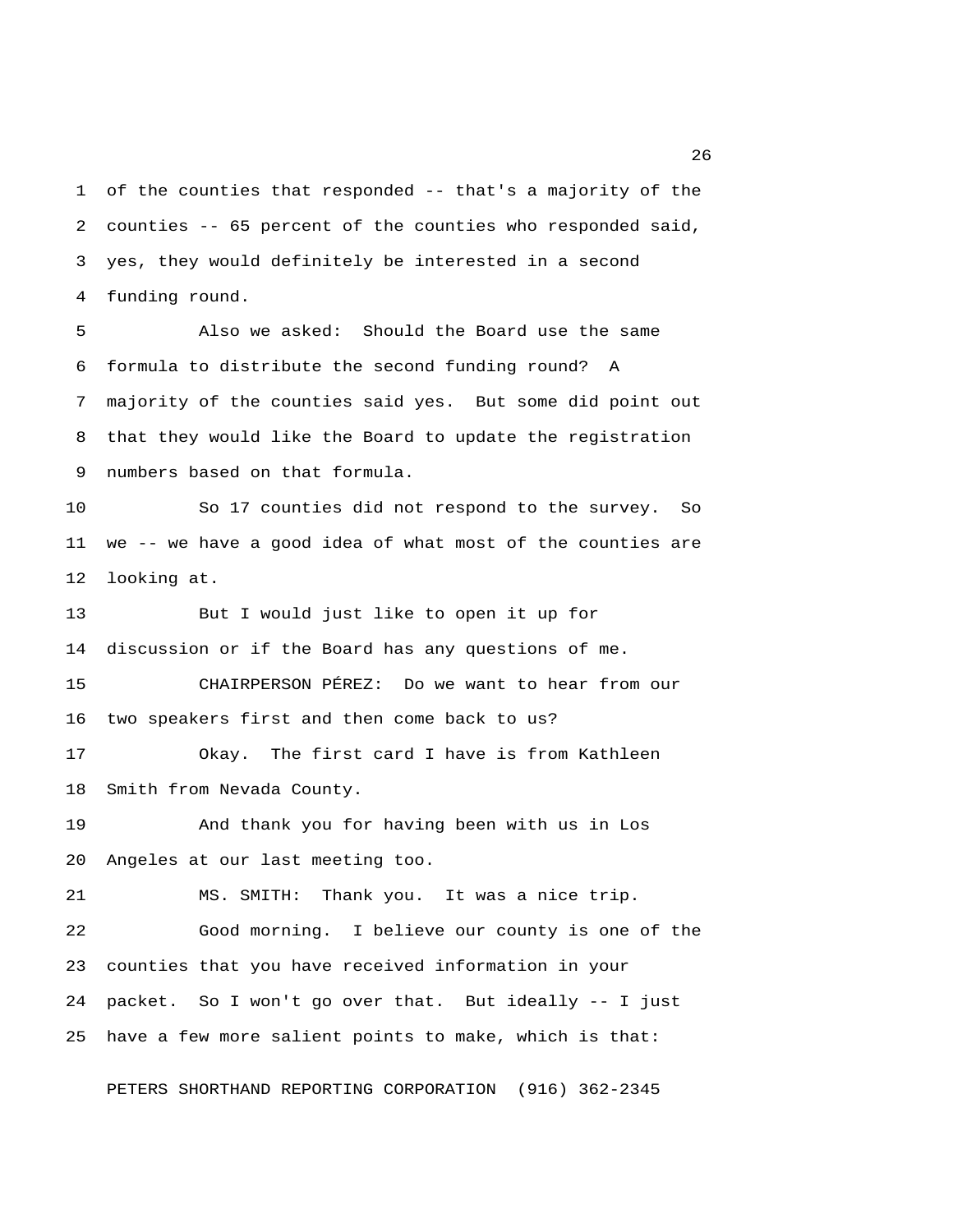1 Nevada County is currently without an election 2 vendor, as all of our software and hardware maintenance 3 agreements have expired. So for the November election 4 what we did do is we rented HAVA compliant equipment.

 5 Nevada County's Voting Modernization Project 6 includes an absentee solution as well as to address the 7 HAVA mandates. We're very close to completing our project 8 and submitting the Project Documentation Plan to you.

 9 And our ultimate goal is to use our full 10 allocation as long as it is available to us. So we are in 11 favor of extending the March deadline. And I had written 12 that I was undecided on the remainder of the questions on 13 the survey, because I feel like I'm not in a position to 14 really make an intelligent recommendation to that since we 15 haven't -- we're probably behind the 8 ball as far as the 16 rest of the counties in the state.

17 We have showed good faith effort since I've been 18 in office July 1st of '04. And this is our third RFP 19 process that we've gone through. And I believe that it 20 will be successful. We do have two vendors that have 21 responded and we've set up our demonstrations for later on 22 this month.

23 I'd be happy to address any questions. 24 CHAIRPERSON PÉREZ: Well, in your letter I see 25 that you're looking at January 23rd and 29th for a formal

PETERS SHORTHAND REPORTING CORPORATION (916) 362-2345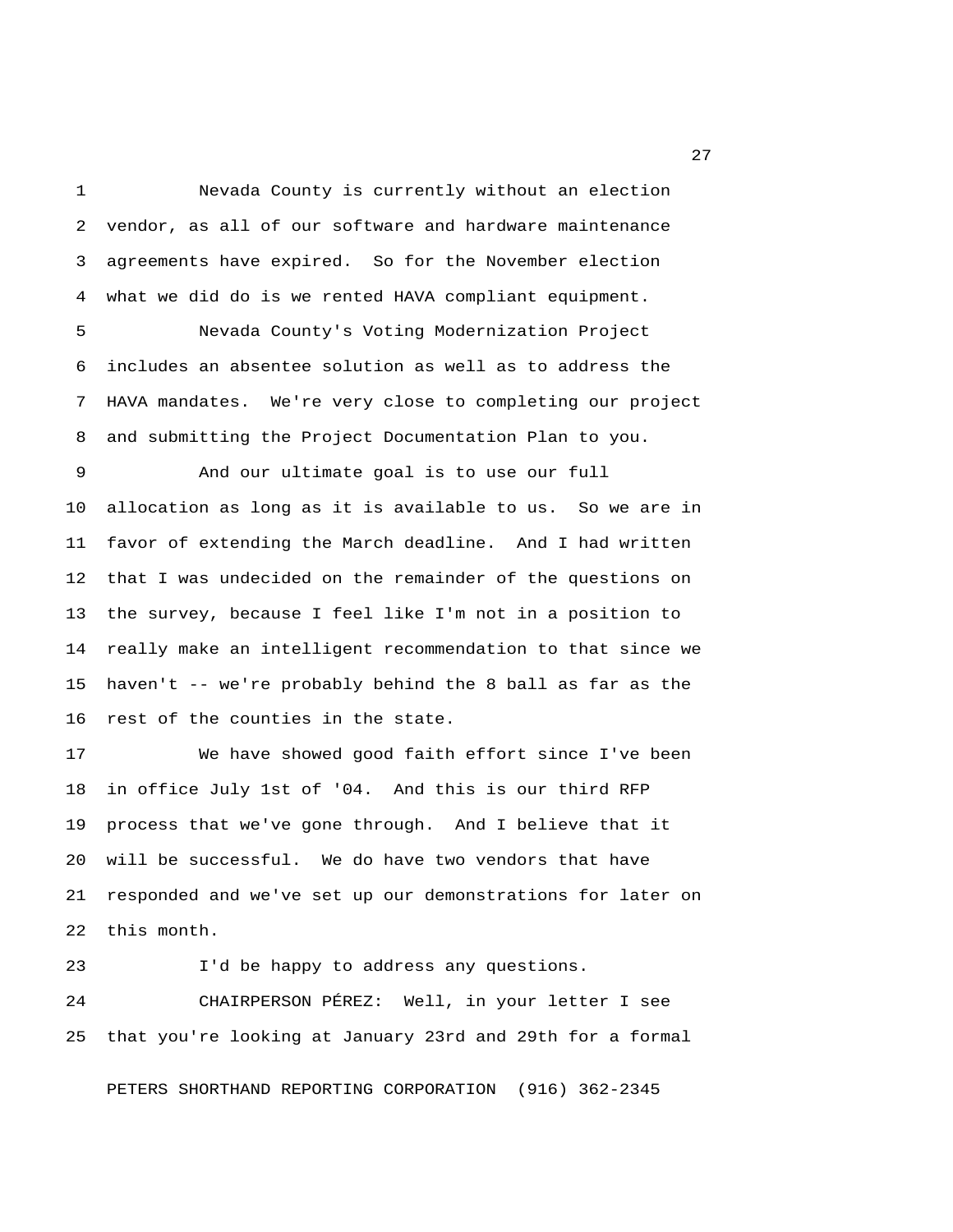1 vendor presentation and public demonstration. And I 2 understand you think March is too soon. And I'm not 3 asking you to say when do you think the appropriate 4 deadline is. But when do you think you'll probably come 5 to us? 6 MS. SMITH: Depending upon your schedule, we -- 7 and if we you'll be meeting monthly basis, I would like to 8 present our plan to you no later than the June meeting. 9 That gives us -- I mean there is quite a bit of lead time 10 involved in putting that together. 11 CHAIRPERSON PÉREZ: Mr. Bustamante. 12 BOARD MEMBER BUSTAMANTE: Didn't your letter say 13 something about July of 2007? 14 MS. SMITH: I think basically we were talking 15 about July 1st. 16 BOARD MEMBER BUSTAMANTE: Oh, okay. So it 17 probably -- it may not be June and it probably will be 18 August, but it would be right in that ballpark? 19 MS. SMITH: Yes. 20 CHAIRPERSON PÉREZ: Okay. 21 MS. SMITH: Obviously we need to be prepared to 22 proceed with the Primary Election in 2008. 23 CHAIRPERSON PÉREZ: Okay. Anybody else? 24 Thank you. 25 MS. SMITH: I really appreciate your

PETERS SHORTHAND REPORTING CORPORATION (916) 362-2345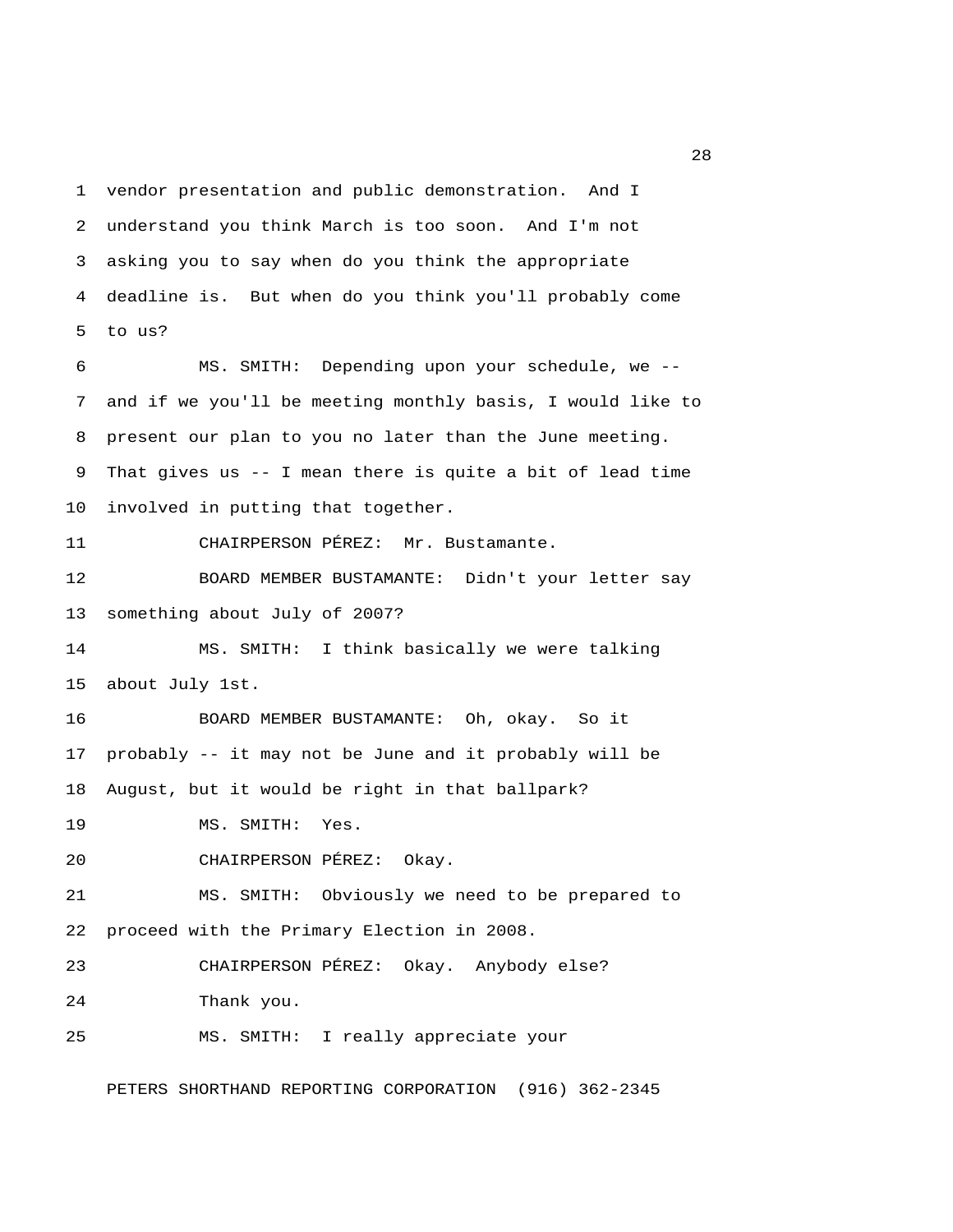1 consideration on these issues. Thank you.

 2 CHAIRPERSON PÉREZ: The next card we have is from 3 Conny McCormack from Los Angeles.

 4 MS. McCORMACK: Good morning. Conny McCormack, 5 Los Angeles County.

 6 And I'd like to start by thanking the members of 7 the Voting Modernization Board. The stability you have 8 offered in this process has been invaluable to all the 9 counties. I can recall, Mr. Chair, your saying at several 10 meetings a couple of years ago you thought you'd come into 11 this and you'd have about a two years job to give out this 12 money and you'd be out of there. And here we are five 13 years later and --

14 CHAIRPERSON PÉREZ: And four Secretaries of State 15 later.

16 (Laughter.)

17 MS. McCORMACK: Oh, that was -- my next comment 18 is the difference is that in the five years your Board has 19 been very stable, knowledgeable. You've had the benefit 20 of a great staff consultant in Jana. And we haven't had 21 that in the Secretary of State. We've had constant change 22 and it's been very disruptive and stressful to everyone. 23 And so I just wanted to say thank you for your knowledge, 24 your background. And as we go into this very important 25 issue of where you're heading in with the funding, I think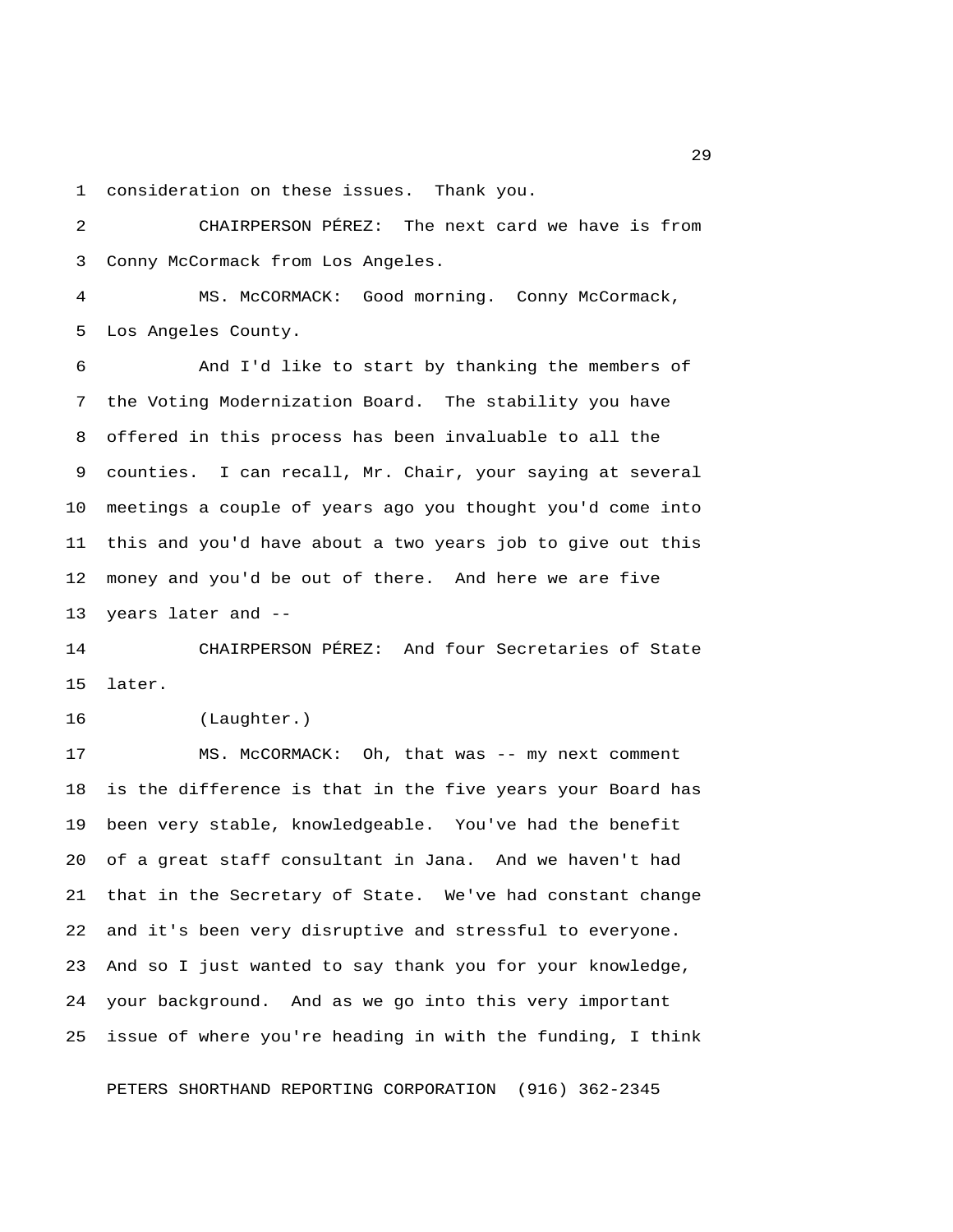1 that's really going to serve you well and serve all of us 2 well. So I'd like to start by saying that.

 3 The second thing I'd like to say is that when we 4 started the process in L.A., we came to you I believe as 5 the first county with a phased-in approach to voting 6 system acquisition. And this is back at a time when 7 things looked a lot more stable than they do now. But we 8 still felt that we were not ready for our county to embark 9 upon a beginning and end solution. And indeed I believe 10 subsequent to that quite a few other counties chose a 11 phased-in approach and are moving along in that manner.

12 And I know for myself, and I'm assuming those 13 other counties, we've advised our board of supervisors 14 that the funding -- in many reports to them and constant 15 reports to them, they're on our website, that this process 16 and this funding is available, that we do do periodic 17 reports as to where we are. And I think it's really 18 important for you to realize too, and you probably already 19 do, that as counties move into '08 many of us are 20 reassessing the amount of equipment that we had in '06 and 21 the higher expected voter turnout in '08, and I know for 22 the case of Los Angeles County we fully expect within the 23 next few months to purchase more equipment -- 24 significantly more equipment to be prepared for those 25 elections. And I think other counties will be doing the

PETERS SHORTHAND REPORTING CORPORATION (916) 362-2345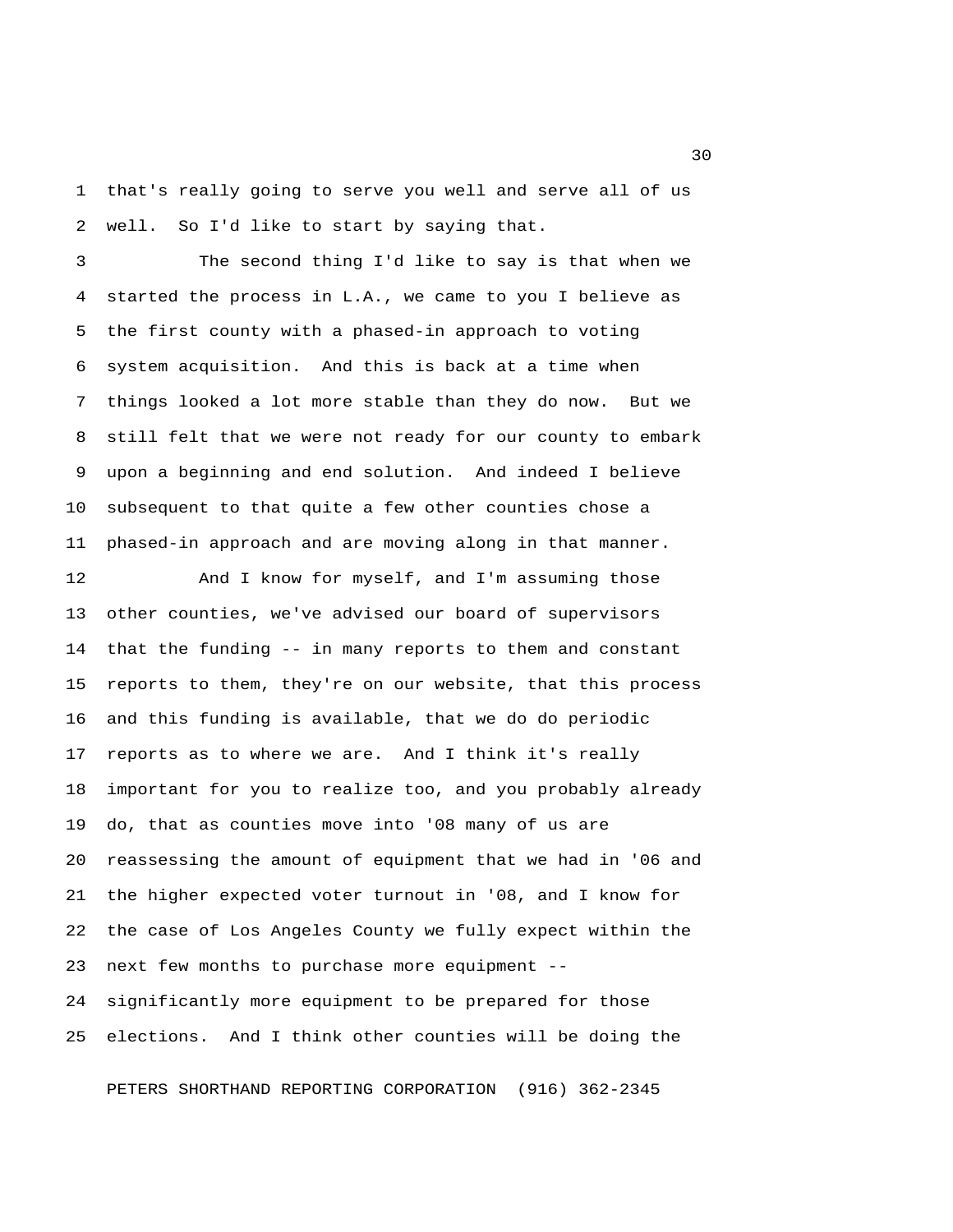1 same thing. And this is the year to make those 2 assessments and to get ready to get them fully tested and 3 ready to go for '08.

 4 So I think it's really important that we could 5 maintain the flexibility of the Phase 1 funders with those 6 who have put in project documentations for. You set up a 7 formula that everyone sort of thought we had a floor in 8 what we would expect. Beyond that of course there's a 9 Phase 2. And that I think is what you're grappling with. 10 And we've heard from you on one of the counties that is in 11 a situation that's pretty unique that didn't apply yet. 12 In my thought, and this is just my personal opinion, on 13 the survey -- it's really always interesting to see how 14 counties respond to a survey like this. But to me the 15 most important thing is how the counties who haven't 16 applied at all would answer that. And I don't know how 17 many there are.

18 And certainly we just heard, and I thought, a 19 very legitimate argument from Nevada County.

20 But in terms of the second concept of putting a 21 deadline on funding that we -- and phase the project and 22 expect to continue, it would seem to me that it probably 23 is a little self-serving to ask counties who have spent 24 their money if they'd like to tack on, you know, something 25 else. It's the money, I mean being logical, that if I'd

PETERS SHORTHAND REPORTING CORPORATION (916) 362-2345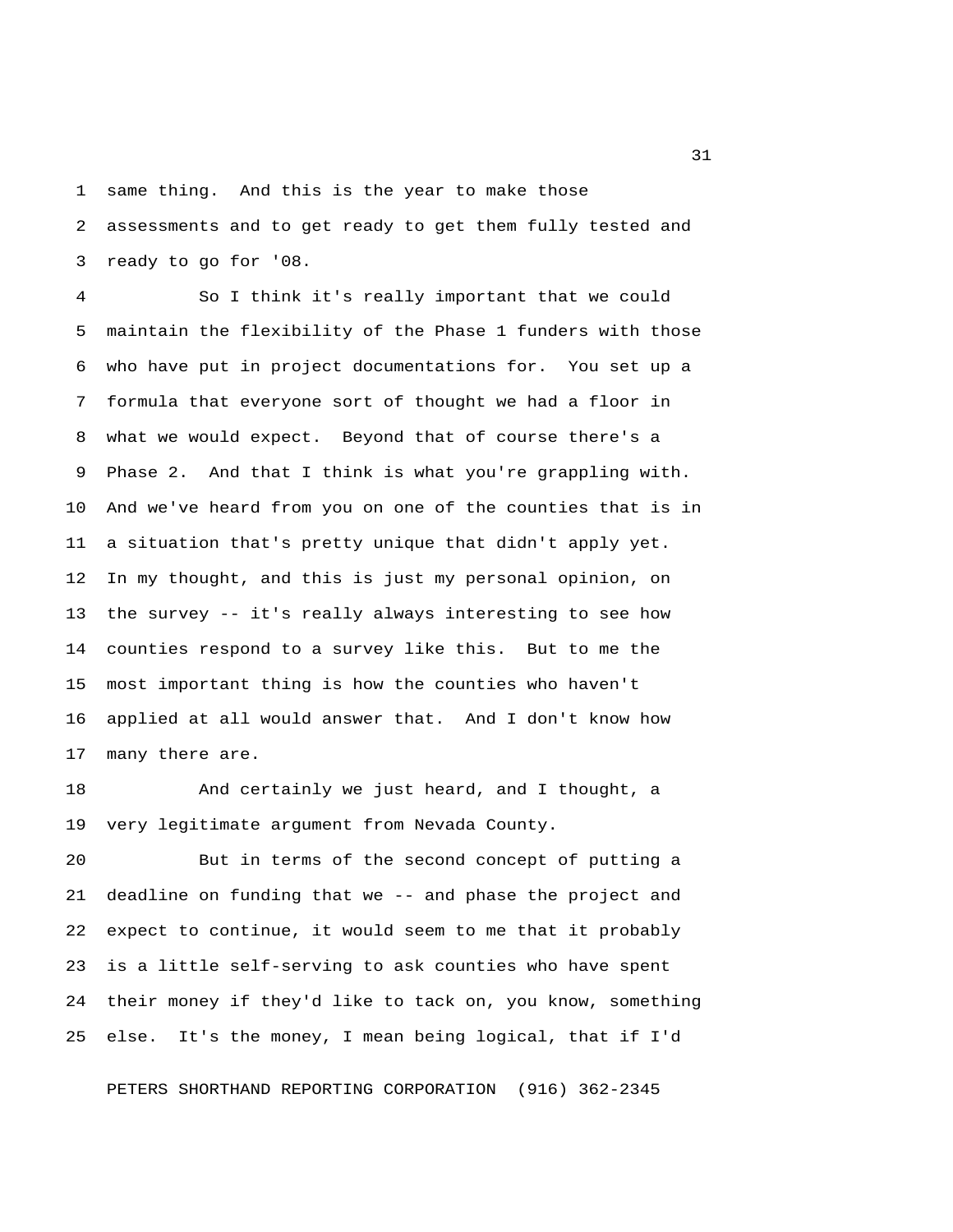1 spend all my money, I see L.A.'s still has got, you know, 2 \$40 million sitting there, that I'd like to have a piece 3 of that. So I'm not sure that it isn't just everyone just 4 responding that they would like to get some money rather 5 than more intellectually what is appropriate policy-wise. 6 So I'd just like to add that to the record. But I 7 think -- I do apologize that we didn't formally respond. 8 I knew I'd be here today.

 9 But I think it's very important for the stability 10 that we have the opportunity as we move forward and are 11 buying more equipment and the systems are changing almost 12 hourly, federal laws are getting ready to change, I mean 13 all kinds of things are happening, that we not be limited 14 to when we can spend this money. So I just wanted to get 15 on the record for that.

16 And that's really all I wanted to comment on. 17 CHAIRPERSON PÉREZ: Thank you very much.

18 Mr. Kaufman.

19 VICE CHAIRPERSON KAUFMAN: I had a question, 20 Conny.

21 You addressed the -- you know, the proposed 22 deadline or the date that's been thrown out there more 23 than anything for counties using -- counties like yourself 24 that were awarded funds and hadn't yet used them, which 25 Jana told us 22 counties responded yes to establishing a

PETERS SHORTHAND REPORTING CORPORATION (916) 362-2345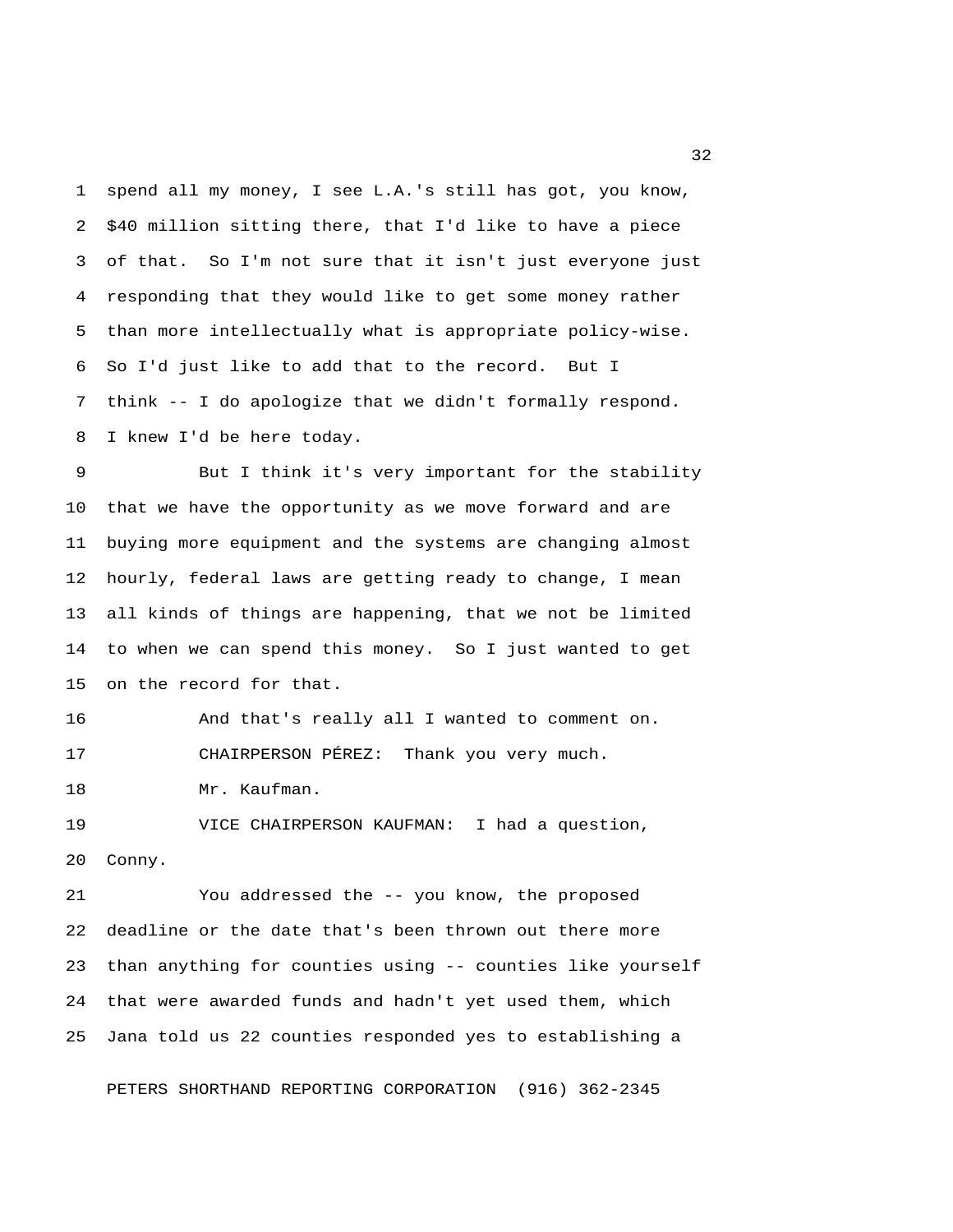1 deadline. And, again, there was also a fairly strong 2 response from counties who were interested in applying for 3 a second round of funding. Of course your county would be 4 presumably a beneficiary of the second round as well. So 5 I'm just wondering, you know, how you see that playing 6 into the thought process with respect to any deadline 7 or -- I mean there is a pot of money that's going to be 8 sitting out there again to reallocate --

 9 MS. McCORMACK: I don't think that pot of 10 money --

11 VICE CHAIRPERSON KAUFMAN: -- even apart from 12 your use -- your county's use and other counties who are 13 using a phased approach, using up that pot of money.

14 MS. McCORMACK: I think it would be easier for us 15 to -- all of us to know what that potential pot of money 16 is. But I would imagine it's pretty small. But for 17 counties that haven't applied yet, out of 200 million or 18 195, it's probably a very small amount if those counties 19 chose not to a apply at all and miss the deadline, 20 whatever that deadline might be. I'm assuming that could 21 be an extremely small amount of money.

22 So, you know, I'm not that concerned about that 23 pot of money as I am the money that we've already -- and 24 we haven't been allocated it, but it's been reserved. I 25 guess we should call it a reserve, because if you're not

PETERS SHORTHAND REPORTING CORPORATION (916) 362-2345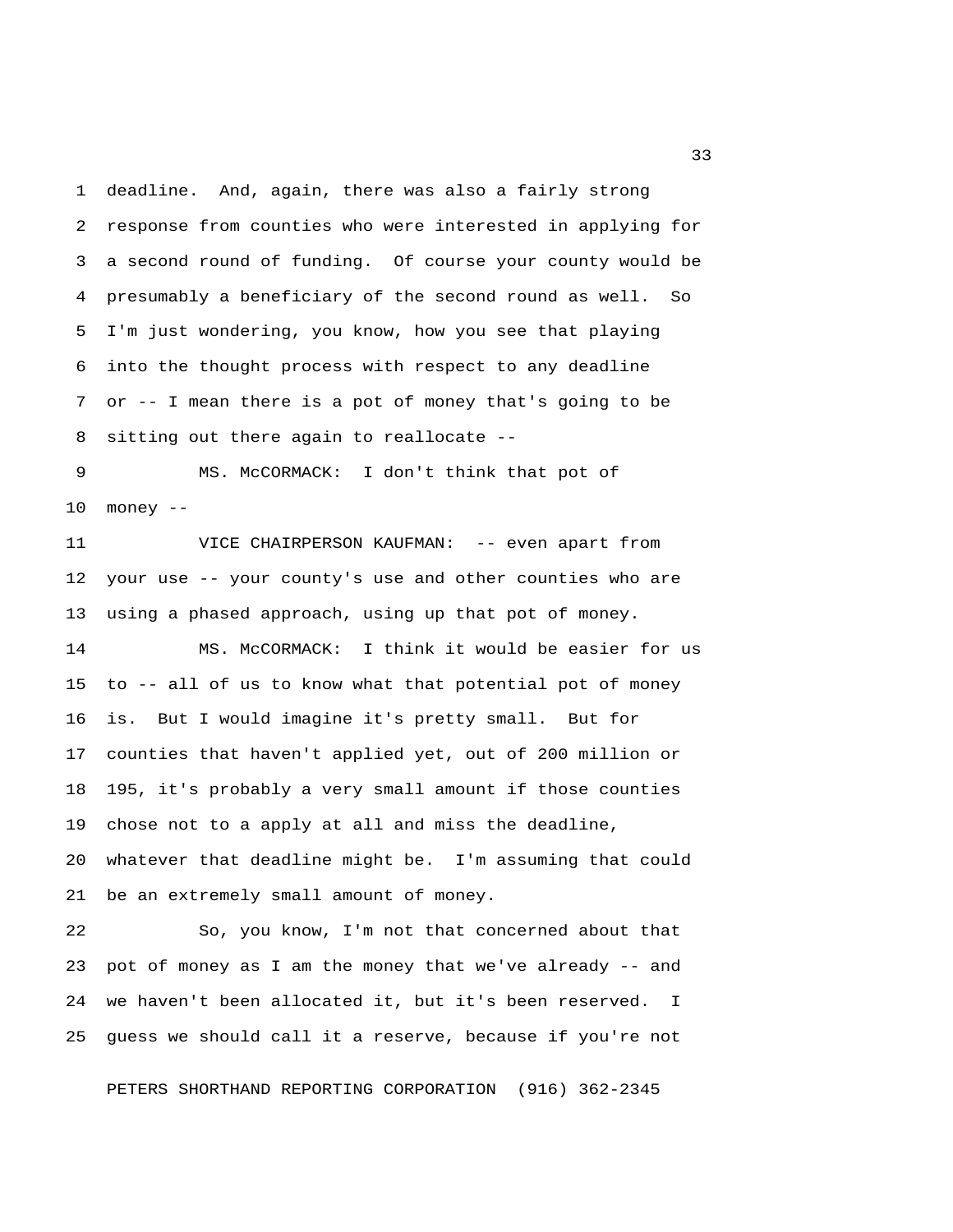1 allocated, I think that's appropriate and I supported it. 2 Do not allocate until you've actually got a purchase 3 order.

 4 But it's money in reserve that counties have 5 held. And I would suspect, although I haven't looked, the 6 22 counties that say, "Yeah, I'll put that money back in," 7 are counties that have spent their money. I mean if I had 8 spent my money, I probably would have answered that way to 9 the survey too. So I just don't know whether the survey 10 is particularly the way to make policy decisions based on 11 a decision we've had for five years, that counties who are 12 moving at a different pace, and we feel a very successful 13 pace in L.A. County, would potentially be penalized and 14 not have an opportunity to get money for future 15 improvements to our voting system, which all of us are 16 wanting to do continuous improvement.

17 And this is an area that hasn't stabilized yet. 18 Equipment is changing almost hourly, software, hardware, 19 everything. So our board is -- my board of supervisors 20 has been advised by me -- and of course it was a change -- 21 I had to let them know that we had this money and it's 22 there as we move along. So I just think it's -- again, 22 23 counties, maybe they didn't all spend their money, but I 24 would kind of think they probably did.

25 And I would just hope that that open-endedness of PETERS SHORTHAND REPORTING CORPORATION (916) 362-2345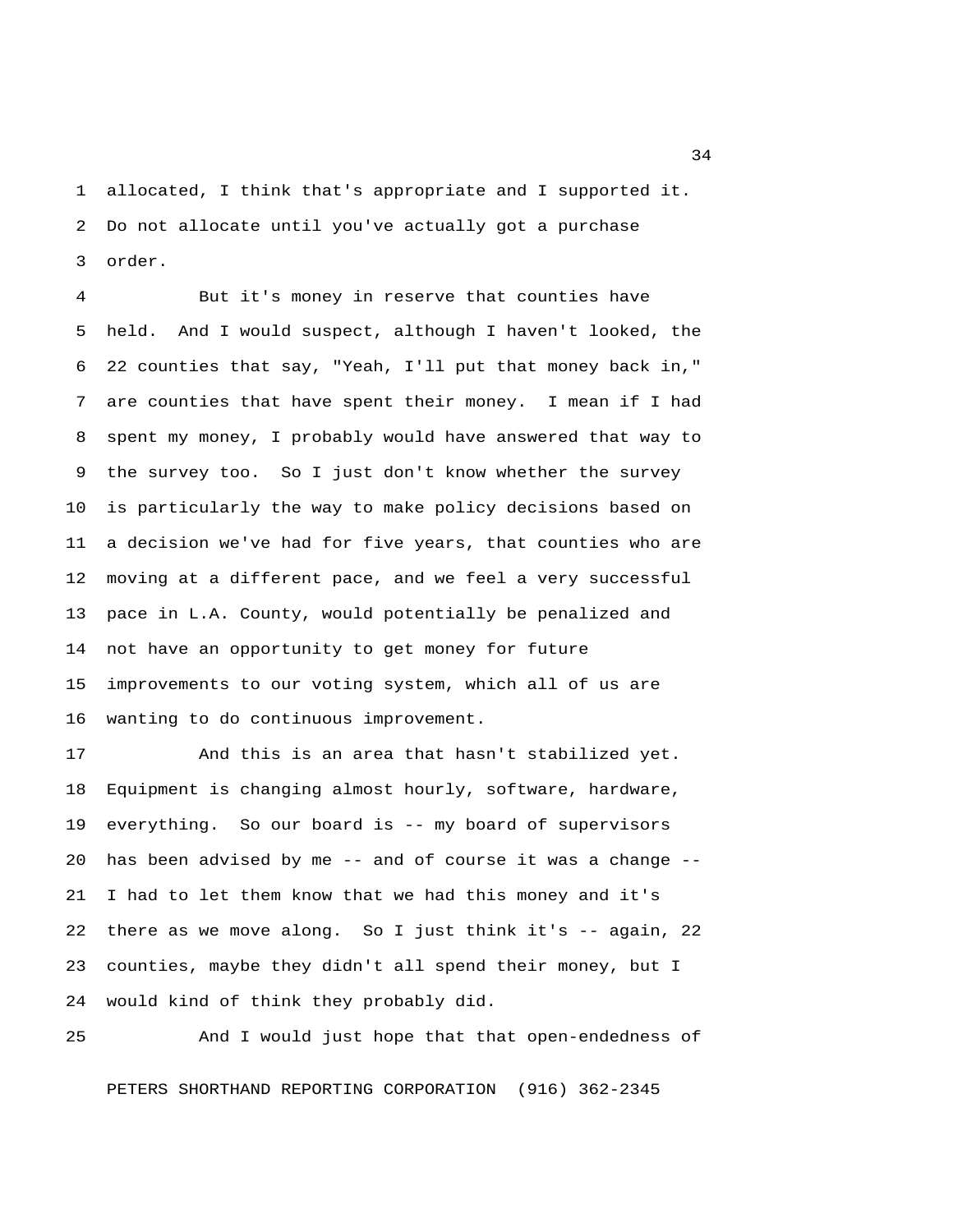1 the policy you had so far would remain, especially given 2 the environment right now. If we had a stable environment 3 and everybody knew we had the same equipment for ten 4 years, that might be a different picture. But we're never 5 near that kind of environment.

6 CHAIRPERSON PÉREZ: Mr. Bustamante.

 7 BOARD MEMBER BUSTAMANTE: Yeah, a couple things. 8 First off, I don't know that our policy is 9 open-ended. I think we've kind of -- the tail is kind of 10 wagging the dog here. I mean I think we've tried to set 11 guidelines and tried to set dates. And, you know, as a 12 result of a variety of different factors we ended up 13 having to be patient and flexible.

14 Since you didn't have a chance to answer the 15 question -- maybe I wasn't listening carefully enough. 16 Should the Board establish a January 1, 2008, 17 deadline?

18 MS. McCORMACK: I would say no. I don't want to 19 see a deadline established.

20 BOARD MEMBER BUSTAMANTE: So you would propose no 21 deadline at all?

22 MS. McCORMACK: Going back to old VMB hearing 23 minutes, that it's -- my impression that when you had a 24 phased-in program, as long as you were showing where you 25 were in your phases, it was pretty open-ended. And there

PETERS SHORTHAND REPORTING CORPORATION (916) 362-2345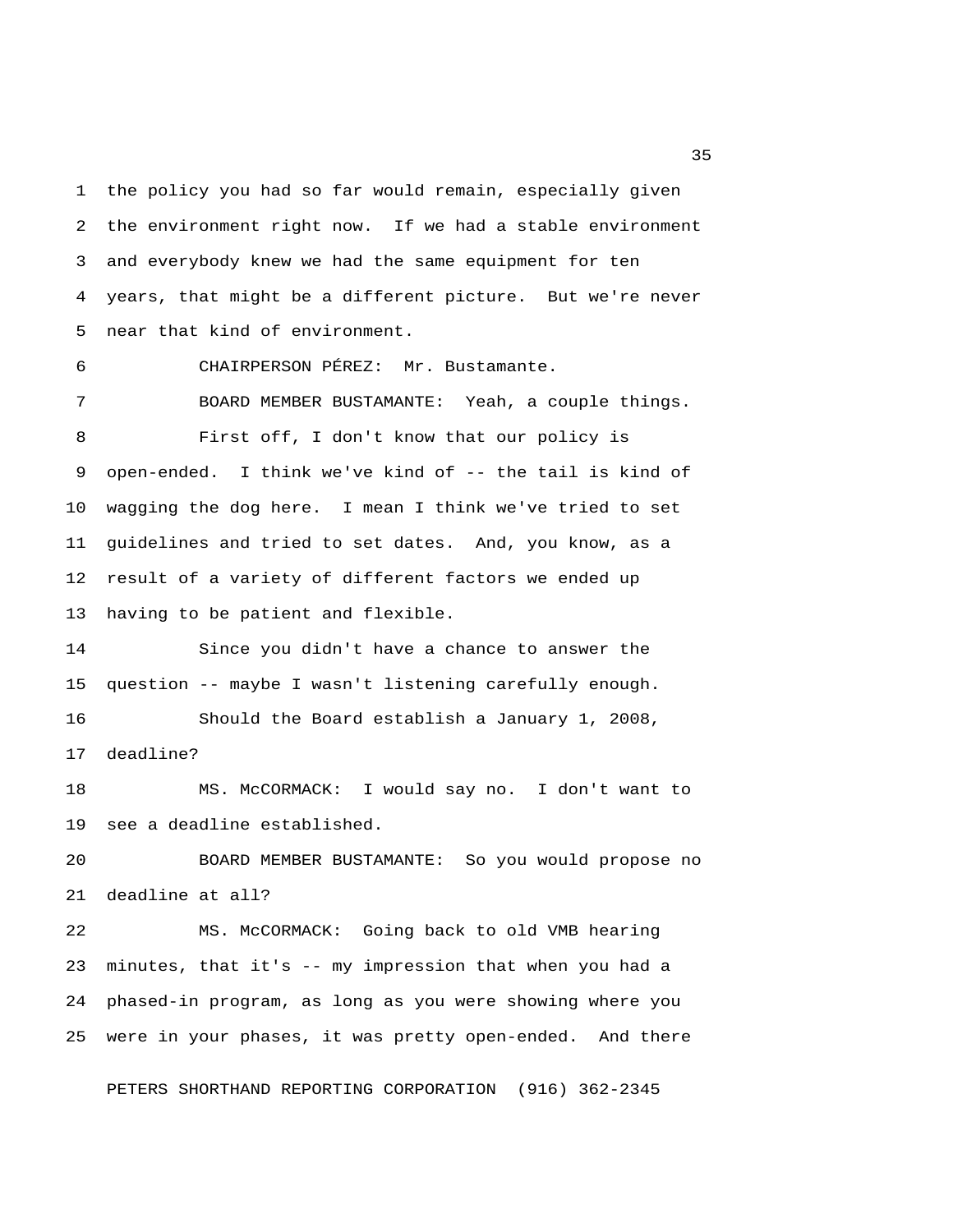1 hasn't been talk of a deadline, except for finalizing the 2 initial so that there could be a second pot of money. And 3 I totally support that. I think probably everyone does. 4 And there's just a few counties that haven't applied.

 5 BOARD MEMBER BUSTAMANTE: So you think 2010, 6 2012?

 7 MS. McCORMACK: I would think right now on this 8 environment --

 9 BOARD MEMBER BUSTAMANTE: I mean my point is that 10 you need to just -- I mean whenever you want --

11 MS. McCORMACK: I think, you know, maybe five 12 years ago how many of us would have been shocked to think 13 that we'd be siting here five years later and not have 14 spent this money. But that's not the environment that was 15 thrust on any of us. And so now, if anything, it seems 16 almost less stable than it's been a couple years ago. So 17 I think we just need to let the debate play out a little 18 bit. And that's what I would request.

19 CHAIRPERSON PÉREZ: I guess -- if I may, there 20 are a couple of different situations. There are one, two, 21 three -- there are seven counties that are in phased 22 approaches, as is Los Angeles. And I think that you were 23 very clear when you came in with your first allocation 24 request or award request that you wanted to establish on 25 the record then that you were reserving the full amount,

PETERS SHORTHAND REPORTING CORPORATION (916) 362-2345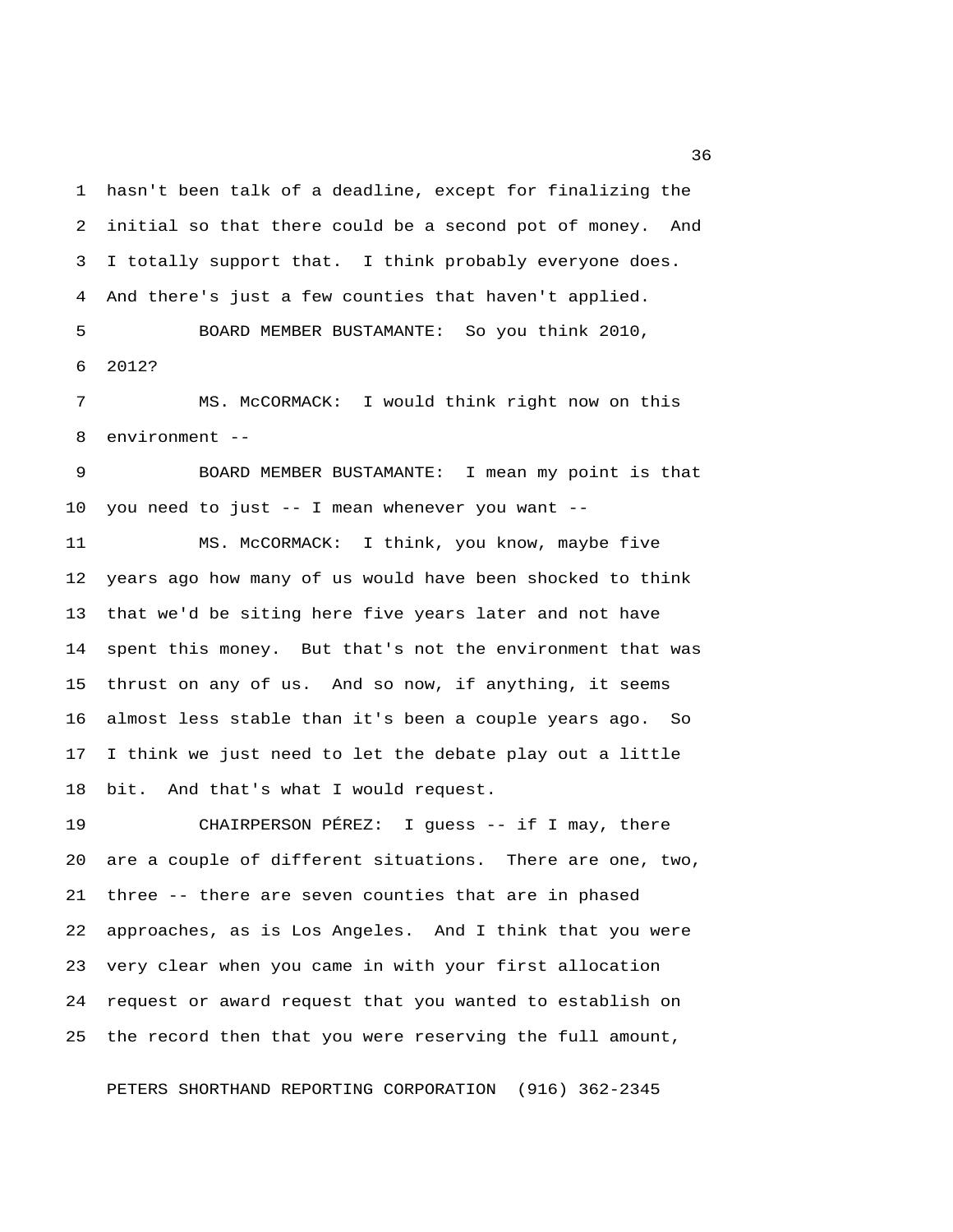1 but that you were only drawing down that first phase at 2 that point in time.

 3 MS. McCORMACK: That's correct. 4 CHAIRPERSON PÉREZ: So I look at the situation of 5 those seven counties somewhat differently than the 6 remaining 51 counties. And there are at least two 7 different situations for the remaining 51. Some are 8 counties -- for example, there are three counties that as 9 of the end of today's meeting will have not requested any 10 money, will have not submitted any funding award 11 allocations. And that only totals about \$2 million.

12 VICE CHAIRPERSON KAUFMAN: Including Nevada 13 County?

14 CHAIRPERSON PÉREZ: Right, right. Merced, 15 Nevada, and Trinity. That comes out to about \$2 million. 16 Then there are other counties who came forward 17 for a single-phased approach, drew down a certain amount 18 of money. In some cases it was the entirety of their 19 allocations. In some cases it was less than the entirety. 20 Of those, some of them spent the entire allocation, so 21 they basically spent the entirety of Phase 1.

22 The other counties that may have come in under 23 budget still have money in their Phase 1 allocation but 24 have completed the work in their single phase, and that 25 totals 4.239 million. So we're talking about 6 million

PETERS SHORTHAND REPORTING CORPORATION (916) 362-2345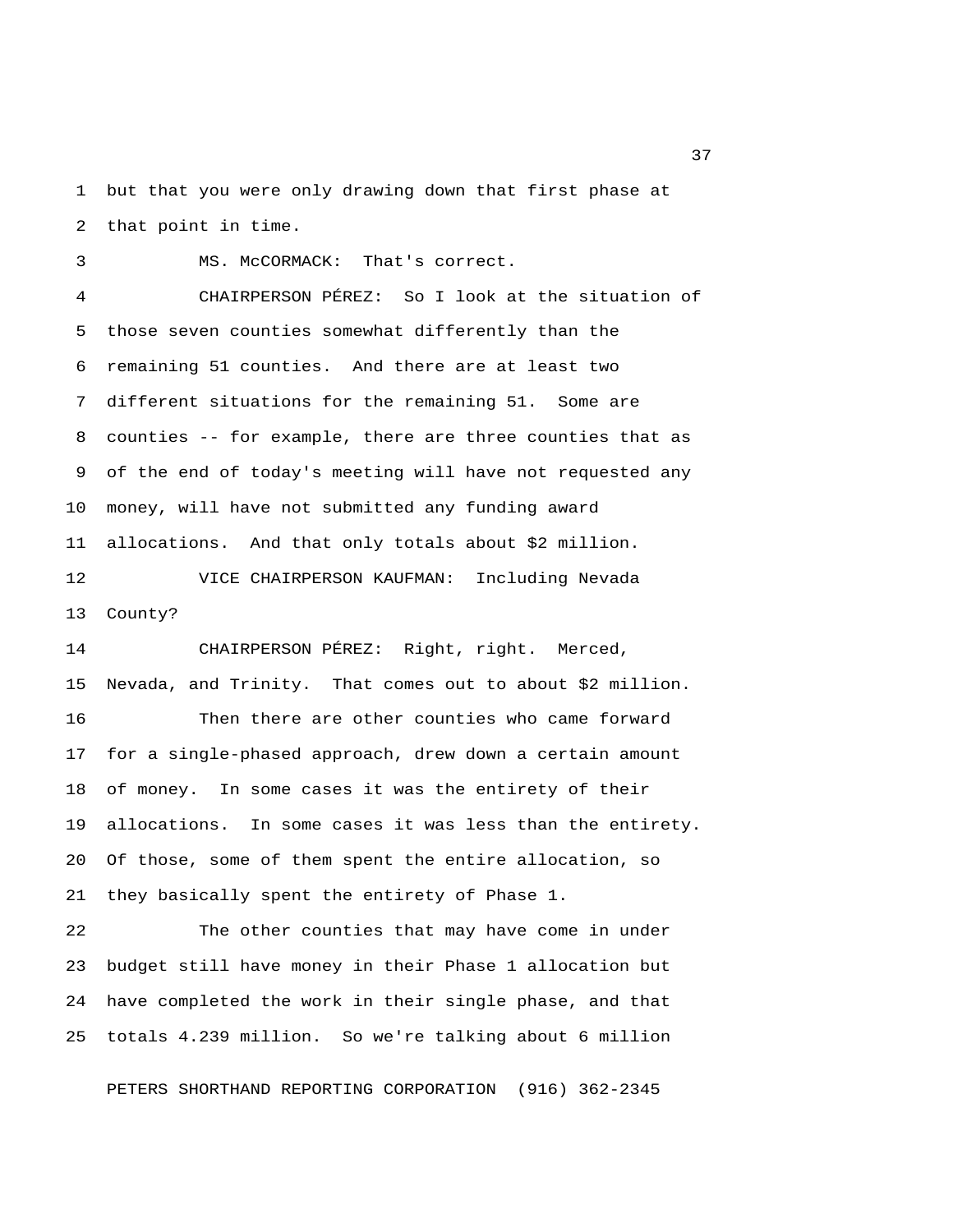1 out of 195 million that's -- that obviously compared to 2 the 48 million that Los Angeles still has in reserve to 3 use in future phases is small. But for small counties, 4 that 4.239 million may be a significant amount of money to 5 supplement the work that they've done up to that point. 6 So I am more concerned about making that money available, 7 if it's not going to be used by the counties that it's 8 originally allocated for, to assist counties who have 9 spent down their entire money and still have more work to 10 be done. And I'd be interested to hear your responses to 11 that.

12 MS. McCORMACK: I think that's a very good 13 description of the history of where we are. But I also 14 caution that with '08 some of those counties may say, "We 15 need to take another look if we have enough equipment." 16 The turnout -- there's always 20 to 25 percent more 17 turnout in a presidential year. And it could be 18 shortsighted if some of them think they're done. They may 19 be. They may have bought plenty of equipment. I don't 20 know. But I would imagine there'll be some counties 21 looking at that this year. And maybe even in '08 after 22 the first primary somebody says, "Whoa. Wait a minute. I 23 think we need to relook at that."

24 So perhaps they could be surveyed, whoever those 25 counties are that didn't do a phase, and say, "Do you

PETERS SHORTHAND REPORTING CORPORATION (916) 362-2345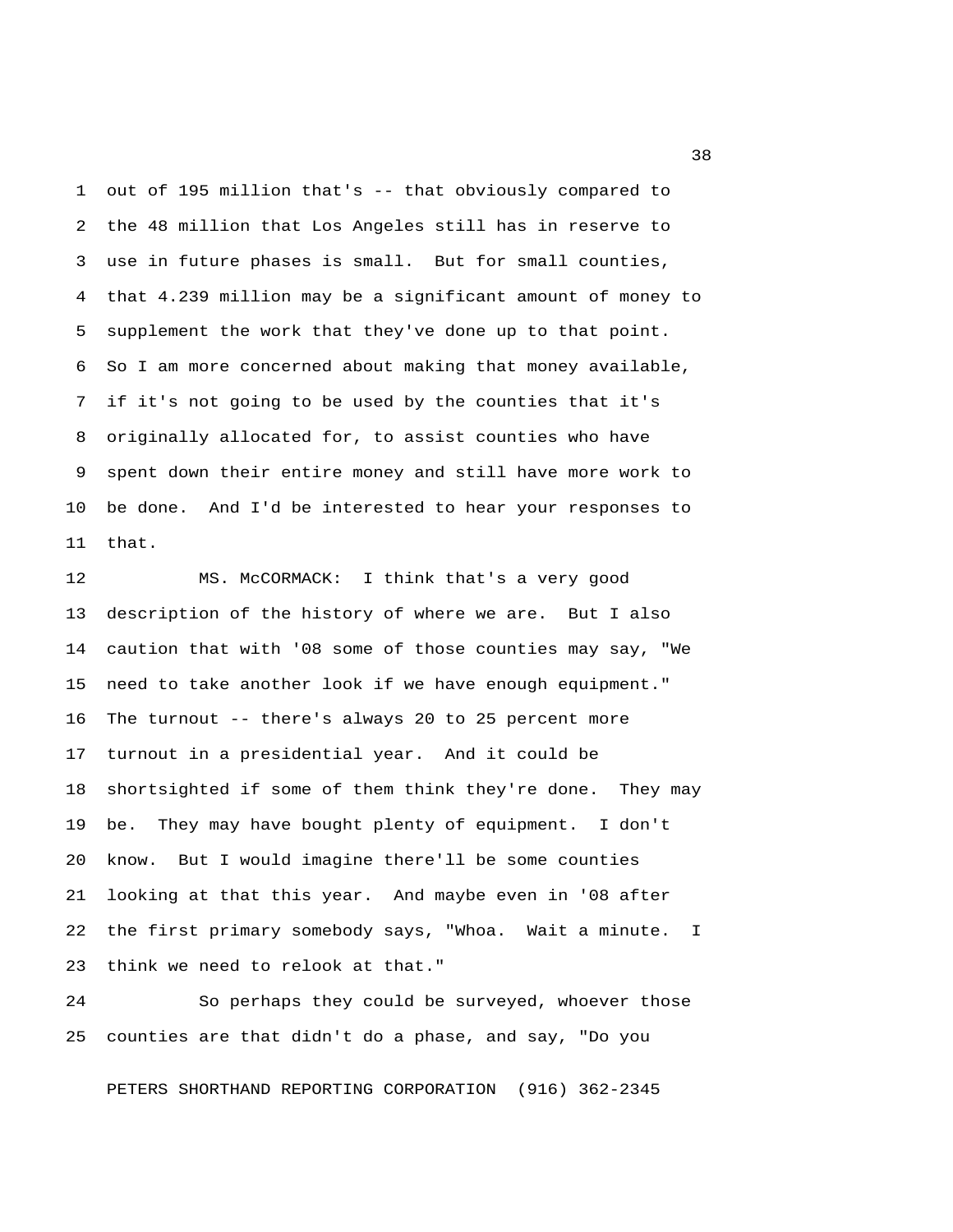1 really feel like you're done?" or "Are you looking at 2 buying more equipment, are you considering that?" It's a 3 good question to continue to --

 4 CHAIRPERSON PÉREZ: But shouldn't we then say, 5 you're either done and we should revert this money back 6 after a date certain, or you should come back and propose 7 a second phase to draw down that money? Otherwise that 8 money will go back into a pool that we look to allocate 9 for the benefit of all the communities.

10 MS. McCORMACK: I think that would make a lot of 11 sense, Mr. Chairman, because they -- as you've said, they 12 are -- they didn't apply for a phase-in. They said they 13 were going to a new system. And now maybe spur them into, 14 "Well, this is going to happen. I'm either going to not 15 have it or I am. Maybe I'd better take a quick look to 16 see if I have enough equipment and go from there." So 17 maybe a deadline for that would spur some decision making.

18 For those of us in the phased-in, I do appreciate 19 the additional -- the continuation of the flexibility 20 you've shown so far to us.

21 CHAIRPERSON PÉREZ: My only concern is also not 22 encouraging counties to say, "It's a use-it or lose-it 23 situation. I better go buy something just so that I don't 24 lose the money," and encourage people to buy something 25 that isn't necessarily the optimum for their needs in the

PETERS SHORTHAND REPORTING CORPORATION (916) 362-2345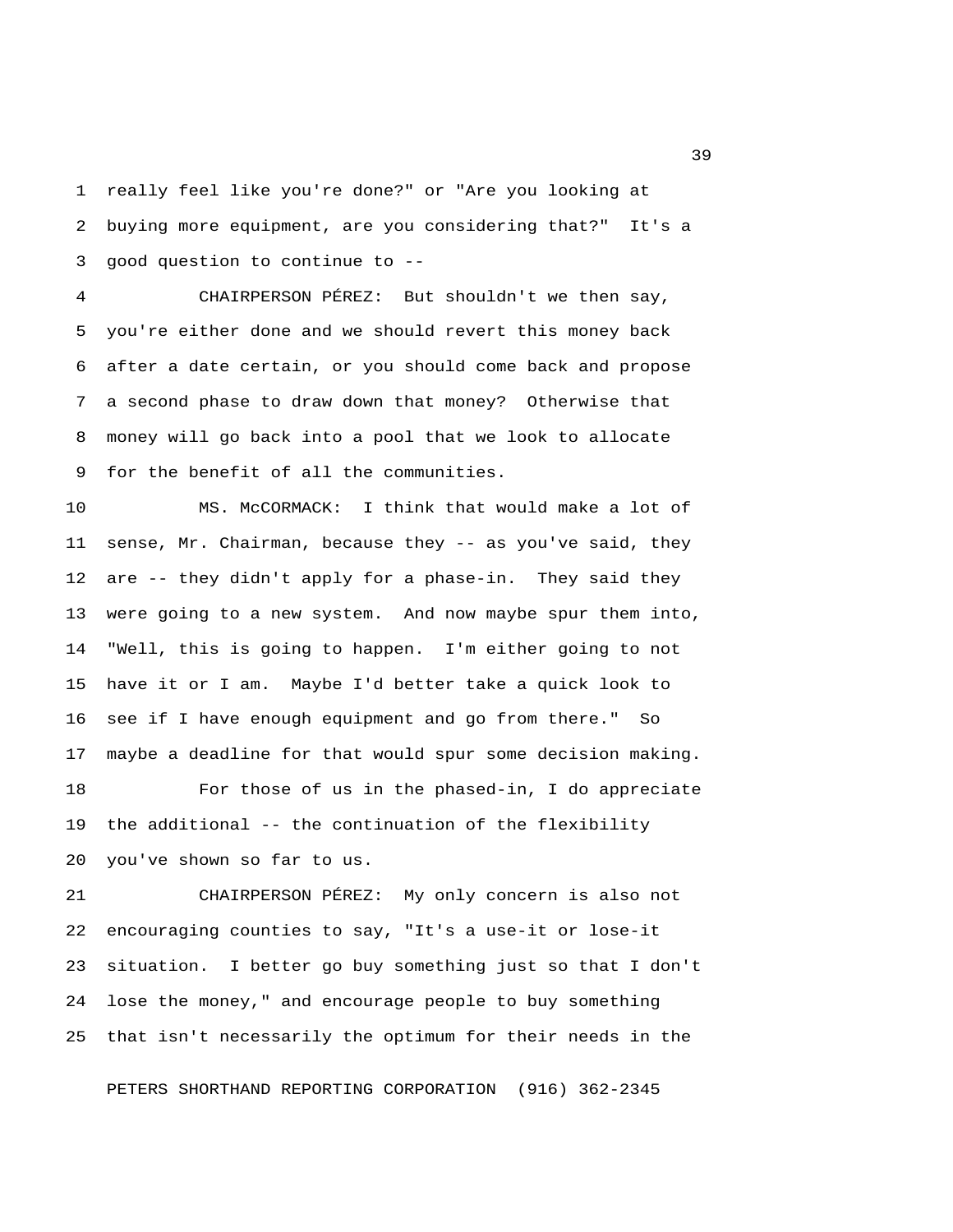1 out years.

 2 MS. McCORMACK: That's always a risk. 3 CHAIRPERSON PÉREZ: Mr. Kaufman.

 4 VICE CHAIRPERSON KAUFMAN: Once again, Mr. Chair, 5 you went exactly where I wanted to go with this in looking 6 at the distinction between counties that have taken a 7 phased approach and those that haven't expressed a phased 8 approach but may want to use a phased approach. So I mean 9 in that sense I'm not sure there's a big distinction in 10 the seven and the others. But I do like the concept of 11 placing some requirement on it, because even though some 12 of them may have said, "Jana, no. You know, we don't 13 intend to use the money. We'll let it revert back," I 14 would hardly consider this chart a legally binding 15 document and I think that we should take some action to 16 basically either commit those counties to taking a phased 17 approach or not, so that we know if there is at least some 18 set of a pooled money, we could then reallocate that.

19 STAFF CONSULTANT LEAN: I would totally agree. 20 CHAIRPERSON PÉREZ: See, I was looking at this as 21 an election and that 17 counties chose not to vote, some 22 undervoted --

23 (Laughter.)

24 CHAIRPERSON PÉREZ: -- somebody I think spoiled 25 her ballot on the first question.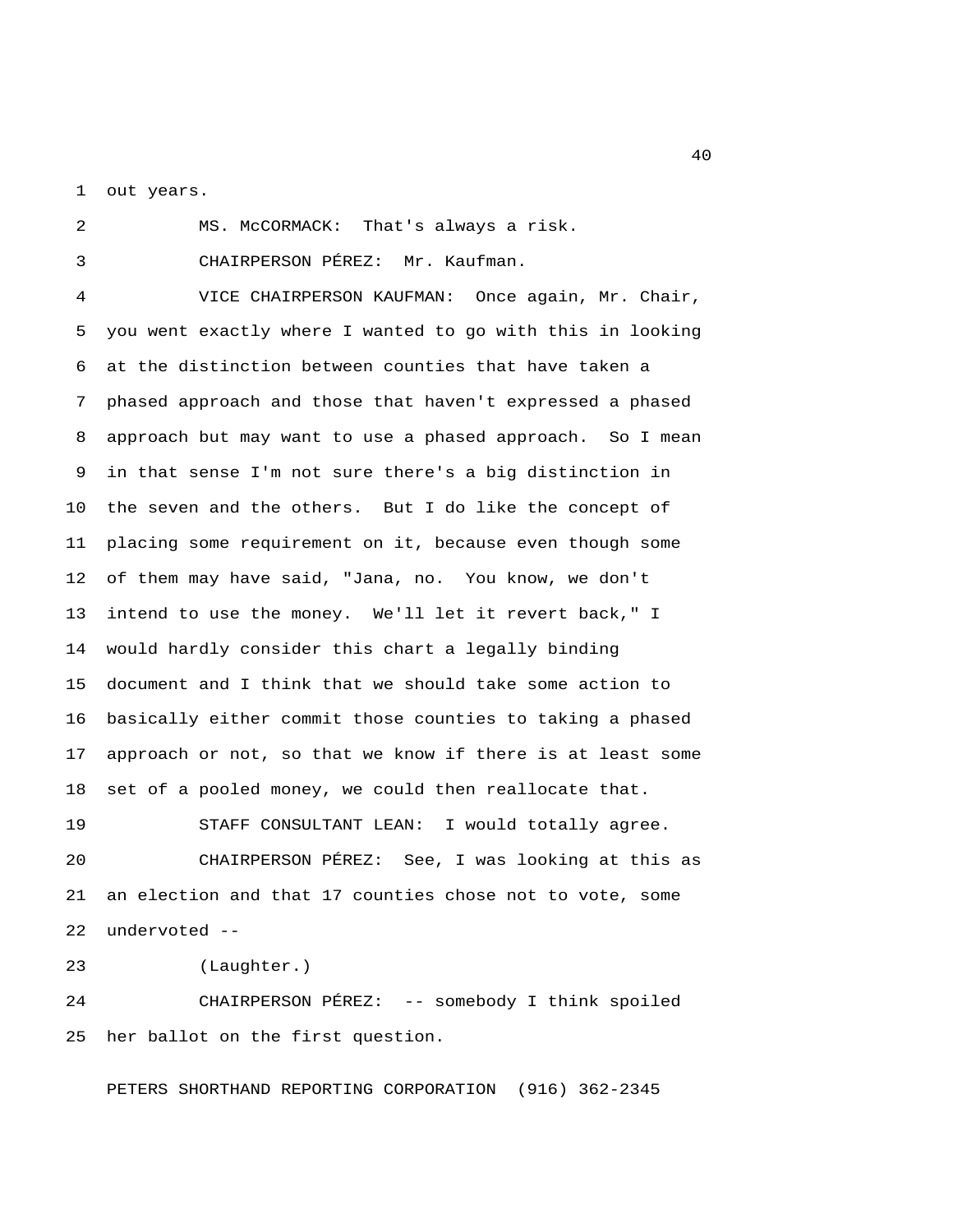1 (Laughter.)

2 CHAIRPERSON PÉREZ: I agree.

 3 MS. McCORMACK: I would also like to say that 4 some of us had to spend our HAVA 301 -- our HAVA 301 money 5 by a certain date. And one of the reasons, for example, 6 L.A. County spent something like 28 million so far in new 7 voting equipment. If we hadn't of spent the 16 or 17 8 million in one category and another cat -- there were some 9 hard deadlines. So we were very cognizant of this sort of 10 shell game, that we have to go spend this money by this 11 deadline, this money by this deadline. This money let's 12 you do voter outreach, but, as you know, VMB money 13 doesn't. We've really spent a lot of time. And now we've 14 sort of drawn down a lot of those other accounts. So now 15 for the -- there's 700 more equipment I want to buy -- we 16 just had a meeting the other day -- we're going to go into 17 the VMB money now.

18 So we're making these strategic decisions, but 19 they've been driven by some other decisions. And, indeed, 20 we had a discussion with the Secretary of State's people 21 that these contracts for the 301 HAVA money by state law 22 have to be annual. They can get renewed, but we're really 23 worried that -- the next deadline is June of '07, and of 24 course we're certainly hoping that those are going to be 25 renewed, and we anticipate they will be, but we don't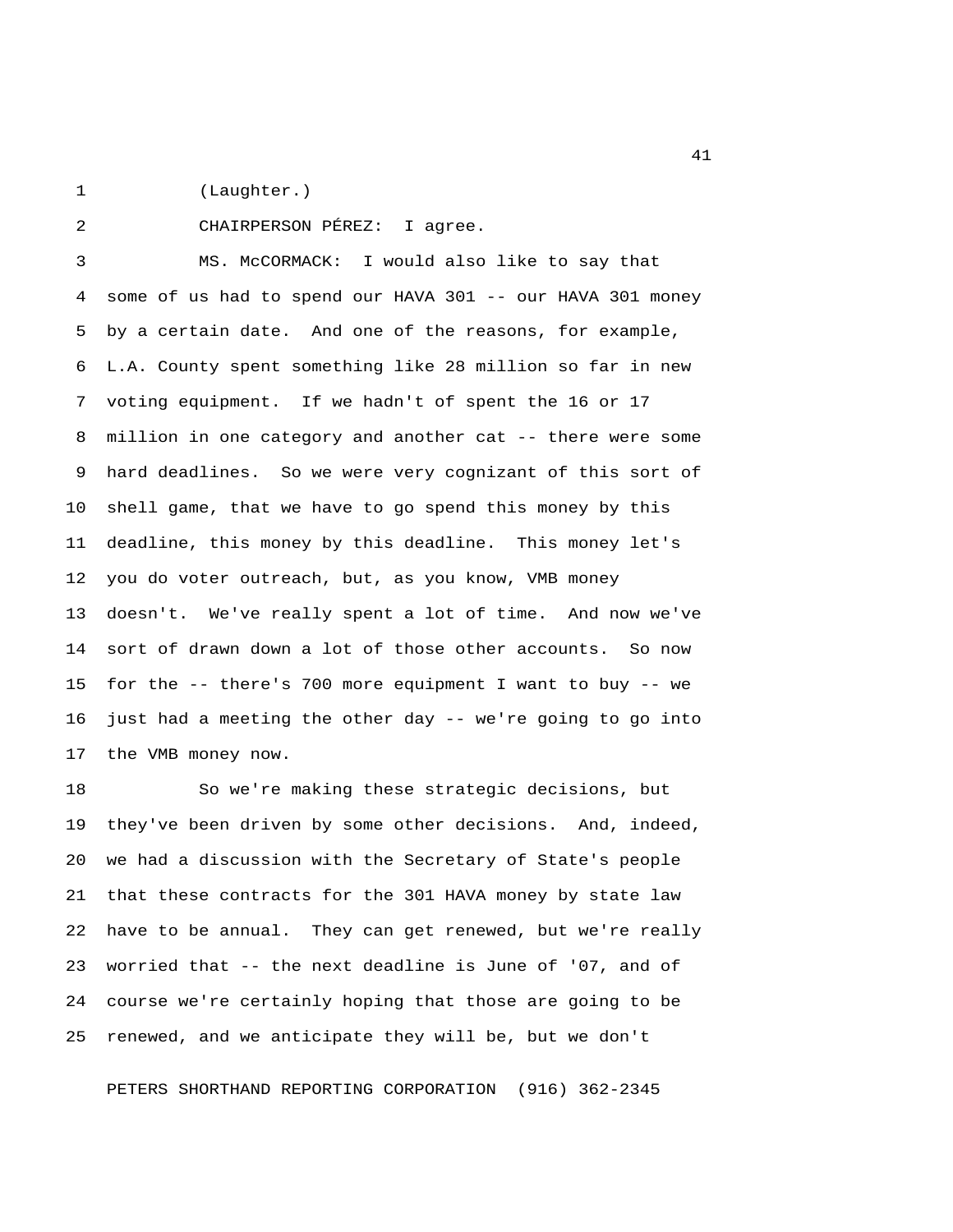1 know. I mean right now our contract says June of '07.

 2 So, again, we've been under a little bit of a 3 complexity here and the -- the freeing up of all this 4 absentee money to buy absentee systems, because a lot of 5 people have upgraded absentees given how many absentees 6 there are. That's another factor in here that really 7 wasn't around so much three or four years ago.

 8 So there are a lot of factors into this. But all 9 of you know them because you're been around and you're 10 familiar with them. But I appreciate the opportunity to 11 give some input on that.

12 CHAIRPERSON PÉREZ: Mr. Bustamante.

13 BOARD MEMBER BUSTAMANTE: How many phases do you 14 see in your phased-in approach?

15 MS. McCORMACK: Well, you know, we had this chart 16 on our wall at the office. And every time we'd go in one 17 direction, it seems to -- something out of our control 18 happens. It's a joke now in our office, how many phases. 19 I don't mean it to be a joke. But, you know, it's pretty 20 disturbing to sit there and go along the path and then 21 realize that you aren't going to get to that part of that 22 path, and what does that mean? And so we're sort of in a 23 reassessment mode on that.

24 When we started our project, it was the Two in 25 Two Committee, two voting systems in two years. And now

PETERS SHORTHAND REPORTING CORPORATION (916) 362-2345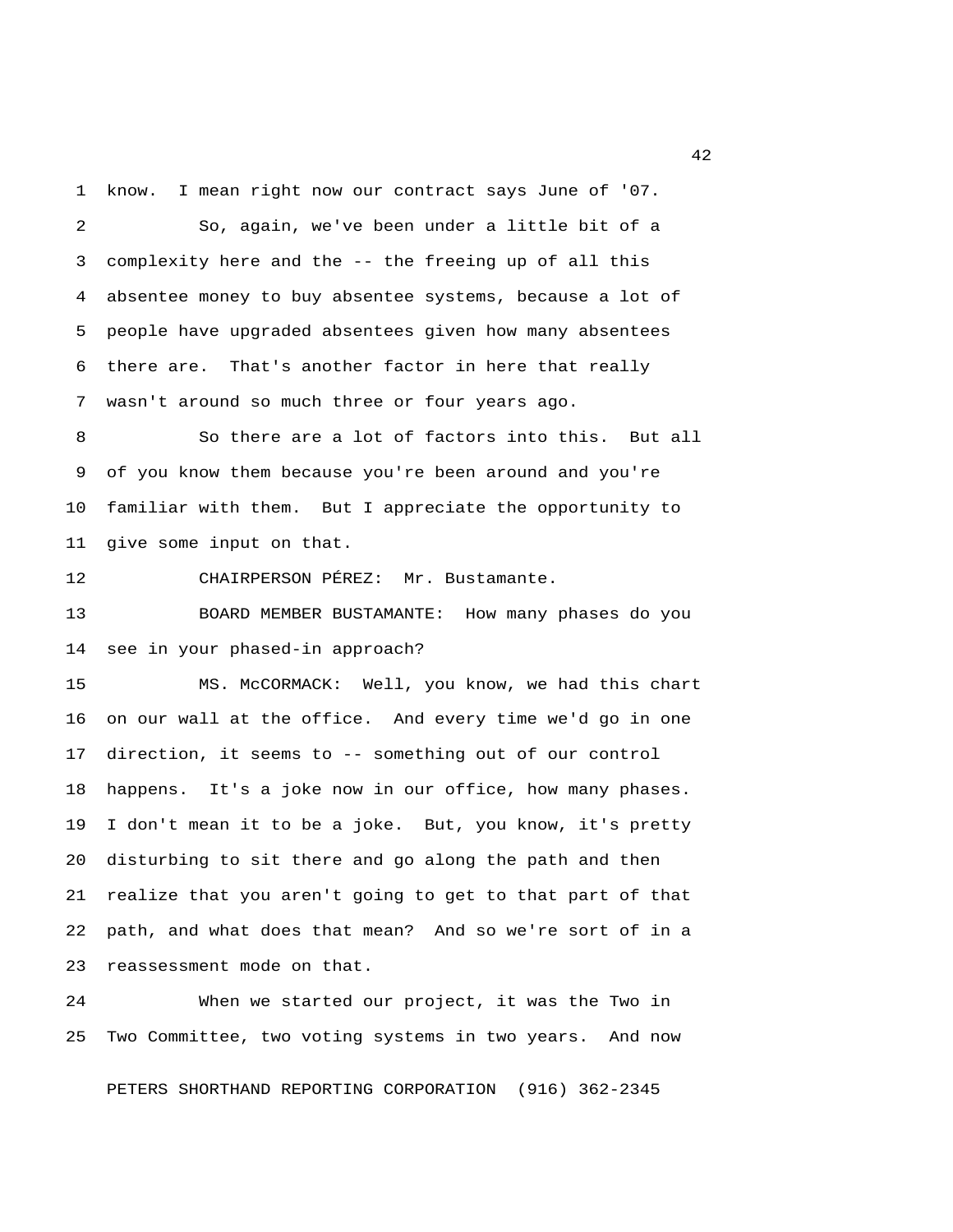1 we -- and we have an internal advisory committee, with our 2 chief administrative officer, our county counsel, our -- 3 chief administrative officer, our CIO -- all these people 4 on our internal advisory committee. And somehow that's 5 sort of like -- how many voting systems in how many years 6 is -- we don't call it the Two in Two Committee anymore. 7 It's another -- it's now the Elections Advisory Committee. 8 So I can't answer that question because we're in 9 flux. And we appreciate the opportunity that we can be in 10 flux. There's Still money left. To be in flux without 11 money is much worse than being in flux with money. 12 CHAIRPERSON PÉREZ: Okay. 13 MS. McCORMACK: That answer did not help you, 14 but -- 15 (Laughter.) 16 CHAIRPERSON PÉREZ: Well, it actually made me 17 feel better because in describing it I've sometimes said I 18 think Los Angeles has 10 phases and then I say I think Los 19 Angeles has 63 phases. So I'm somewhere in the ballpark? 20 MS. McCORMACK: Probably. 21 CHAIRPERSON PÉREZ: Okay. Thank you. 22 MS. McCORMACK: Thank you. 23 CHAIRPERSON PÉREZ: Mr. Finney, anything? 24 BOARD MEMBER FINNEY: No, I'm good. 25 It's okay if she answers these questions. I'm in

PETERS SHORTHAND REPORTING CORPORATION (916) 362-2345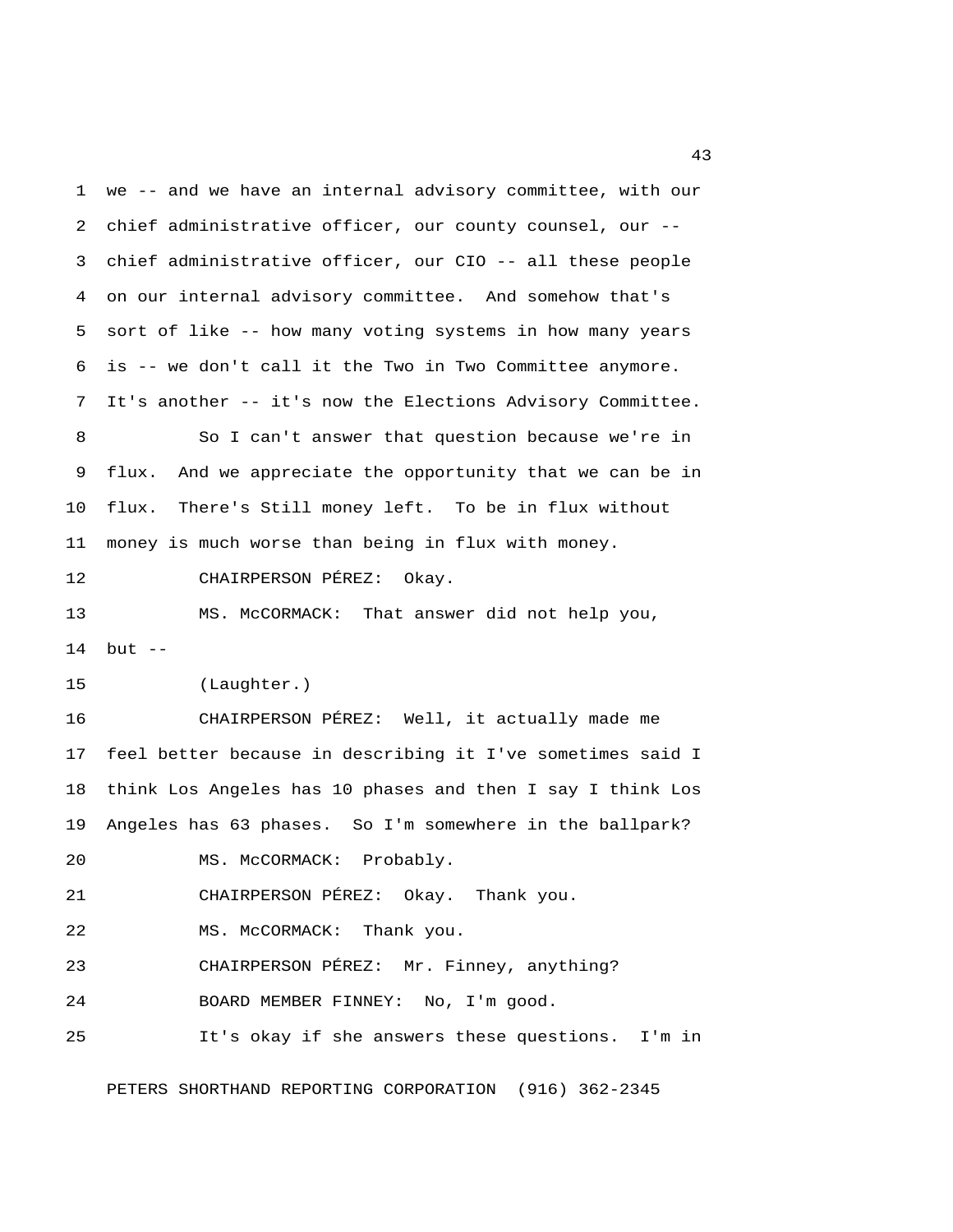1 the same area.

 2 CHAIRPERSON PÉREZ: Okay. Anybody else seeking 3 to shed light on this?

 4 Come on up and you can fill out a card after 5 you're done speaking.

 6 It's an important issue. I want to make sure 7 everybody who wants to speak has a chance.

 8 MS. ALVAREZ: Well, I'm Billie Alvarez from Santa 9 Barbara County. And our registrar submitted a letter to 10 the Board in regards to our concern for a deadline for a 11 phased approach.

12 And I'd like to reiterate a lot of what Conny 13 said. Over 50 percent of our vote is done by absentee 14 ballot now. And we're counting on that Phase 3 approach 15 to get the new equipment to more efficiently process those 16 ballots.

17 Well, because of the changes that have happened, 18 including the equipment was in federal testing and because 19 of a recent EAC decision, it has to go through E-testing 20 again through the Cisco Lab, I think it is. So, 21 consequently, we don't really know when this is going to 22 be certified. And by establishing a deadline on it, it 23 makes it very difficult for us.

24 CHAIRPERSON PÉREZ: Yes, please.

25 VICE CHAIRPERSON KAUFMAN: And you are an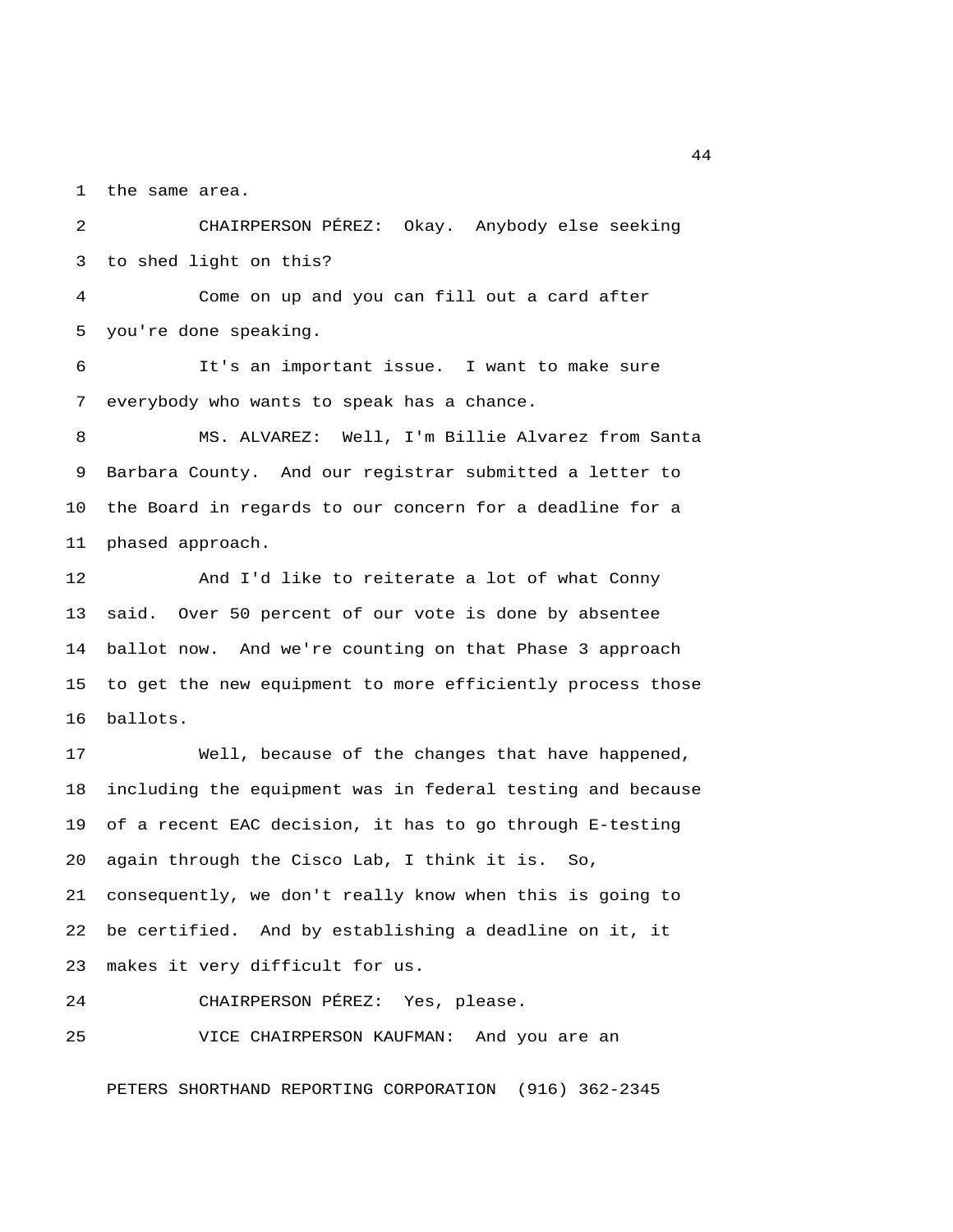1 example, at least according to our list, of a county that 2 did not necessarily indicate that you were taking a phased 3 approach but now nonetheless -- 4 MS. ALVAREZ: Well, we did submit a project 5 documentation plan that has three phases. 6 STAFF CONSULTANT LEAN: The last one that they 7 submitted was a Phase 2 with a potential for a Phase 3. 8 But there wasn't anything submitted for a Phase 3 yet. So 9 there was a potential. 10 CHAIRPERSON PÉREZ: Okay. 11 VICE CHAIRPERSON KAUFMAN: Because they're -- 12 actually now they should be probably -- 13 CHAIRPERSON PÉREZ: They should be in this 14 first -- 15 VICE CHAIRPERSON KAUFMAN: -- moved up in this 16 first group. 17 STAFF CONSULTANT LEAN: They were never allocated 18 that money though. So -- I mean your initial -- certain 19 counties who were allocated money based upon the project 20 plan that was submitted. So the project plans that 21 they've submitted thus far is for Phase 1 and 2. They 22 have not submitted a project documentation plan for that 23 \$1 million.

24 CHAIRPERSON PÉREZ: So we approved \$1,721,151.32 25 for Phases 1 and 2?

PETERS SHORTHAND REPORTING CORPORATION (916) 362-2345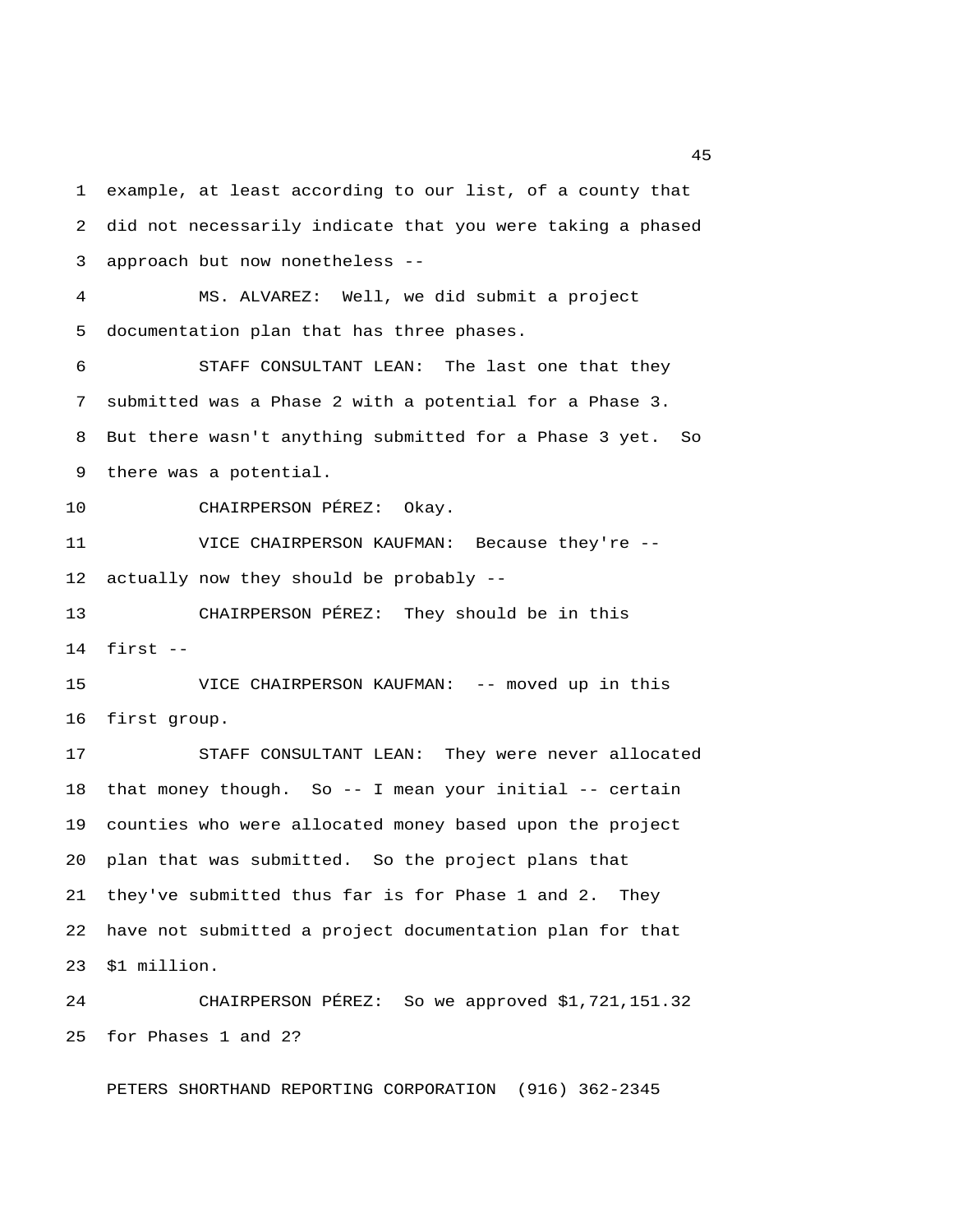1 STAFF CONSULTANT LEAN: Correct. 2 CHAIRPERSON PÉREZ: And we've disbursed that 3 amount as well? 4 STAFF CONSULTANT LEAN: Correct. 5 CHAIRPERSON PÉREZ: Leaving them with 6 \$1,028,642.74? 7 STAFF CONSULTANT LEAN: Correct. 8 MS. ALVAREZ: And we have indicated in that 9 original response our intent to have that Phase 3 10 approach. And we will be submitting that detailed 11 documentation on that. 12 STAFF CONSULTANT LEAN: And there is a letter, as 13 she said, in your packet. 14 CHAIRPERSON PÉREZ: Got the letter. 15 VICE CHAIRPERSON KAUFMAN: So there may actually 16 be more people in that phased category and that four 17 million two hundred plus thousand that you referred to may 18 actually be a smaller pool? 19 STAFF CONSULTANT LEAN: I believe that will be 20 true. 21 MS. ALVAREZ: This is a huge impact. I mean 22 you'll -- bringing absentees, because it's growing 23 dramatically throughout the state. 24 CHAIRPERSON PÉREZ: Thank you. 25 Is there anybody from Merced or from Trinity? PETERS SHORTHAND REPORTING CORPORATION (916) 362-2345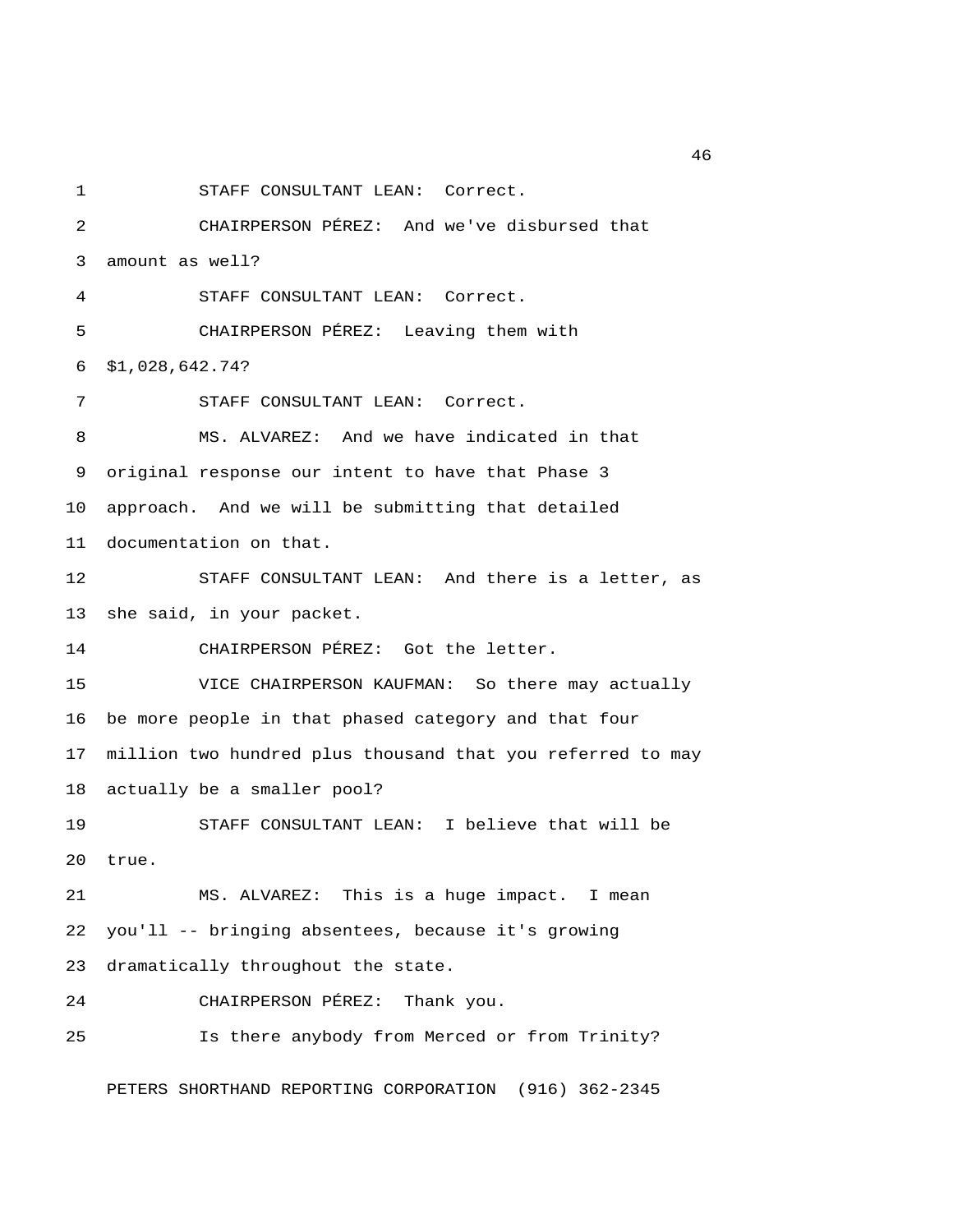1 Because, in looking at the responses, Merced did respond 2 to all the questions, but didn't give us any additional 3 comments and hasn't yet come forward. And I'm wondering, 4 you know, where they're at. And then Trinity -- Trinity 5 didn't even respond and they've never come forward. So 6 I'm trying to figure out the status of that county as 7 well.

 8 STAFF CONSULTANT LEAN: Well, I have been in 9 contact with Merced County, and they were interested in 10 submitting a plan before the March 1st deadline. So 11 they -- at the last CACEO meeting they did contact me and 12 said that they will submit a plan. They did purchase the 13 ES&S AutoMARK units and they do plan to submit a plan on 14 that equipment.

15 CHAIRPERSON PÉREZ: And they're in favor of a 16 January 1st, 2008, deadline.

17 Okay. And Trinity?

18 STAFF CONSULTANT LEAN: I have not heard from 19 Trinity County.

20 VICE CHAIRPERSON KAUFMAN: Sounds like it's one 21 county voting with no date.

22 CHAIRPERSON PÉREZ: I think Mr. Kaufman and I 23 should go to find Trinity County.

24 BOARD MEMBER BUSTAMANTE: Mr. Chair?

25 CHAIRPERSON PÉREZ: Mr. Bustamante.

PETERS SHORTHAND REPORTING CORPORATION (916) 362-2345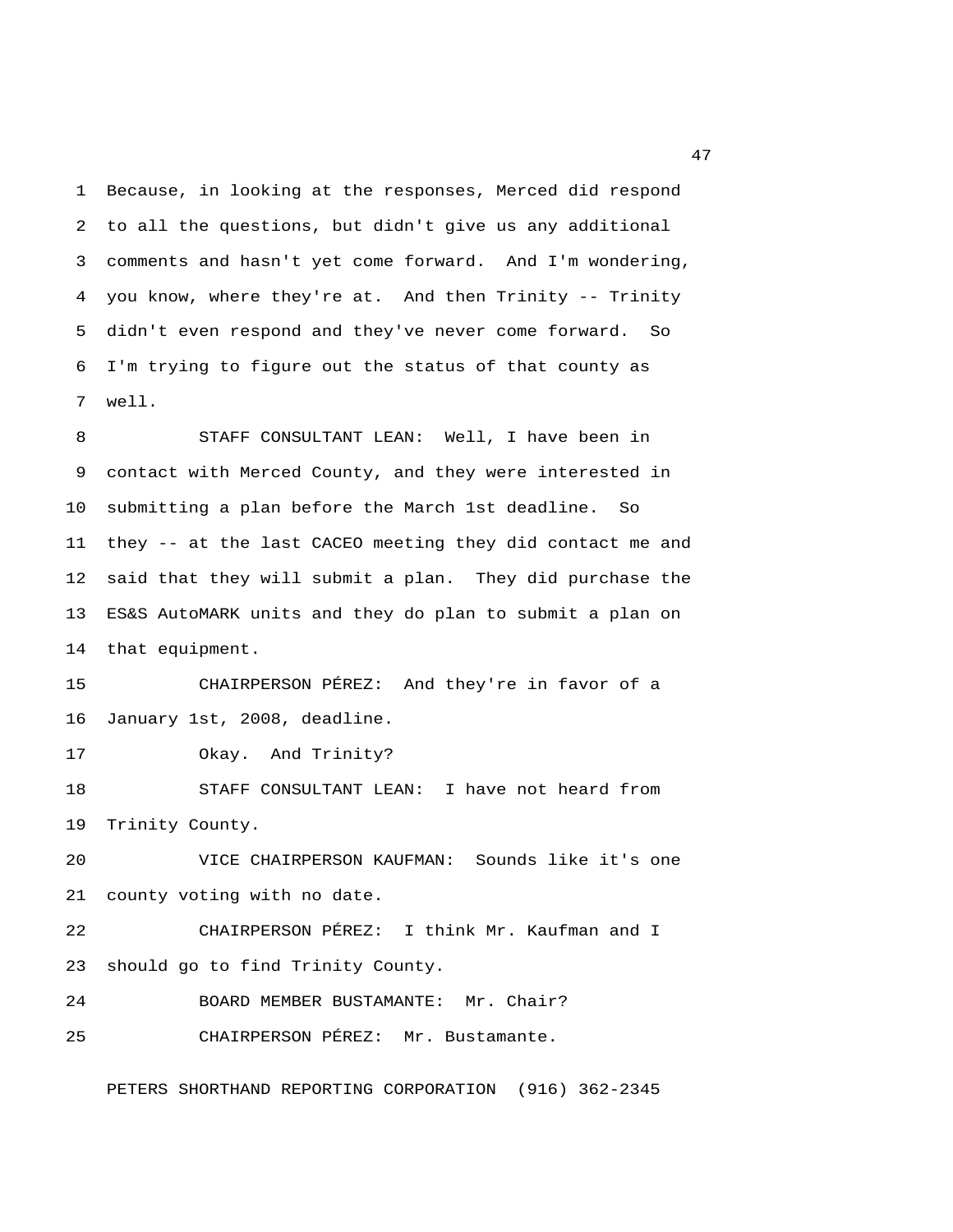1 BOARD MEMBER BUSTAMANTE: I may be in the 2 minority, but -- I mean I really -- when I look at this 3 list, I kind of -- you know, it really comes down to -- in 4 my mind it comes down to three counties. I mean it comes 5 down to the one county who hasn't done anything that you 6 were just referring to. And then, you know, my concern 7 isn't so much about the counties who have already drawn 8 down a majority of their funds, but really the two 9 counties with a phased approach that kind of have a 10 toe-in-the-water approach; I mean Los Angeles being one of 11 them. I mean just what, \$49 million sitting out there, 12 600,000 is basically used.

13 I mean I appreciate -- I mean I've been here 14 since the first day. So I've lived through all these 15 problems and various Secretaries of state. But I think in 16 the end I mean the problem -- my concerns really come down 17 to those three counties: San Luis Obispo; Los Angeles; 18 you know, and the one county that hasn't even bothered to, 19 you know, answer any of our requests.

20 And I think, you know, the other counties who 21 have -- even the counties with phased-in approaches who 22 have drawn down the majority of their funds, I mean 23 clearly there's a path that's been taken and difficulties 24 that, you know, folks have encountered, but at least 25 there's an effort that's been underway that seems to be

PETERS SHORTHAND REPORTING CORPORATION (916) 362-2345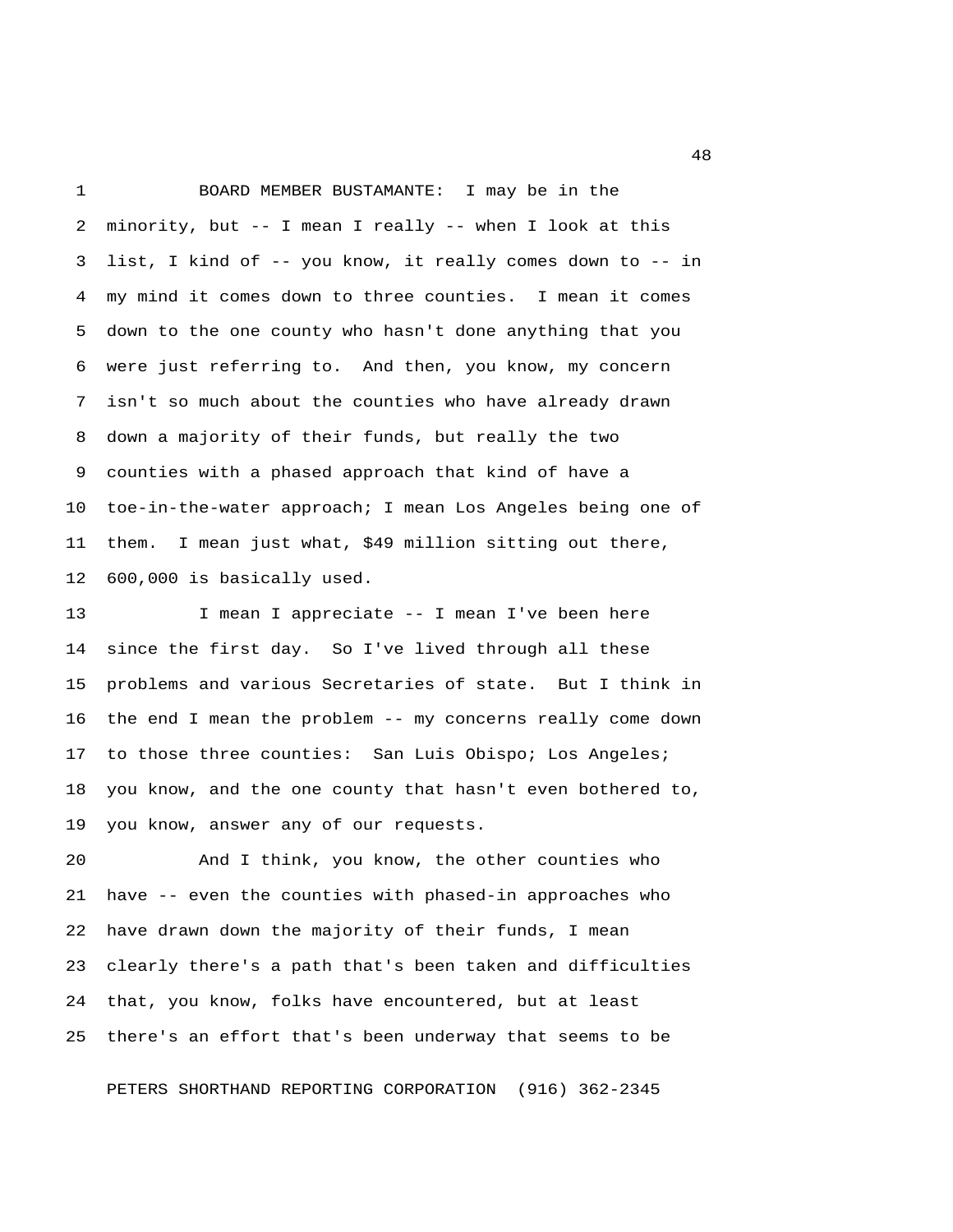1 meeting the spirit of what we started with in 2000.

 2 And, you know, I'm curious to hear what you guys 3 have to say, but I mean I'm just -- for my part I think 4 those are the three counties that I'm most concerned 5 about.

 6 VICE CHAIRPERSON KAUFMAN: And I guess I share 7 your concern about the counties we haven't heard from. 8 But I think we -- Los Angeles is the obvious focal point, 9 but we just heard from Ms. McCormack that L.A. has in fact 10 done a lot with respect to its voting systems over the 11 last few years, but it's these other pools of money that 12 have been available. So --

13 BOARD MEMBER BUSTAMANTE: That weren't VMBs? 14 VICE CHAIRPERSON KAUFMAN: That were not -- 15 CHAIRPERSON PÉREZ: Yeah, basically they drew 16 down the equivalent of the majority of their VMB 17 allocation, but they drew it down from other sources that 18 were available to them.

19 VICE CHAIRPERSON KAUFMAN: Right. So I don't 20 think they should be penalized for the fact that they 21 chose to use other available funds rather than these funds 22 in going through those phases, whereas other counties may 23 have used these funds first. I mean we don't really know 24 the full picture as we sit here because there are so many 25 other pots available. We only know based on the numbers

PETERS SHORTHAND REPORTING CORPORATION (916) 362-2345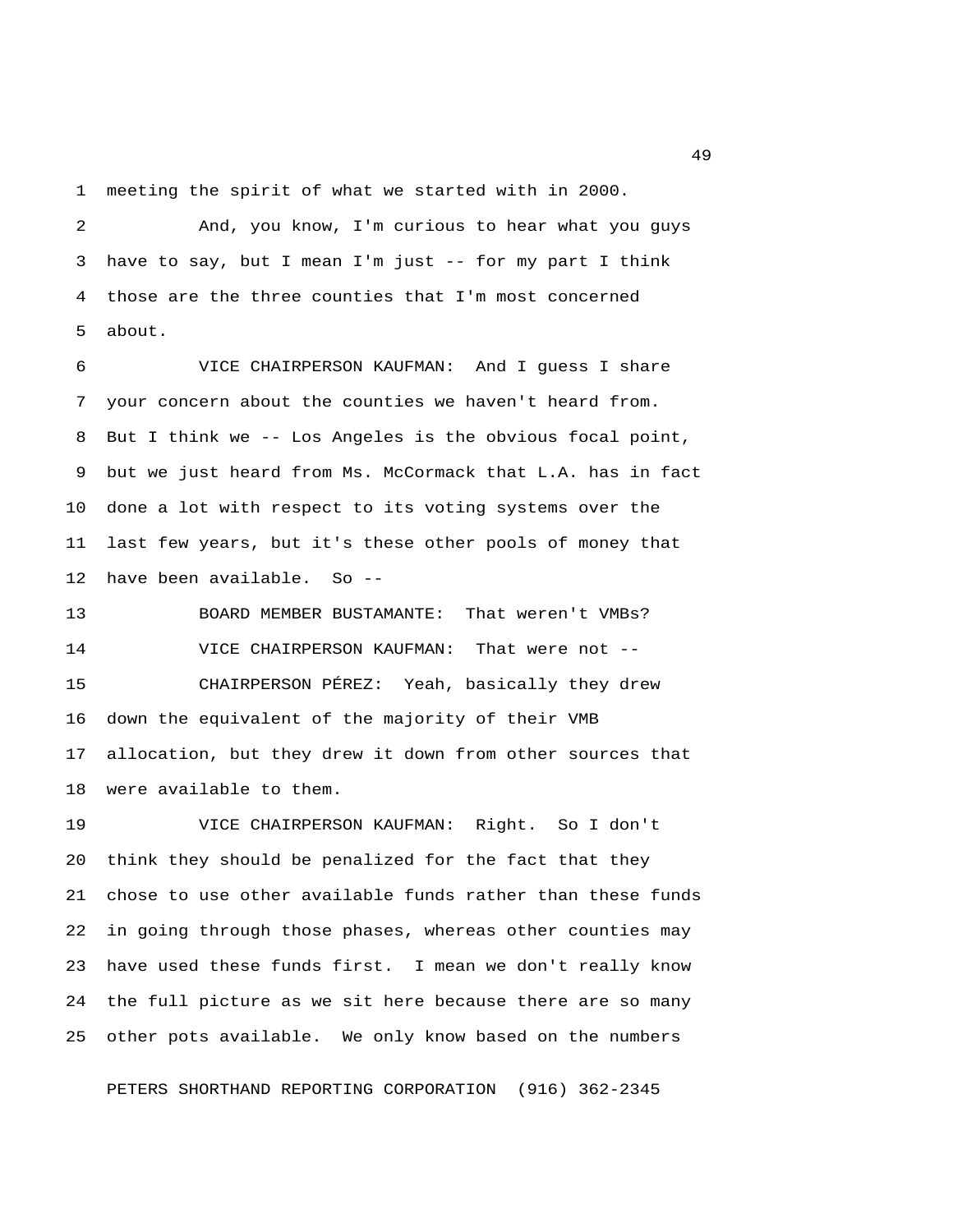1 that are in front of us.

 2 CHAIRPERSON PÉREZ: I guess what I look at is, 3 for example, the Orange County example since it's, you 4 know, where my office is, where they originally came to 5 us, they drew down the entirety of their funds; and then 6 because of changes in both federal and state law, came 7 back to us, reimbursed the entirety of the funds that were 8 allocated to them, availed themselves of federal money, 9 and then reapplied for money from us to make sure that 10 they maximized utilization. We went through extensive 11 steps to make sure that they were doing all that in 12 compliance with state and federal law and to maximize, you 13 know, the impact of what we were trying to do in assisting 14 the county's technology.

15 That a county like Los Angeles had the 16 forethought to identify which funds to use for which 17 purposes early on is of less concern to me. If they 18 hadn't been making progress, if the 600,000 that we've 19 expended from VMB were the extent of their modernization 20 efforts, I think I'd be very frustrated. But since it 21 represents 600,000 of what, 26 million in change?

22 MS. McCORMACK: (Nods head.)

23 CHAIRPERSON PÉREZ: -- it's of less concern to me 24 because I see -- while I joke about how many phases, I do 25 see some real progress there, and I do see the complexity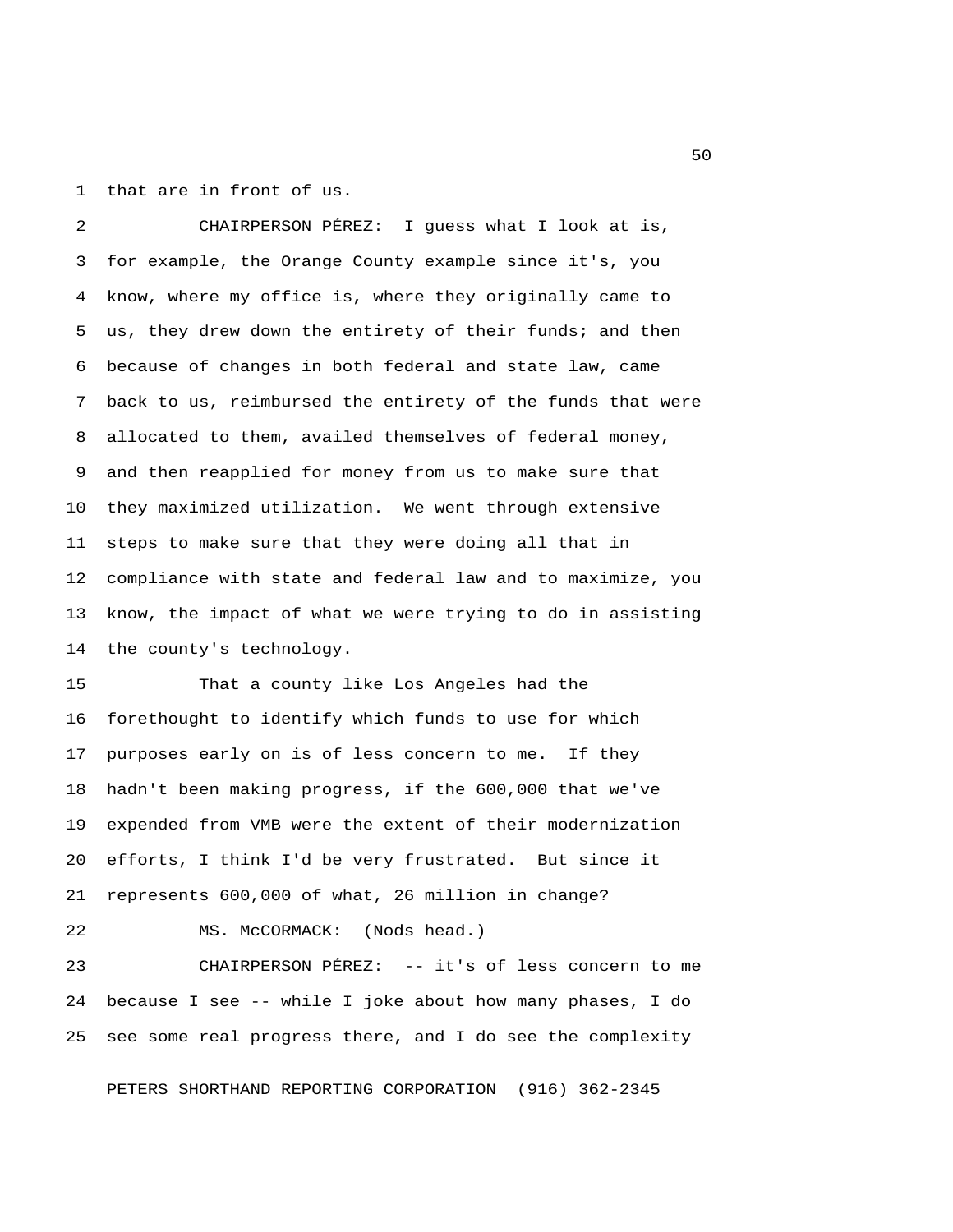1 of the voting system there.

 2 STAFF CONSULTANT LEAN: And they have responded 3 to quarterly reports we've asked them to respond to. So 4 they have let the Board know that they are moving forward 5 and they have steps that they're taking.

 6 BOARD MEMBER BUSTAMANTE: Is that the same for 7 San Luis Obispo County as well?

8 STAFF CONSULTANT LEAN: Yes.

 9 CHAIRPERSON PÉREZ: I think where we all -- we 10 all share, just from a slightly different perspective, the 11 same frustrations that the counties do in that the rules 12 keep getting changed. The overall vision may be similar, 13 but the rules and how you get there keep getting changed. 14 And we're all -- we're frustrated because we thought we'd 15 be done, you're frustrated because you thought you'd be 16 done. And we just want to make sure that we're not a big 17 impediment and that we're not letting folks be an anchor 18 on the system at the same time.

19 The other thing I would add is in conversations 20 with the Secretary, it's my understanding that the 21 Secretary's office will be doing a pretty thorough review 22 of systems. And while I'm anxious to set a deadline 23 that's sooner rather than later, I also don't want to 24 create an artificial deadline that's in conflict with 25 reality on the ground for counties once the Secretary's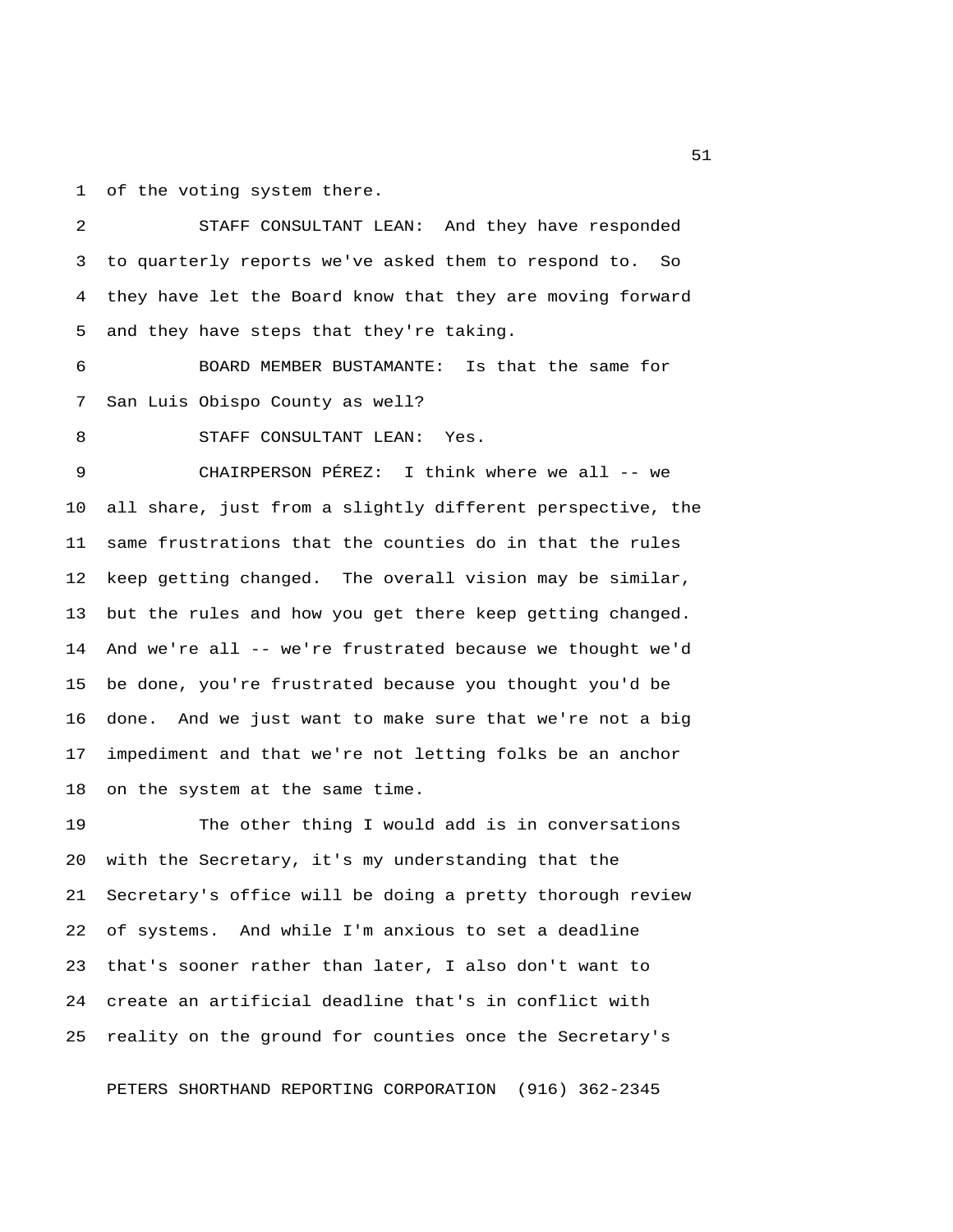1 review is complete.

 2 With that, maybe we should move on to the next 3 item. 4 VICE CHAIRPERSON KAUFMAN: Well, do we need to 5 deal with the March date on this -- 2007? 6 CHAIRPERSON PÉREZ: Well, that's what this item 7 is -- 8 VICE CHAIRPERSON KAUFMAN: Okay. 9 CHAIRPERSON PÉREZ: -- consideration of extension 10 of the March 1st, 2007, deadline. 11 VICE CHAIRPERSON KAUFMAN: See, I read ahead. 12 (Laughter.) 13 CHAIRPERSON PÉREZ: So the next specific 14 sub-items here is 6B and C. 15 6B is consideration of extension of the March 16 1st, 2007, deadline for counties to submit their first 17 Project Documentation Plan. 18 The second is discussion of January 1st, 2008, 19 deadline on the use of funds for counties who have 20 submitted a phased approach Project Documentation Plan. 21 So really 6B only at this point relates to 22 Merced, Trinity, and Nevada. 23 STAFF CONSULTANT LEAN: Correct. 24 BOARD MEMBER BUSTAMANTE: And Nevada, you said, 25 was --

PETERS SHORTHAND REPORTING CORPORATION (916) 362-2345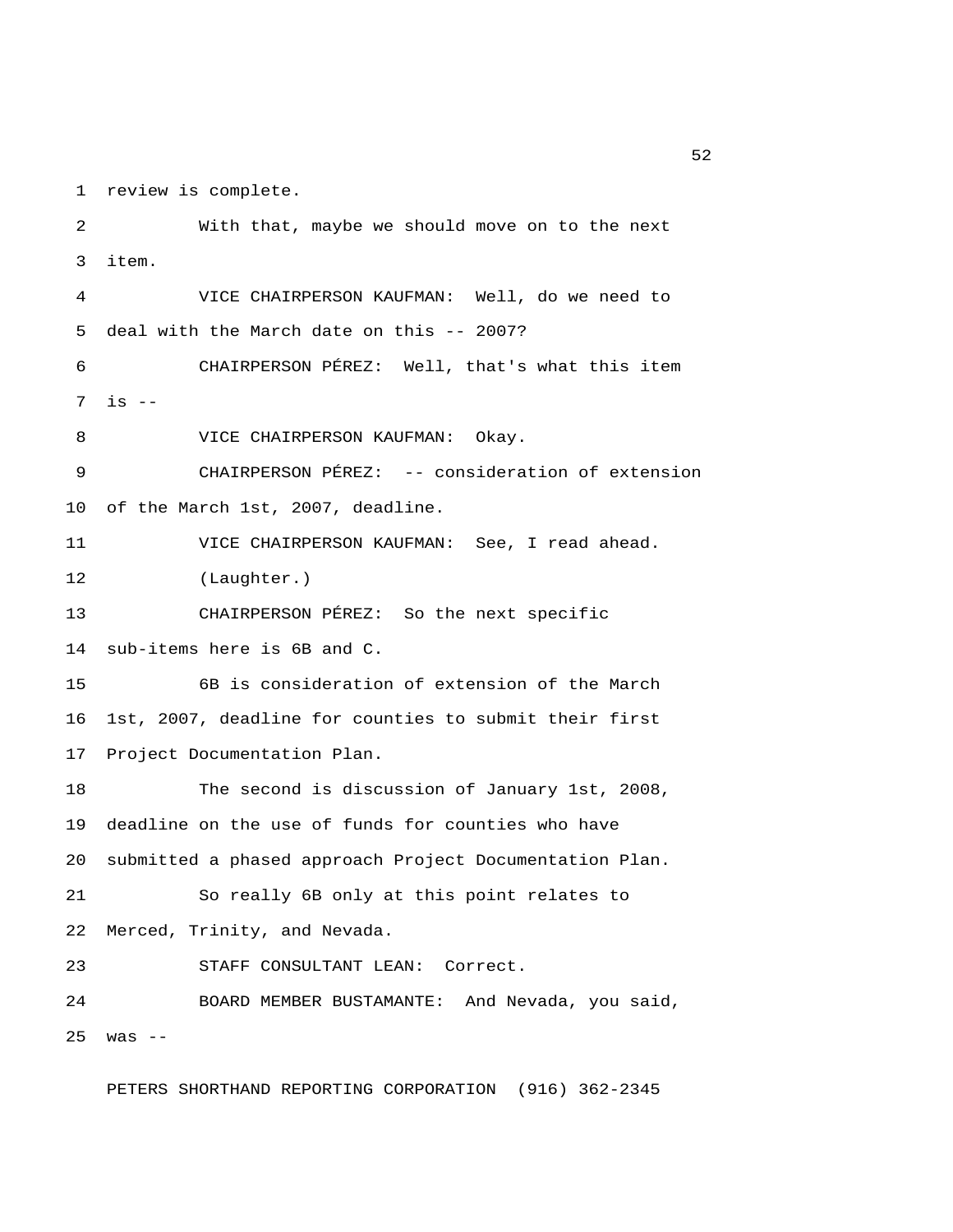1 CHAIRPERSON PÉREZ: Nevada was saying that March 2 1ast doesn't give them the time they need because they 3 anticipate being before us in June or July. 4 BOARD MEMBER BUSTAMANTE: It's what -- what year 5 am I in? 6 CHAIRPERSON PÉREZ: So we're in 2007. 7 BOARD MEMBER BUSTAMANTE: That's right. Sorry. 8 CHAIRPERSON PÉREZ: So mindful of where Nevada's 9 coming from, what deadline do we want to set for those 10 counties? 11 BOARD MEMBER BUSTAMANTE: Let me ask just one 12 question. 13 Does June the 1st work for you -- or July 1? 14 MS. SMITH: We've had failed negotiations with 15 vendors in the in past. So -- 16 BOARD MEMBER BUSTAMANTE: Because it sounds like 17 you're close. 18 MS. SMITH: We are close. But the negotiation 19 process is the most arduous and can take the longest time. 20 So I'm -- we're using a consultant as part of our process. 21 And so I feel optimistic that -- I would prefer July 1st 22 deadline myself. 23 BOARD MEMBER BUSTAMANTE: Right. But you'd have 24 to have it in June -- 25 MS. SMITH: So that would give us all of June to

PETERS SHORTHAND REPORTING CORPORATION (916) 362-2345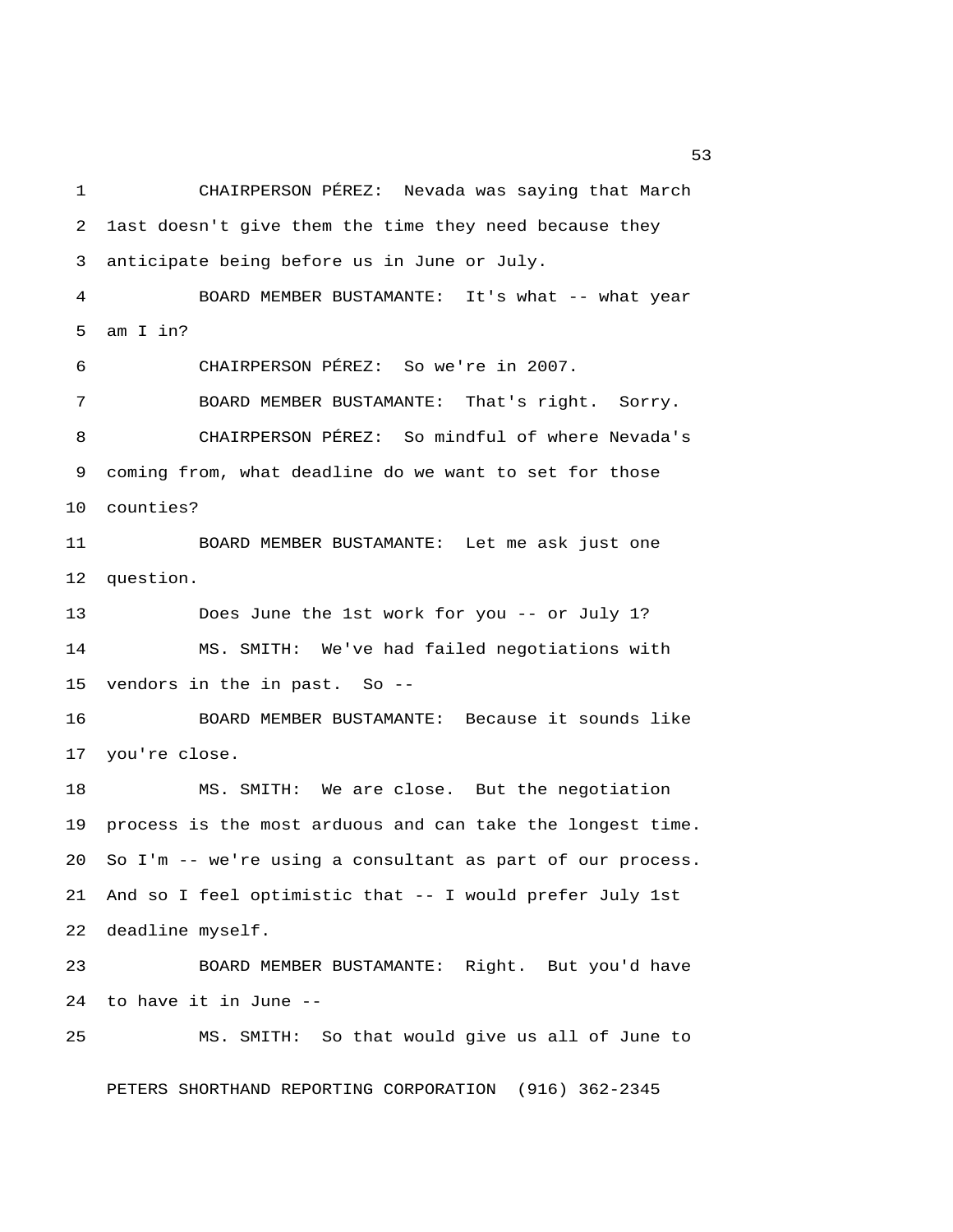1 dot the i's and cross the t's.

 2 CHAIRPERSON PÉREZ: And we're expecting to hear 3 from Merced prior to March, correct? 4 STAFF CONSULTANT LEAN: Correct. That's what 5 they indicated. 6 VICE CHAIRPERSON KAUFMAN: Except they also said 7 in their response that they'd like to see the March 1st 8 deadline extended. So I suspect maybe we won't if we 9 extend it. 10 BOARD MEMBER BUSTAMANTE: Jana probably -- you 11 were saying probably June, right? 12 CHAIRPERSON PÉREZ: So if we did July 1st, that 13 would cover -- understanding that things can change -- 14 and, quite frankly, we're clear about that because we've 15 extended the deadline several times to respond to, you 16 know, reality on the ground -- 17 MS. SMITH: Yes, you'd have to. 18 CHAIRPERSON PÉREZ: I'm sorry? 19 BOARD MEMBER BUSTAMANTE: Nothing. 20 CHAIRPERSON PÉREZ: So July would probably be 21 responsive to the needs of Merced and Nevada. 22 BOARD MEMBER BUSTAMANTE: Then that would be 23 that. 24 CHAIRPERSON PÉREZ: And that would be that, yeah. 25 So is there a motion?

PETERS SHORTHAND REPORTING CORPORATION (916) 362-2345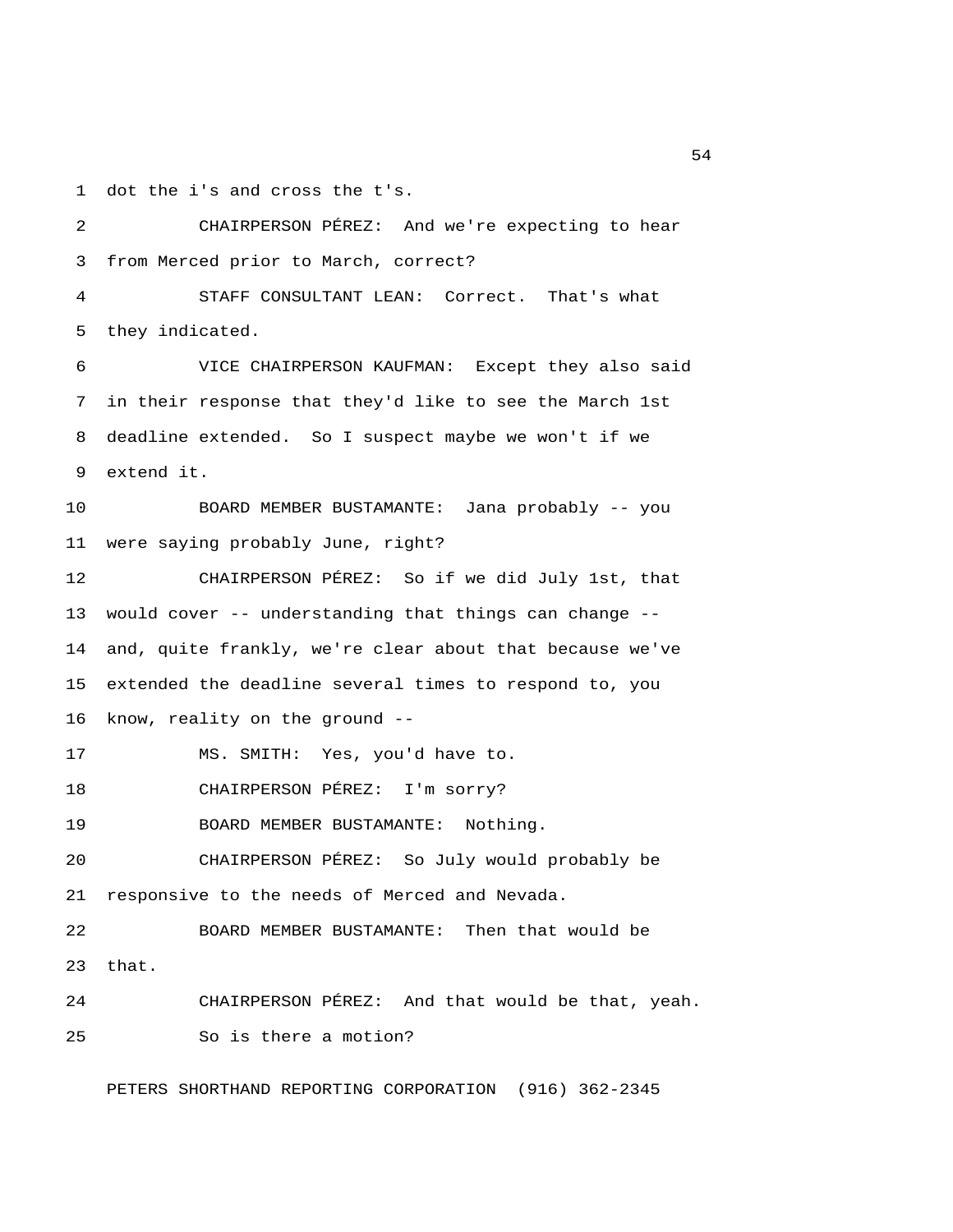1 BOARD MEMBER BUSTAMANTE: Yeah, Mr. Chair, I'll 2 move that we extend the deadline for counties submitting 3 their first Project Documentation Plan to July 1, 2007. 4 VICE CHAIRPERSON KAUFMAN: And I'll second. 5 CHAIRPERSON PÉREZ: Mr. Bustamante moves, Mr. -- 6 I almost called you Mr. Finney. Sorry. 7 VICE CHAIRPERSON KAUFMAN: Please. There are a 8 lot of things you could call me, but don't call me that. 9 (Laughter.) 10 CHAIRPERSON PÉREZ: Mr. Kaufman seconds. 11 On the question? 12 MS. MONTGOMERY: John Pérez. 13 CHAIRPERSON PÉREZ: Aye. 14 MS. MONTGOMERY: Stephen Kaufman? 15 VICE CHAIRPERSON KAUFMAN: Aye. 16 MS. MONTGOMERY: Michael Bustamante? 17 BOARD MEMBER BUSTAMANTE: Aye. 18 MS. MONTGOMERY: Tal Finney. 19 BOARD MEMBER FINNEY: I wanted to vote on behalf 20 of Carl Guardino. 21 (Laughter.) 22 BOARD MEMBER FINNEY: I'll say aye. 23 CHAIRPERSON PÉREZ: Very good. 24 Next is 6C, discussion of setting a January 1st, 25 2008, deadline for the use of funds for counties who have

PETERS SHORTHAND REPORTING CORPORATION (916) 362-2345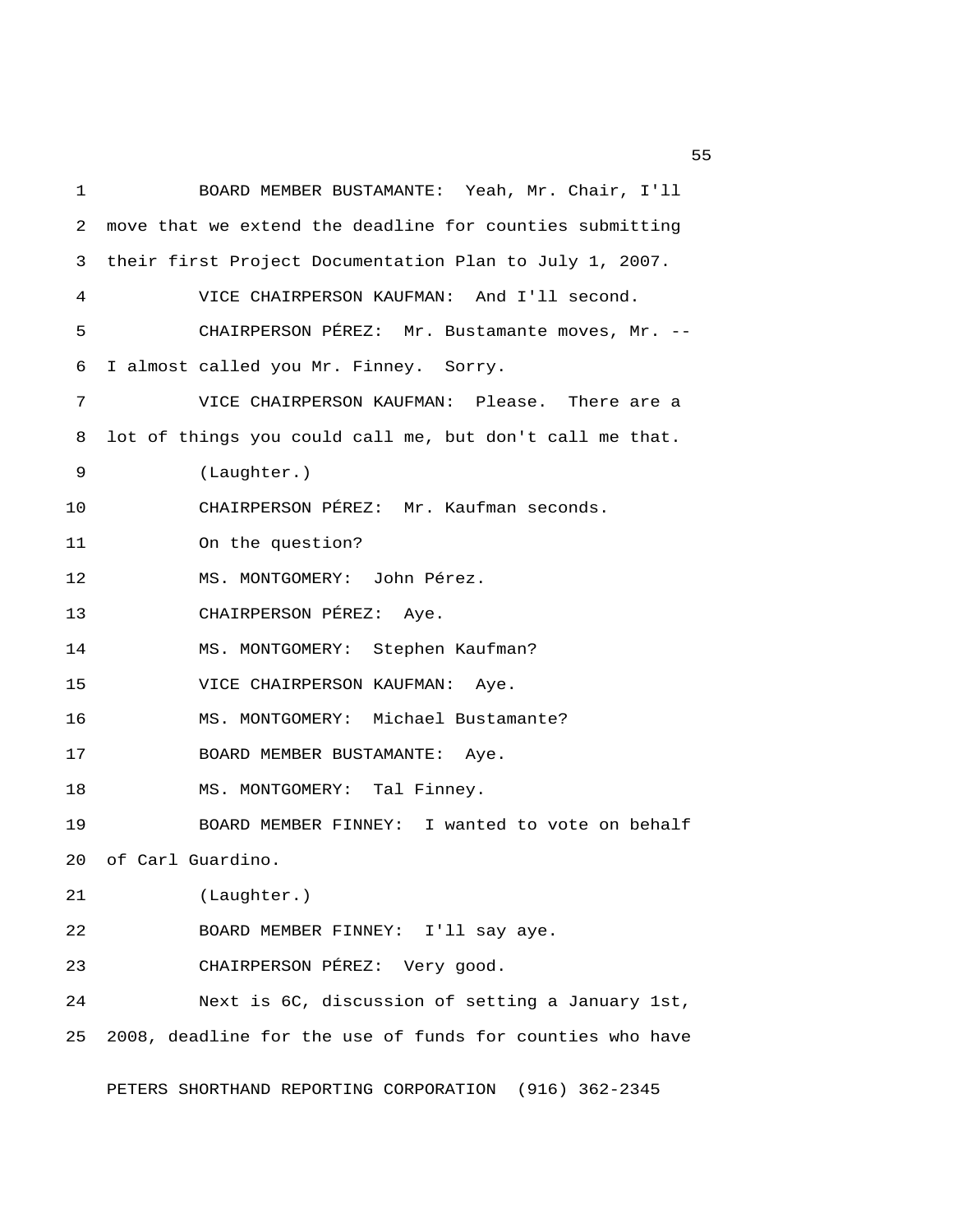1 submitted a phased approach Project Documentation Plans.

 2 Right now there is no deadline, correct? 3 STAFF CONSULTANT LEAN: Correct, there's no 4 deadline.

 5 CHAIRPERSON PÉREZ: Okay. So this would be 6 establishing a deadline where none has existed before.

 7 I would suggest that -- I've been working under a 8 misperception about which counties are truly in a phased 9 approach. I thought it was limited to the handful of 10 counties on the top of the one report. So I thought it 11 was Colusa, Lassen, Los Angeles, Marin, Placer, San Luis 12 Obispo, and Siskiyou. I'm now hearing that it's 13 actually -- Santa Barbara's included. There are other 14 counties.

15 STAFF CONSULTANT LEAN: Could potentially be. 16 They have not -- Santa Barbara's the only other county 17 indicated -- out of those 12 that indicated that they may 18 want to submit another phase.

19 CHAIRPERSON PÉREZ: So maybe what we can do is 20 get our arms around which counties are really included in 21 this universe, and not set a deadline without having a 22 full understanding of who we're setting the deadline for. 23 VICE CHAIRPERSON KAUFMAN: Yeah, I mean my -- I

24 agree. I think that's a perfectly responsible approach. 25 And I'm just wondering if we can couple that with some

PETERS SHORTHAND REPORTING CORPORATION (916) 362-2345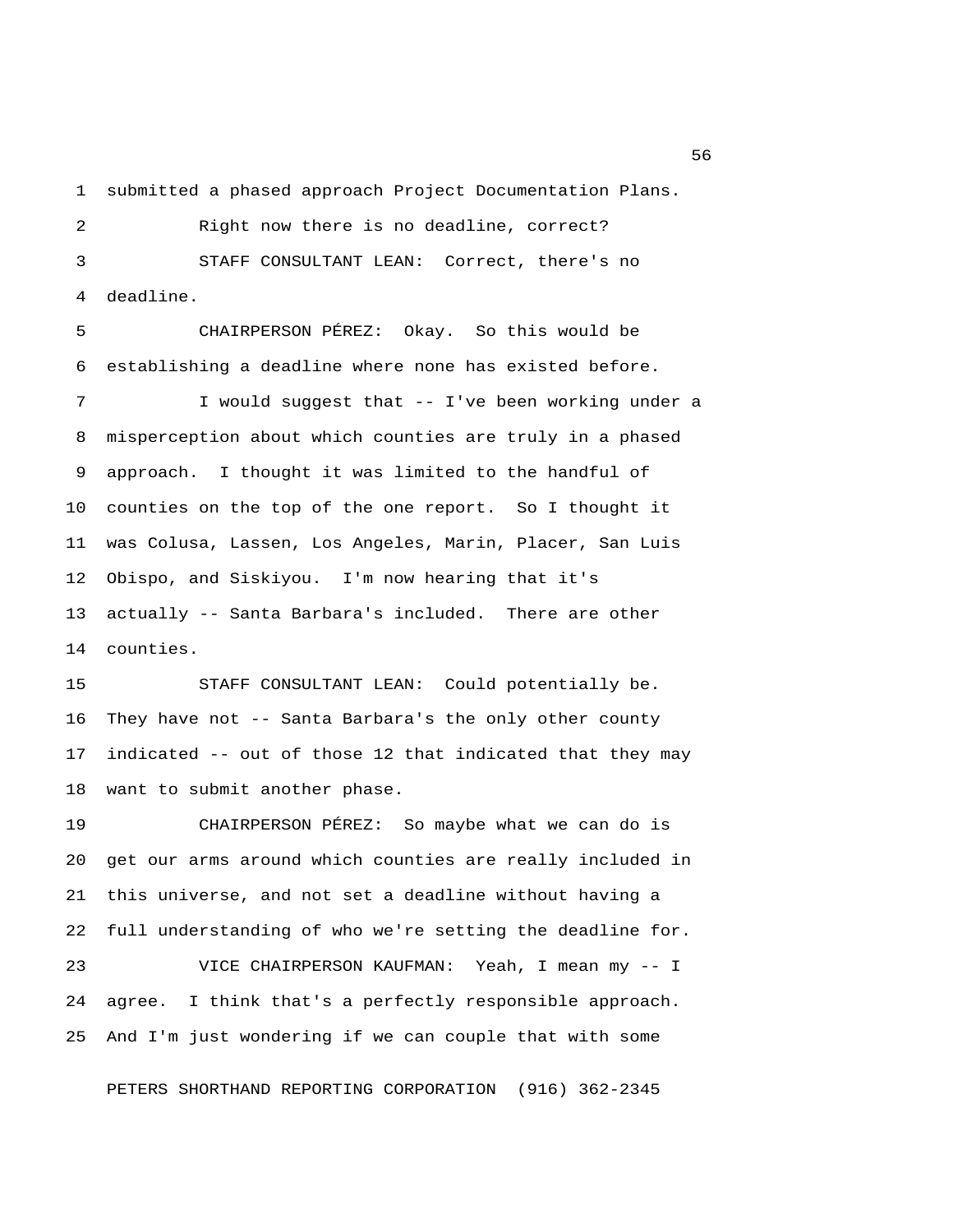1 sort of -- I don't know, maybe this is overstepping -- but 2 some kind of a deadline for a commitment that they may 3 undertake a phased approach. So that if -- 4 CHAIRPERSON PÉREZ: May possibly. 5 VICE CHAIRPERSON KAUFMAN: May possibly. 6 So if the county says, "Absolutely not. We're 7 done. We're not coming back to you," we know we have a 8 pot of money. 9 CHAIRPERSON PÉREZ: Is that something that you 10 can -- 11 STAFF CONSULTANT LEAN: Yes. 12 CHAIRPERSON PÉREZ: Mr. Bustamante, are you 13 comfortable with us -- having that for us at the next 14 Board meeting and considering once we have a fuller set of 15 data? 16 BOARD MEMBER BUSTAMANTE: Sure. 17 STAFF CONSULTANT LEAN: I'd like to send a formal 18 letter to all these counties. And I'll have the Chair 19 review it before we send it out. Just basically request 20 them to let us know if they will in fact be doing a phased 21 approach. 22 VICE CHAIRPERSON KAUFMAN: Or if they -- or if 23 it's something they'll get -- if it's something they'll 24 contemplate, I don't want them to do it. 25 CHAIRPERSON PÉREZ: Mr. Bustamante.

PETERS SHORTHAND REPORTING CORPORATION (916) 362-2345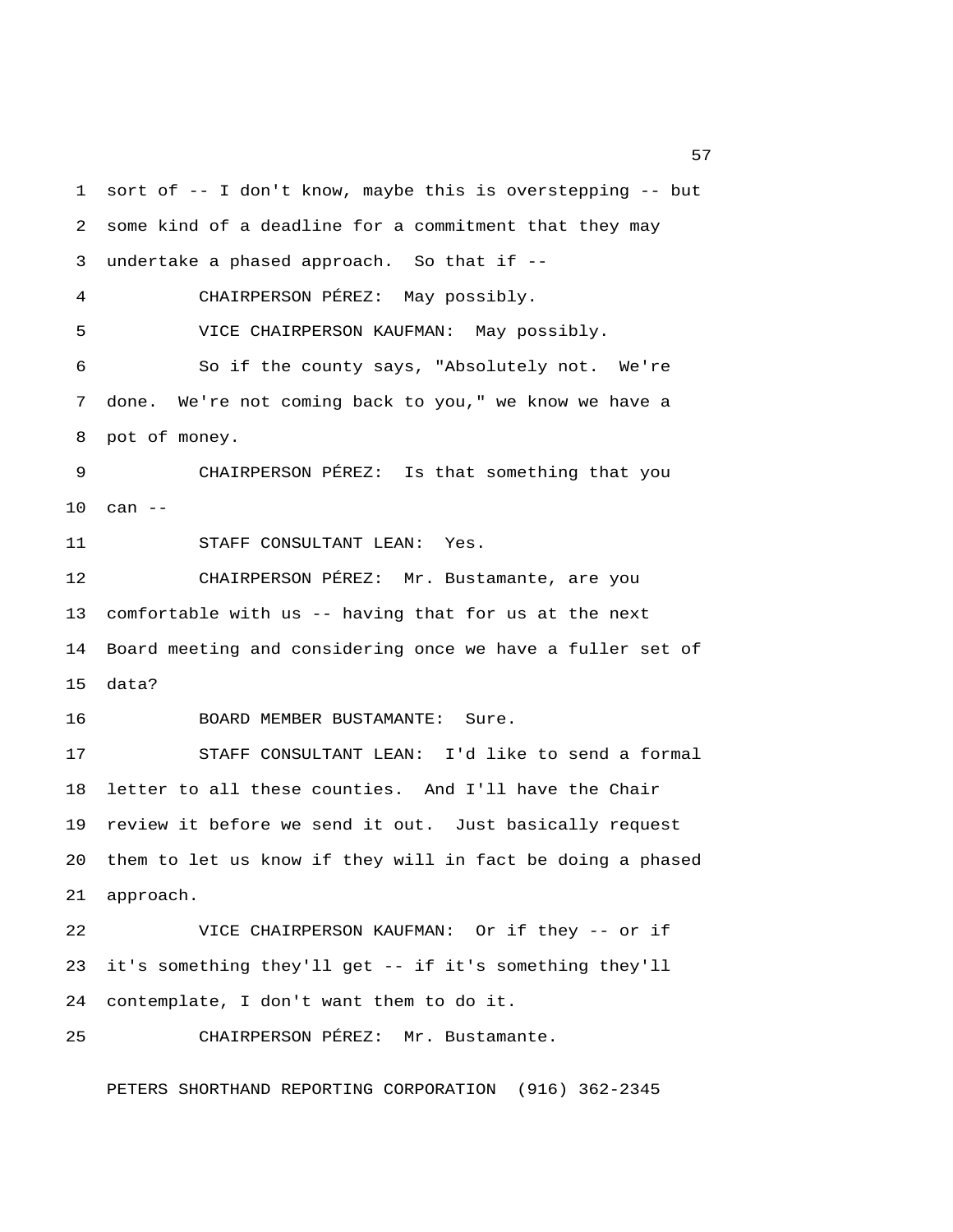1 VICE CHAIRPERSON KAUFMAN: They may not be able 2 to commit this month, but they're absolutely going to do 3 it. But if it's something that they want -- 4 CHAIRPERSON PÉREZ: I think Mr. Bustamante wants 5 to tighten up the language. 6 BOARD MEMBER BUSTAMANTE: Well, I'm just curious 7 if the Secretary of State's office contemplates any type 8 of closure of this Board and the funding. 9 STAFF CONSULTANT LEAN: I'm not sure I understand 10 your question. 11 CHAIRPERSON PÉREZ: They can't -- 12 VICE CHAIRPERSON KAUFMAN: -- till our job is 13 done. 14 CHAIRPERSON PÉREZ: They can't because we're not 15 established by the Secretary of State but rather by the 16 Act. 17 STAFF CONSULTANT LEAN: It's by the Act, and 18 there's no -- 19 BOARD MEMBER BUSTAMANTE: -- there is no end to 20 the Act. 21 (Laughter.) 22 STAFF CONSULTANT LEAN: No, sir. 23 CHAIRPERSON PÉREZ: We were looking for a second 24 act. 25 VICE CHAIRPERSON KAUFMAN: I'm just wondering if PETERS SHORTHAND REPORTING CORPORATION (916) 362-2345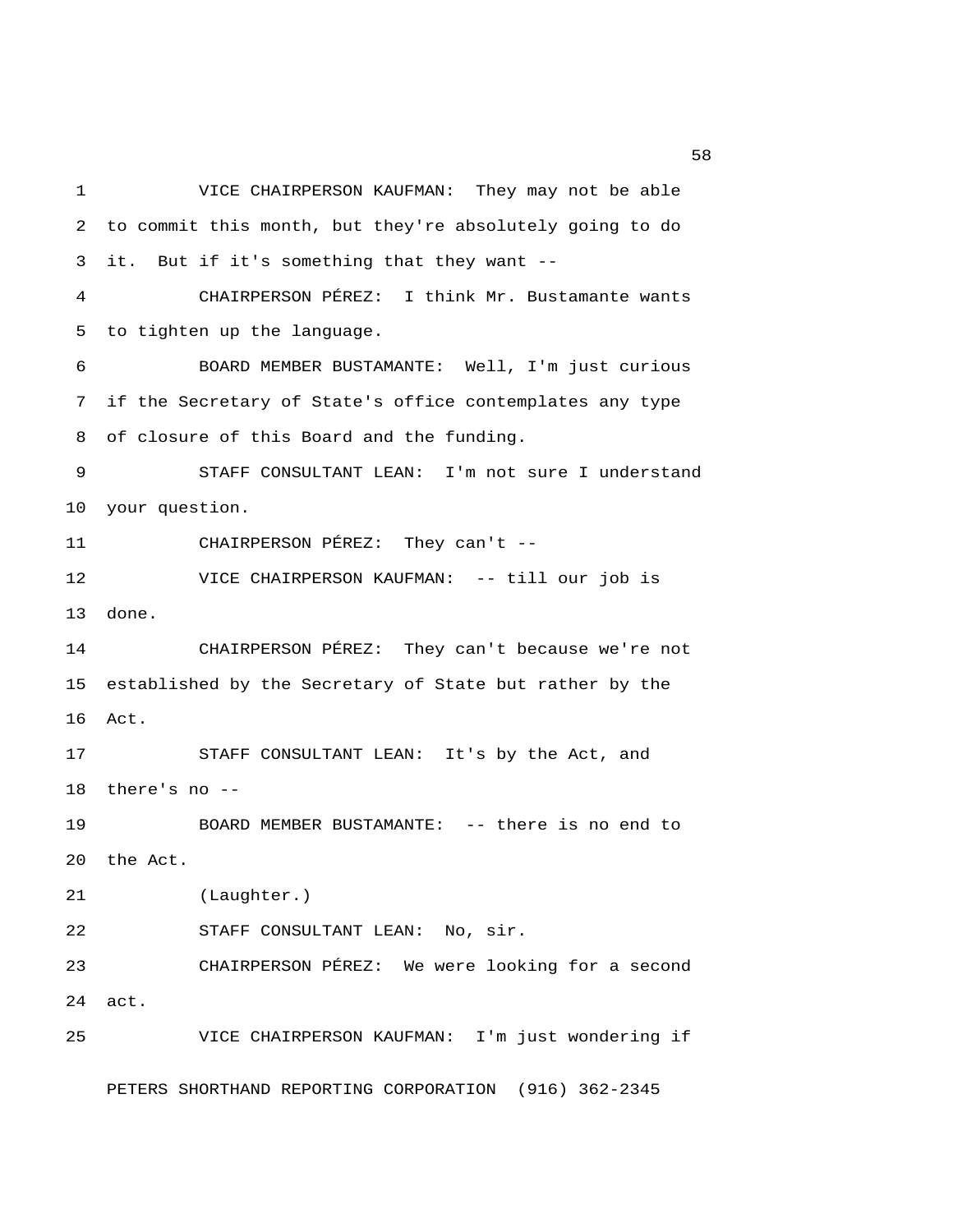1 we should give people more time than the next meeting. 2 CHAIRPERSON PÉREZ: Sure. Well, how about if we 3 give them till March 1st? 4 BOARD MEMBER BUSTAMANTE: We don't have anybody 5 up in February, right? 6 STAFF CONSULTANT LEAN: Not at this time. 7 VICE CHAIRPERSON KAUFMAN: Then maybe we can -- 8 when we March 1st to report to us at the March meeting. 9 STAFF CONSULTANT LEAN: Okay. And I'll work with 10 the Chair and Vice Chair on the language, and so that 11 we're asking the questions you want to ask. 12 CHAIRPERSON PÉREZ: Mr. Finney, are you 13 comfortable? 14 BOARD MEMBER FINNEY: I am comfortable with that. 15 BOARD MEMBER BUSTAMANTE: He's in a smoking 16 jacket -- 17 (Laughter.) 18 BOARD MEMBER FINNEY: And I didn't hear that. 19 CHAIRPERSON PÉREZ: Mr. Bustamante was -- 20 BOARD MEMBER FINNEY: That I was wearing a nice 21 warm jacket or something? 22 CHAIRPERSON PÉREZ: Smoking jacket. 23 (Laughter.) 24 CHAIRPERSON PÉREZ: All right. Then I think, you 25 know, we've basically put 6C over to our March meeting. PETERS SHORTHAND REPORTING CORPORATION (916) 362-2345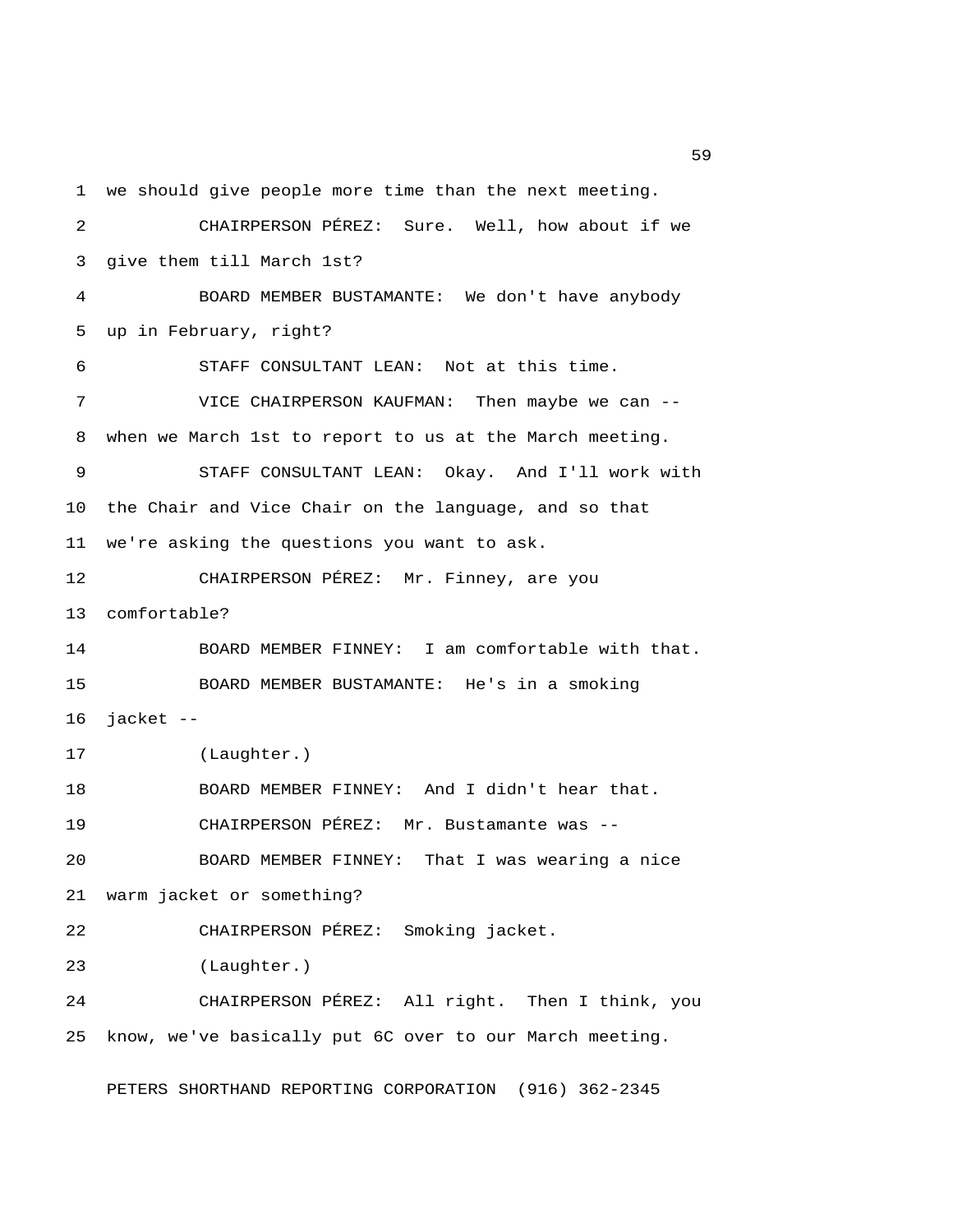1 Next, Item 7, Staff Reports on Related Issues.

 2 7A is regarding a second funding round. That's 3 really not an appropriate discussion to have at this 4 point, so let's put that off. 5 7B is the 2007 VMB meeting schedule. And if 6 you'd like to walk us through that, Jana. 7 STAFF CONSULTANT LEAN: I did have a chance to 8 talk to the Chair prior to this meeting. And we were 9 hoping to go to quarterly meetings. We did come up with 10 some dates, today being one of the dates that's in your 11 packet. February 21st is a potential date if Merced were 12 to submit something or if another phased county wanted to 13 submit a plan, setting the February 21st, 2007, date. Our 14 March 21st, 2007, date. And then going quarterly to June 15 20th, September 19th, and December 19th. 16 CHAIRPERSON PÉREZ: The only thing I would say is 17 because we're setting a July 1st deadline, we may want to 18 move that June date to be a July meeting. 19 STAFF CONSULTANT LEAN: Okay. 20 CHAIRPERSON PÉREZ: So maybe can we make the June 21 meeting a July meeting instead, and we'll keep September 22 and December, if that's okay with everybody. 23 VICE CHAIRPERSON KAUFMAN: Conceptually it's fine 24 with me. Check your dates. 25 BOARD MEMBER BUSTAMANTE: Is it quarterly or are PETERS SHORTHAND REPORTING CORPORATION (916) 362-2345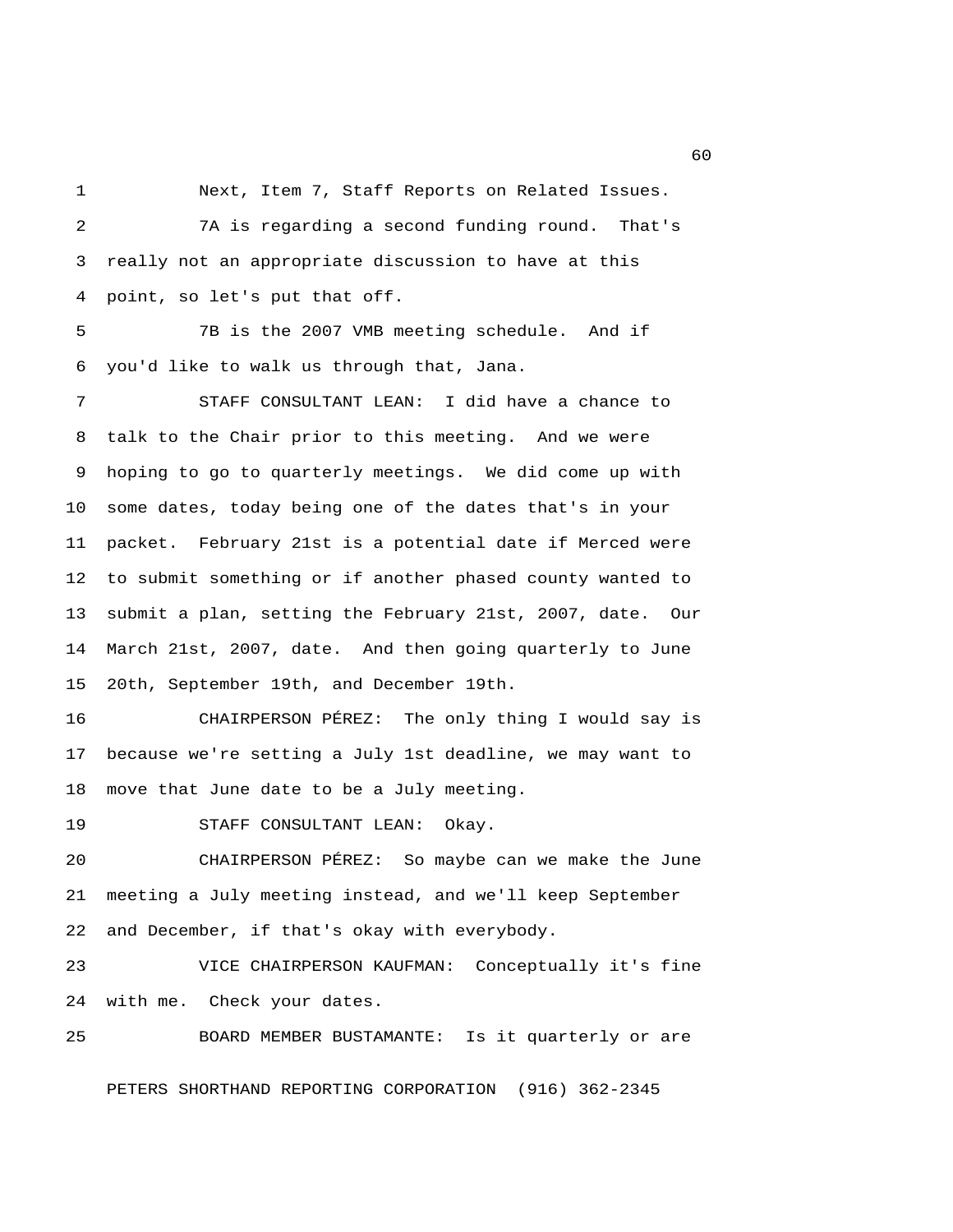1 we going to --

 2 CHAIRPERSON PÉREZ: Well, see, we basically do -- 3 BOARD MEMBER BUSTAMANTE: No, no. I mean are we 4 going to do quarterly or not? 5 CHAIRPERSON PÉREZ: Well, we basically do monthly 6 until March. 7 BOARD MEMBER BUSTAMANTE: Well, we don't have -- 8 it doesn't look like we're going to have a February 9 meeting at this point. 10 VICE CHAIRPERSON KAUFMAN: Well, that will come 11 off if Merced does -- 12 CHAIRPERSON PÉREZ: Right. You know, if that 13 would go off, then we would do March, July, September and 14 December. So it's quasi-quarterly. 15 BOARD MEMBER BUSTAMANTE: Well, I was thinking 16 rather than July, September, and December, that we would 17 just do July and then maybe November. 18 CHAIRPERSON PÉREZ: And -- 19 BOARD MEMBER BUSTAMANTE: So do you want to just 20 leave it at that? 21 CHAIRPERSON PÉREZ: July and November? 22 BOARD MEMBER BUSTAMANTE: So we actually have 23 quarterly meetings. 24 CHAIRPERSON PÉREZ: Then it will be October and 25 January. So it would be July, October, and January? PETERS SHORTHAND REPORTING CORPORATION (916) 362-2345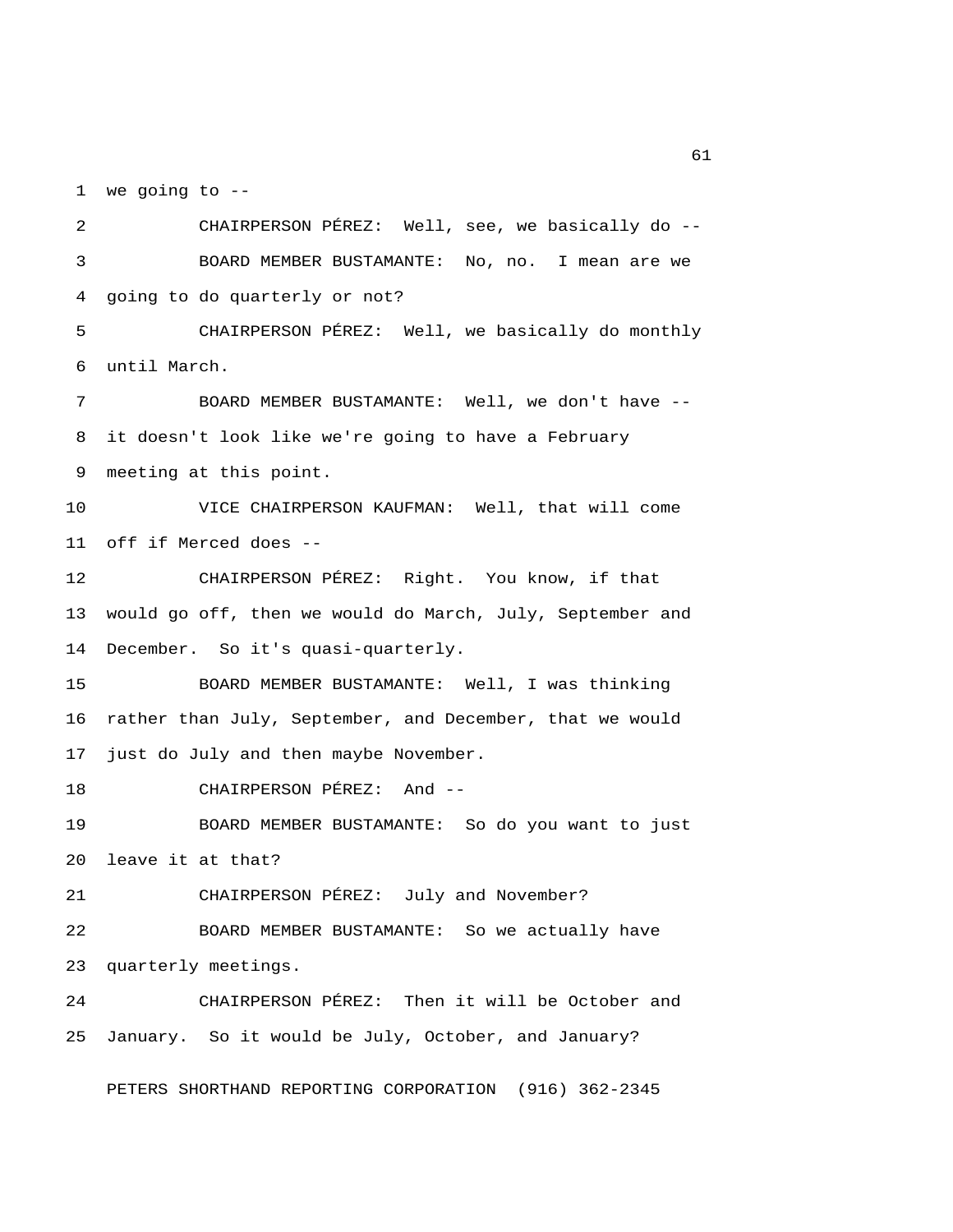1 BOARD MEMBER BUSTAMANTE: No. It would be -- 2 VICE CHAIRPERSON KAUFMAN: Quarter ends 3 September. 4 BOARD MEMBER BUSTAMANTE: It ends September. 5 CHAIRPERSON PÉREZ: Yeah. 6 BOARD MEMBER BUSTAMANTE: So it would be November 7 and January. 8 VICE CHAIRPERSON KAUFMAN: What happened to 9 October? 10 BOARD MEMBER BUSTAMANTE: Well, that's what 11 July's for. 12 VICE CHAIRPERSON KAUFMAN: I'm going to leave 13 this to you, Mr. Chair. 14 CHAIRPERSON PÉREZ: So we've got January 15 obviously. We're doing it. In all likelihood we will not 16 meet in February. 17 BOARD MEMBER BUSTAMANTE: Right. 18 CHAIRPERSON PÉREZ: We will meet in March. 19 BOARD MEMBER BUSTAMANTE: Right. 20 CHAIRPERSON PÉREZ: We will meet in July. 21 BOARD MEMBER BUSTAMANTE: Right. July or 22 September is the third quarter. 23 CHAIRPERSON PÉREZ: Right. But then it would 24 be -- the meeting in July. It's going to be August -- 25 October would be the next meeting.

PETERS SHORTHAND REPORTING CORPORATION (916) 362-2345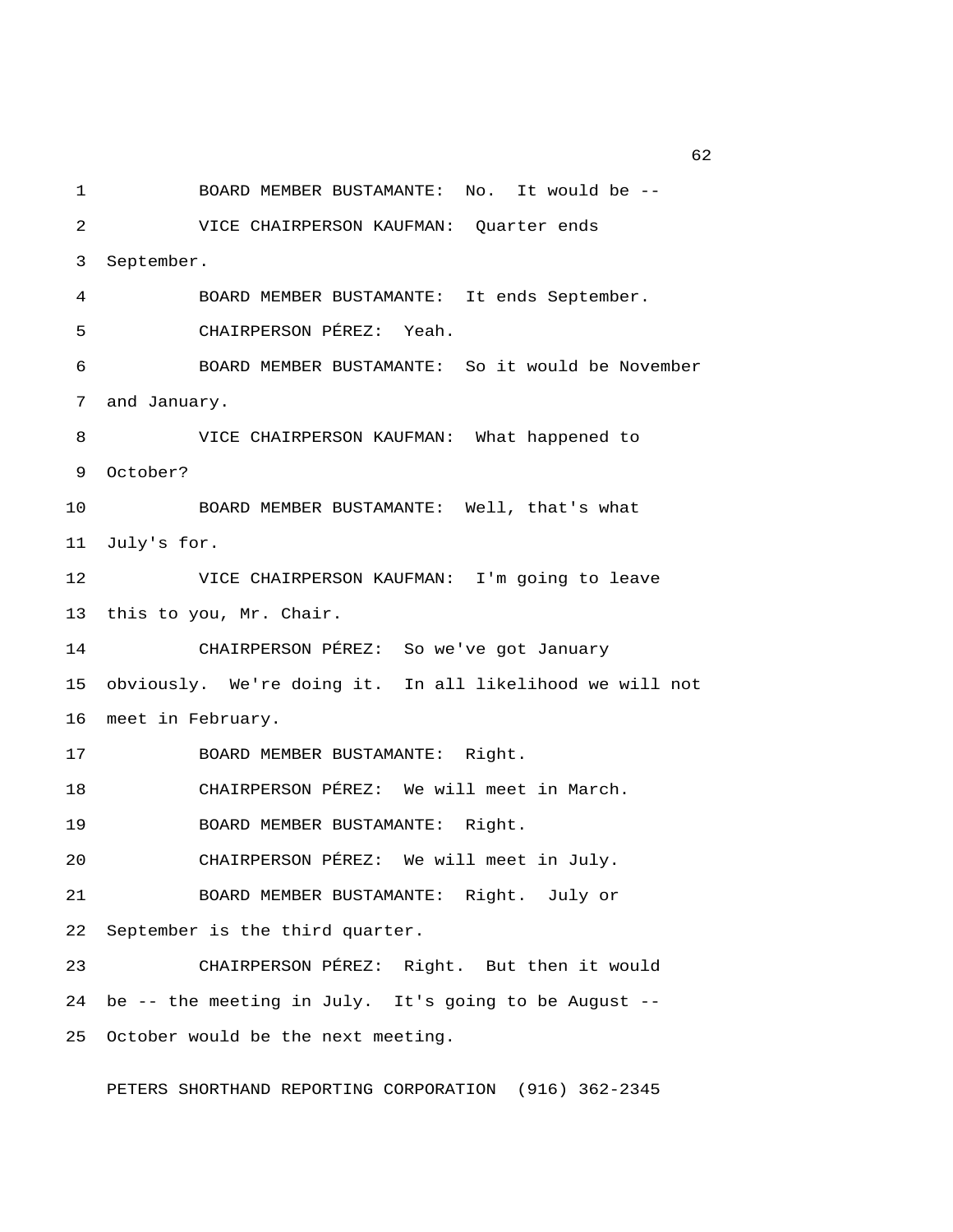1 BOARD MEMBER BUSTAMANTE: Oh, okay.

 2 CHAIRPERSON PÉREZ: So if we did October -- 3 BOARD MEMBER FINNEY: We're looking at the 4 completion of a quarter and then a meeting -- 5 BOARD MEMBER BUSTAMANTE: Okay. 6 CHAIRPERSON PÉREZ: So then if we did October, 7 maybe we wouldn't do another meeting until 2008. 8 BOARD MEMBER BUSTAMANTE: Unless of course 9 there's something that came up. 10 STAFF CONSULTANT LEAN: Right. All subject to 11 change. If you want to have another meeting to discuss 12 things, we could do that. 13 CHAIRPERSON PÉREZ: And -- 14 STAFF CONSULTANT LEAN: Let's do the third 15 Wednesday -- 16 CHAIRPERSON PÉREZ: Let us establish now that the 17 March meeting will be in Los Angeles. 18 STAFF CONSULTANT LEAN: March in Los Angeles? 19 Okay. 20 CHAIRPERSON PÉREZ: And we've got to enjoy July 21 in Sacramento. 22 (Laughter.) 23 STAFF CONSULTANT LEAN: I have looked at this 24 room. It is available for every third Wednesday of the 25 month. So we can move those dates and I'll send them back PETERS SHORTHAND REPORTING CORPORATION (916) 362-2345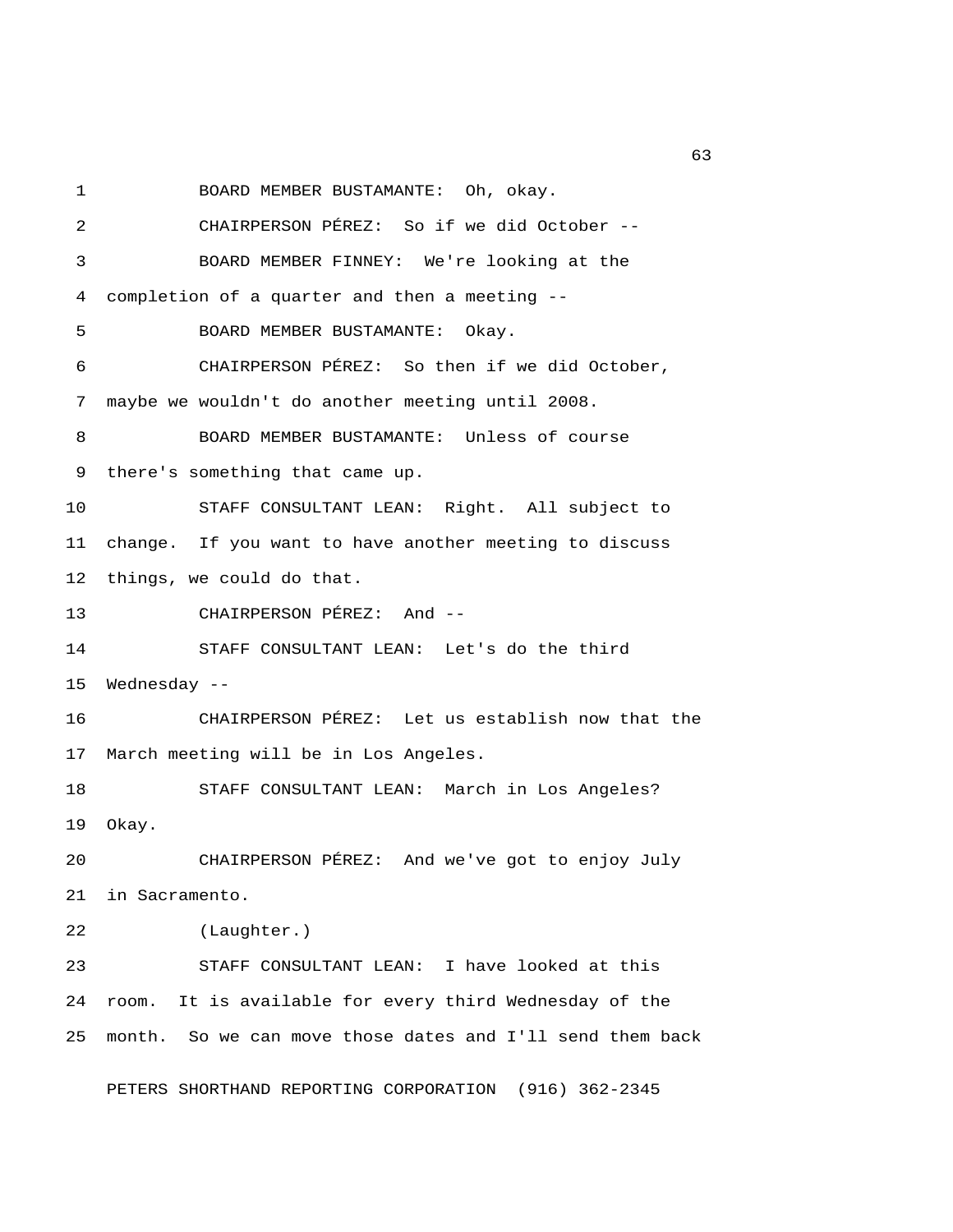1 out.

 2 CHAIRPERSON PÉREZ: Perfect. 3 VICE CHAIRPERSON KAUFMAN: So July 18th? 4 CHAIRPERSON PÉREZ: So July 18th and October -- 5 you're quicker with your Treo than I am with my 6 Blackberry. 7 VICE CHAIRPERSON KAUFMAN: It will be October the 8 17th. 9 CHAIRPERSON PÉREZ: October 17th. 10 Okay. Very good. 11 Let's see. That's all I have before us. 12 Is there any other item of business to come 13 before us? 14 STAFF CONSULTANT LEAN: No. I just wanted to let 15 you know that you will be having to fill out your Form 700 16 again soon, but I'll be sending it out to you. 17 CHAIRPERSON PÉREZ: Nobody likes us. Nobody 18 gives us gifts. Nobody gives the Secretary any money. 19 Okay. With that, we are adjourned. 20 Thank you. 21 (Thereupon the Voting Modernization Board 22 adjourned at 11:57 p.m.) 23 24 25

PETERS SHORTHAND REPORTING CORPORATION (916) 362-2345